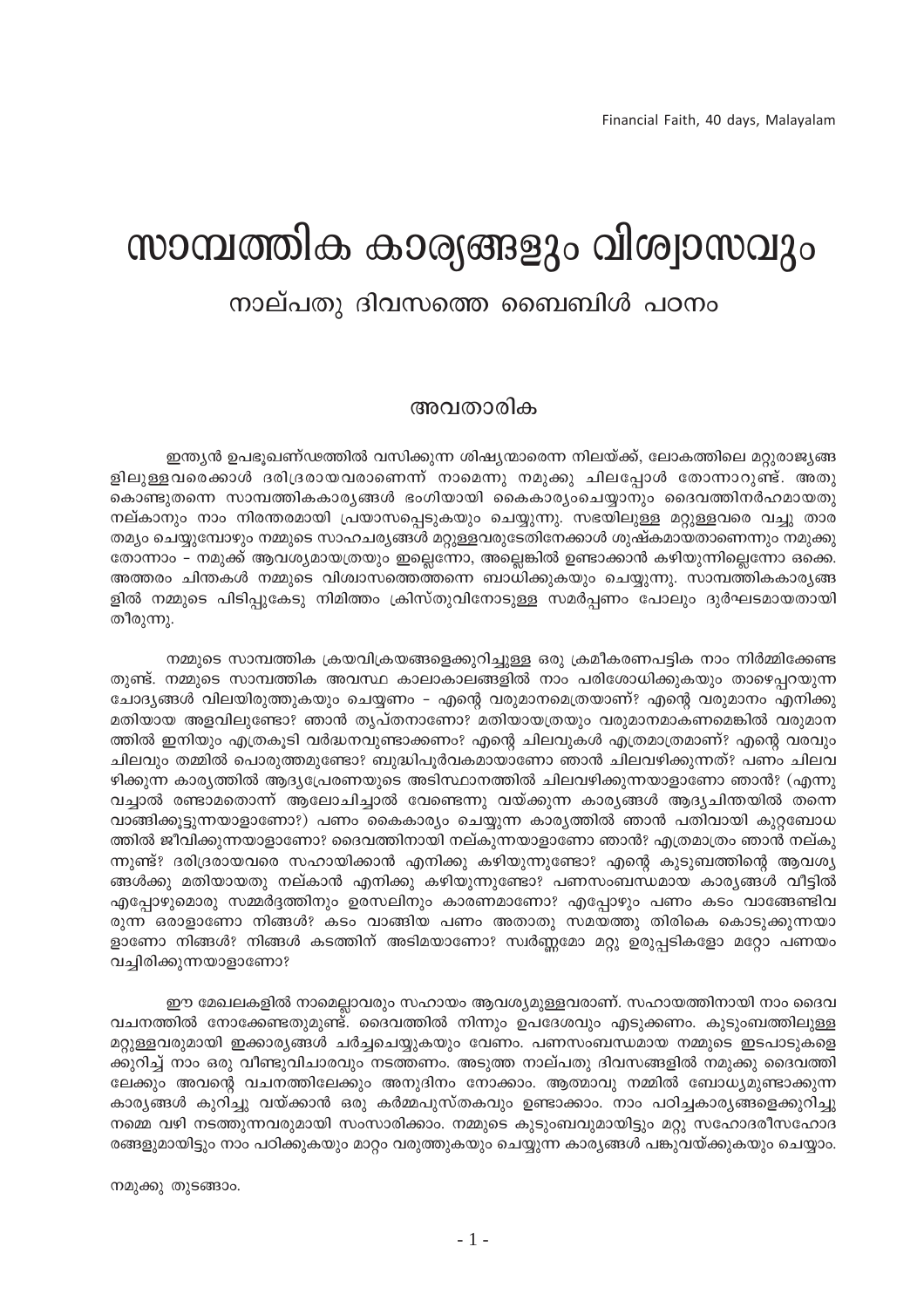# ആഴ്ച 1: ആകാശത്തിന്റെയും ഭൂമിയുടെയും കർത്താവ്

നിങ്ങൾക്ക് ഇതു കൂടെകൊണ്ടുപോകാൻ പറ്റില്ല, എന്നാൽ നിങ്ങൾക്ക് നേരത്തേ *അയക്കാൻ കഴിയും* - റാൻഡി അൽകോൺ, ദി ട്രെഷർ പ്രിൻസിപിൾ

**നിർദ്ദേശങ്ങൾ:** ഏഴുദിവസങ്ങളിലായി ചെയ്തുതീർക്കാവുന്ന ഏഴു ഭാഗങ്ങളാണ് ഓരോ ആഴ്ചയിലു മുള്ളത്. സമയമില്ലാത്തവർക്ക് സൗകര്യപ്രദമായി ഒരുമിച്ചു ചെയ്യുകയുമാകാം. ഏതു വിഷയത്തെക്കുറി ച്ചുമുള്ള ബൈബിൾ പഠനത്തിലെന്ന പോലെ ഇവിടെയും പ്രാർത്ഥനയും ആത്മാർത്ഥതയും മയമി ല്ലാത്ത സത്യസന്ധതയും, താഴ്മയും, വ്യക്തമായ തീരുമാനങ്ങളും നിങ്ങൾക്കുണ്ടാകുമ്പോൾ, ക്രിസ്തു നിങ്ങളിൽ രൂപപ്പെടാനായി പരിശുദ്ധാത്മാവു ശക്തിനല്കും.

# ആഴ്ച 1: ആകാശത്തിന്റെയും ഭൂമിയുടെയും കർത്താവ്

ഒരു കാര്യത്തിൽ നമുക്ക് വ്യക്തതയുള്ളവരാകാം – ദൈവമാണ് ആകാശത്തിന്റെയും ഭൂമിയു ടെയും കർത്താവ്, ആകയാൽ എല്ലാം അവന് അവകാശപ്പെട്ടതാണ്. അതെ നിങ്ങളും നിങ്ങളുടെ കളിപ്പാ ട്ടങ്ങളും, ഉപകരണങ്ങളും, സമയവും, പണവും, സ്വത്തുവകകളും, നിങ്ങൾക്ക് അമൂല്യമായ സകലതും, നിങ്ങളുടെ കുടുംബവും, സുഹൃത്തുക്കളും, അതെ എല്ലാം തന്നെ, ദൈവത്തിന്റെ ഉടമസ്ഥതയിലുള്ളതാ ണ്. അവനാണ് ഉടമ... അവനാണ് കർത്താവ്.

# ദിനം 1: ആകാശത്തിന്റെയും ഭൂമിയുടെയും കർത്താവ്

### മനഃപാറമാക്കാൻ:

### സങ്കീർത്തനം 24:1-4

ഭൂമിയും അതിലുള്ളതൊക്കെയും ഭൂലോകവും അതിലെ നിവാസികളും യഹോവയ്ക്കുള്ളത്. സമുദ്രങ്ങ ളിന്മേൽ അവിടുന്ന് അതിനെ സ്ഥാപിച്ചു; നദികളുടെമേൽ അവിടുന്ന് അതിനെ ഉറപ്പിച്ചു. യഹോവയുടെ പർവ്വതത്തിൽ ആര് കയറും? അവിടുത്തെ വിശുദ്ധസ്ഥലത്ത് ആര് നില്ക്കും? വെടിപ്പുള്ള കൈകളും നിർമ്മലഹൃദയവും ഉള്ളവൻ; ഹൃദയത്തെ വിഗ്രഹത്തിനു വിധേയപ്പെടുത്താതെയും കള്ളസത്യം ചെയ്യാ തെയും ഇരിക്കുന്നവൻ.

- നിങ്ങളുടെ സ്വത്തിന്റെയെല്ലാം അവകാശിയായ ഈ കർത്താവിനെക്കുറിച്ചു നിങ്ങൾ കേട്ടിട്ടേയില്ല എന്നു വയ്ക്കുക. ഒരു സുപ്രഭാതത്തിൽ നിങ്ങൾ അറിയുകയാണ് നിങ്ങളുടേതായി ഒന്നുമില്ല, നിങ്ങളുടെ ഭൂസ്വത്തുക്കളും, വീടും, ജോലിയും, വാഹനവും, കുടുംബവുമെല്ലാം കർത്താവിന്റേ താണ് എന്ന്. ഞാൻ പറയുന്നതിന്റെ പൊരുൾ മനസ്സിലായോ? എന്നിട്ടും, ദൈവം നിങ്ങളെ ഒരു അടിമയെപ്പോലെ പരിഗണിക്കുന്നില്ല, പകരം ബഹുമാനത്തോടെ പരിഗണിക്കുന്നു.
- ദൈവത്തിന്റെ പരമാധികാരം ദൈവവുമായുള്ള നിങ്ങളുടെ ബന്ധത്തെ എപ്രകാരം സ്വാധീനിക്കുന്നു?
- സമ്പത്തിനെക്കുറിച്ചുള്ള നിങ്ങളുടെ സങ്കല്പം, ദൈവവുമായുള്ള നിങ്ങളുടെ ബന്ധത്തെ എപ്രകാരം സ്വാധീനിക്കുന്നു?
- സകലതിന്റെയും അധികാരി ദൈവമാണെന്നും നിങ്ങളല്ലായെന്നുമുള്ള തിരിച്ചറിവ്, നിങ്ങൾക്കുള്ളതി നെക്കുറിച്ചുള്ള നിങ്ങളുടെ കാഴ്ചപ്പാടിനെ എങ്ങനെ മാറ്റും?

### സങ്കീർത്തനം 33:6-9

യഹോവയുടെ വചനത്താൽ ആകാശം സൃഷ്ടിക്കപ്പെട്ടു. അവിടുത്തെ വായിലെ ശ്വാസത്താൽ വാനഗോ ളങ്ങളുടെ വൻസമൂഹം നിർമ്മിതമായി. അവിടുന്നു സമൂദ്രജലത്തെ ഒരുമിച്ചു കൂട്ടുന്നു. അഗാധജലരാ ശിയെ അവിടുന്നു കലവറകളിലാക്കി അവിടുന്നു സംഭരിക്കുന്നു. ഭൂമി മുഴുവൻ യഹോവയെ ഭയപ്പെടട്ടെ. ലോകത്തിലെ ജനസമൂഹം മുഴുവൻ അവിടുത്തെ ആദരിക്കട്ടെ. അവിടുന്നു കല്പിച്ചു, അവ ഉണ്ടായി; അവിടുന്നു അരുളിച്ചെയ്തു, അവ സ്ഥാപിതമായി.

- ദൈവത്തിന്റെ വലുപ്പത്തെക്കുറിച്ച് ആലോചിച്ചുനോക്കുക!
- ആകാശം മുഴുവൻ നക്ഷത്രങ്ങൾ ഉൾപ്പെടെ സൃഷ്ടിച്ചത് ദൈവമാണ്.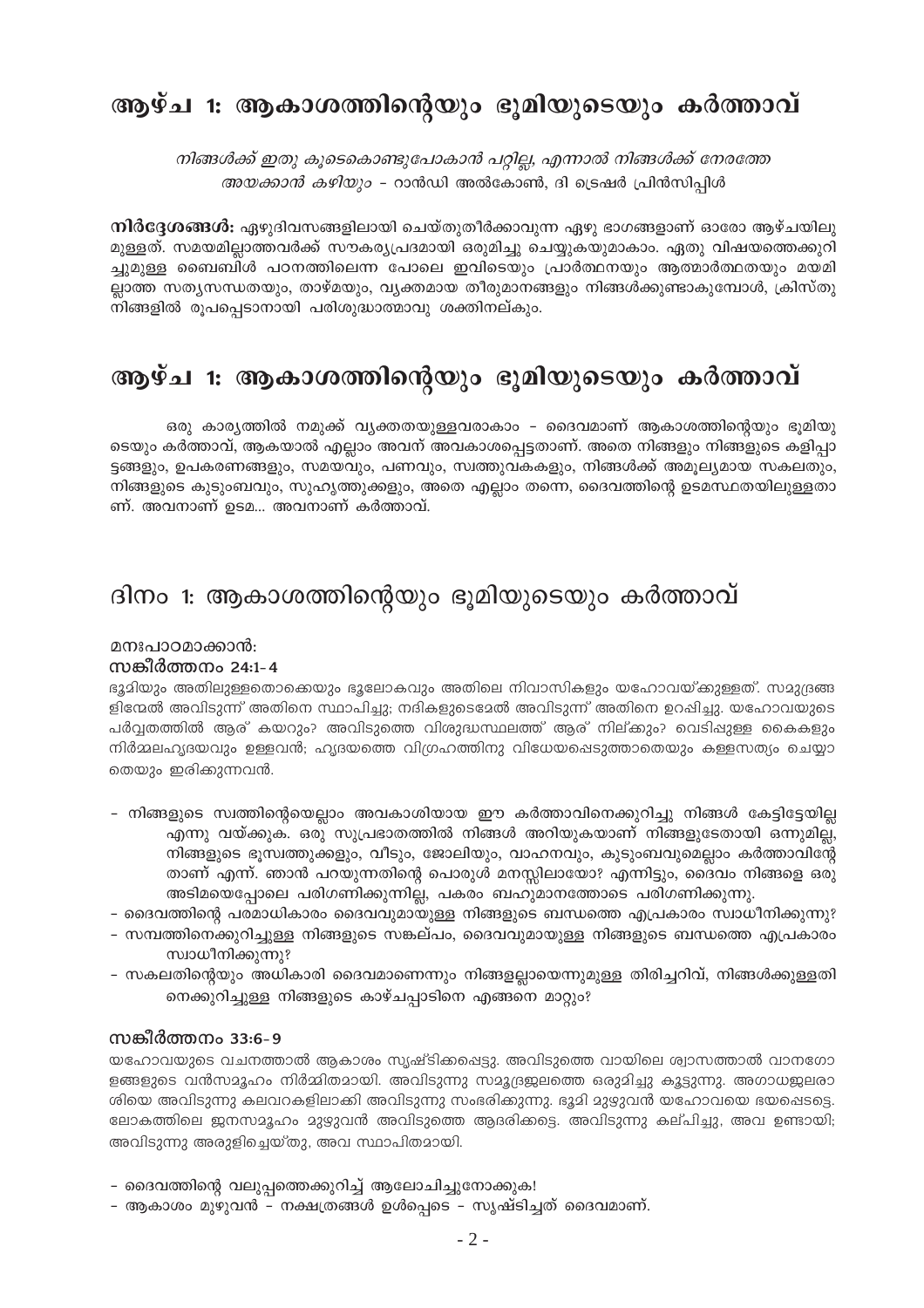- മുഴുവൻ സമുദ്രത്തെയും ദൈവം കലവറയിലാക്കി സുക്ഷിച്ചിരിക്കുന്നു.
- തന്റെ വചനത്തിലൂടെ ദൈവം സകല ലോകവും സൃഷ്ടിച്ചു!
- ദൈവത്തോടുള്ള നമ്മുടെ സമീപനം എന്തായിരിക്കണം?

### സങ്കീർത്തനം 115:1-15

ഞങ്ങൾക്കല്ല, യഹോവേ, ഞങ്ങൾക്കല്ല, അവിടുത്തെ ദയയും വിശ്വസ്തതയും നിമിത്തം തിരുനാമത്തി നുതന്നെ മഹത്ത്വം ഉണ്ടാകട്ടെ. അവരുടെ ദൈവം ഇഷോൾ എവിടെ? എന്നു ജനതകൾ പറയുന്നതെന്ത്? ഞങ്ങളുടെ ദൈവം സ്വർഗ്ഗത്തിലുണ്ട്; അവിടുന്നു തന്റെ ഹിതമൊക്കെയും ചെയ്യുന്നു. അവരുടെ വിഗ്രഹ ങ്ങളോ വെള്ളിയും പൊന്നുമത്രേ; അവ മനുഷ്യരുടെ കൈവേലതന്നേ. അവയ്ക്കു വായുണ്ട്, എങ്കിലും സംസാരിക്കുന്നില്ല; കണ്ണുണ്ട്, എങ്കിലും കാണുന്നില്ല. അവയ്ക്കു ചെവിയുണ്ട്, എങ്കിലും കേൾക്കുന്നില്ല; .<br>മൃക്കുണ്ട്, എങ്കിലും മണക്കുന്നില്ല. അവയ്ക്കു കയ്യുണ്ട്, എങ്കിലും സ്പർശിക്കുന്നില്ല; കാലുണ്ട്, എങ്കിലും നടക്കുന്നില്ല. തൊണ്ടകൊണ്ട് സംസാരിക്കുവാനും അവയ്ക്കു കഴിവില്ല. അവയെ നിർമ്മിക്കുന്നവൻ അവ യെഷോലെയാകും; അവരിൽ ആശ്രയം വയ്ക്കുന്ന എല്ലാവരും അങ്ങനെതന്നേ. യിസ്രായേൽ ഗൃഹമേ, യഹോവയിൽ ആശ്രയിക്കുക. അവിടുന്ന് അവരുടെ സഹായവും പരിചയും ആകുന്നു. അഹരോൻഗൃഹ ഭേ, യഹോവയിൽ ആശ്രയിക്കുക; അവിടുന്ന് അവരുടെ സഹായവും പരിചയും ആകുന്നു. യഹോവഭ ക്തരേ, യഹോവയിൽ ആശ്രയിക്കുവിൻ; അവിടുന്ന് അവരുടെ സഹായവും പരിചയും ആകുന്നു. യഹോവ നമ്മെ ഓർക്കുന്നു; അവിടുന്ന് നമ്മെ അനുഗ്രഹിക്കും; അവിടുന്ന് യിസ്രായേൽ ഗൃഹത്തെ അനുഗ്രഹിക്കും; അവിടുന്ന് അഹരോൻ ഗൃഹത്തെ അനുഗ്രഹിക്കും. അവിടുന്ന് തന്റെ ഭക്തന്മാരെ അനുഗ്രഹിക്കും. ചെറി യവരും വലിയവരും ഒന്നുപോലെതന്നേ. യഹോവ നിങ്ങളെ വർദ്ധിഷിക്കട്ടെ, നിങ്ങളെയും നിങ്ങളുടെ മക്ക ളെയും തന്നേ. ആകാശവും ഭൂമിയും നിർമ്മിച്ച യഹോവയാൽ നിങ്ങൾ അനുഗ്രഹിക്കപ്പെട്ടവരാകട്ടെ.

- കാണപ്പെടാത്ത ദൈവം (വാ 2), ആകാശത്തിന്റെയും ഭൂമിയുടെയും സൃഷ്ടാവ് (വാ 15).
- ദൈവത്തിനു സ്വർഗ്ഗമുണ്ട്, ഭൂമി മനുഷ്യനു നല്കിയിരിക്കുന്നതാണ് എന്ന മറുതലിപ്പിന്റെ ആശയ ത്തെക്കുറിച്ച് നിങ്ങളുടെ അഭിപ്രായം എന്താണ്?

# ദിനം 2: ആകാശത്തിന്റെയും ഭൂമിയുടെയും കർത്താവ്

### സങ്കീർത്തനം 96:1-13

യഹോവയ്ക്കു ഒരു പുതിയ കീർത്തനം പാടുവിൻ; സർവ്വഭൂമിയും യഹോവയ്ക്കു പാടട്ടെ. 2യഹോ വയ്ക്കു പാടുവിൻ; അവിടുത്തെ നാമത്തെ വാഴ്ത്തുവിൻ. ദിനം തോറും അവിടുത്തെ രക്ഷയെ പ്രഖ്യാ പിക്കുവിൻ. 3അവിടുത്തെ മഹത്വം ജീതികളോടും, അവിടുത്തെ അത്ഭുതങ്ങൾ ജനങ്ങളോടും പ്രസിദ്ധമാ ക്കുവിൻ. 4യഹോവ വലിയവനും സ്തുതിക്ക് ഏറ്റവും യോഗ്യനുമാകുന്നു; സകല ദേവന്മാരെക്കാളും നാം അവിടുത്തെ ഭയപ്പെടേണ്ടതത്രേ. 5എന്തെന്നാൽ ജനതകളുടെ ദേവന്മാരെല്ലാം വിഗ്രഹങ്ങളാണ്; യഹോവ യോ ആകാശത്തെ സൃഷ്ടിച്ചവൻ. 6തേജസ്സും മഹത്ത്വവും അവിടുത്തെ മുമ്പിൽ ഉണ്ട്; ശക്തിയും രോഭയും അവിടുത്തെ വിശുദ്ധമന്ദിരത്തിലുമുണ്ട്. 7ജാതികളുടെ കുലങ്ങളേ, യഹോവയ്ക്കു കൊടുക്കു വിൻ; മഹത്വവും ബലവും യഹോവയ്ക്കു കൊടുക്കുവിൻ. 8യഹോവയ്ക്ക് തന്റെ നാമത്തിനു യോഗ്യ മായ മഹത്ത്വം കൊടുപ്പിൻ. വഴിപാടുമായി അവിടുത്തെ പ്രാകാരങ്ങളിൽ വരുവിൻ. 9വിശുദ്ധവസ്ത്രാല കാരത്തോടെ യഹോവയെ ആരാധിക്കുവിൻ; സർവ്വഭൂദിയും അവിടുത്തെമുമ്പിൽ നടുങ്ങട്ടെ. 10യഹോവ വാഴുന്നു എന്ന് രാഷ്ട്രങ്ങളുടെ ഇടയിൽ ഘോഷിക്കുവിൻ. ഭൂലോകം ഇളകാതെ ഉറച്ചു നില്ക്കുന്നു. അവി ടുന്ന് ജനത്തെ നേരോടെ വിധിക്കും. 11ആകാശം സന്തോഷിക്കട്ടെ. ഭൂമി ആനന്ദിക്കട്ടെ; സമുദ്രവും അതി ലുള്ളതൊക്കെയും മുഴ്യങ്ങട്ടെ. 12വയലുകളും അവയിലുള്ളതൊക്കെയും ആഹ്ലാദിക്കട്ടെ; അഷോൾ കാട്ടിലെ സകലവൃക്ഷങ്ങളും സന്തോഷിച്ചുല്ലസിക്കും. 13അവ യഹോവയുടെ മുമ്പിൽ പാടും; എന്തെന്നാൽ അവി ടുന്നു വരുന്നു; അവിടുന്നു ഭൂമിയെ വിധിഷാൻ വരുന്നു. അവിടുന്നു ലോകത്തെ നീതിയിലും ജനസമൂഹ ങ്ങളെ സത്യത്തിലും ന്യായം വിധിക്കും.

- (വാ 3-6) അവിടുത്തെ അത്ഭുതങ്ങൾ ജനങ്ങളോടും പ്രസിദ്ധമാക്കുവിൻ.
- എന്തുകൊണ്ടാണ് ദൈവം സ്തുതിക്ക് ഏറ്റവും യോഗ്യനും, സകല ദേവന്മാരെക്കാളും ഭയപ്പെടേണ്ടവ നുമാകുന്നത്? അതിനുള്ള കാരണങ്ങളിൽ ചിലവ എഴുതുക.
- (വാ 7–10) തിരുനാമത്തിനു മഹത്വം കൊടുപ്പിൻ എന്നതിന്റെ അർത്ഥം എന്താണ്? ദൈവം അർഹി ക്കുന്ന പുകഴ്ച നാം അവനു കൊടുക്കുന്നത് എപ്രകാരമാണ്?
- (വാ 11-13) നാം നിശബ്ദരായിരിക്കുമ്പോൾ പോലും ദൈവത്തെ സ്തുതിക്കുന്ന സൃഷ്ടികൾ എന്തൊക്കെയാണ്?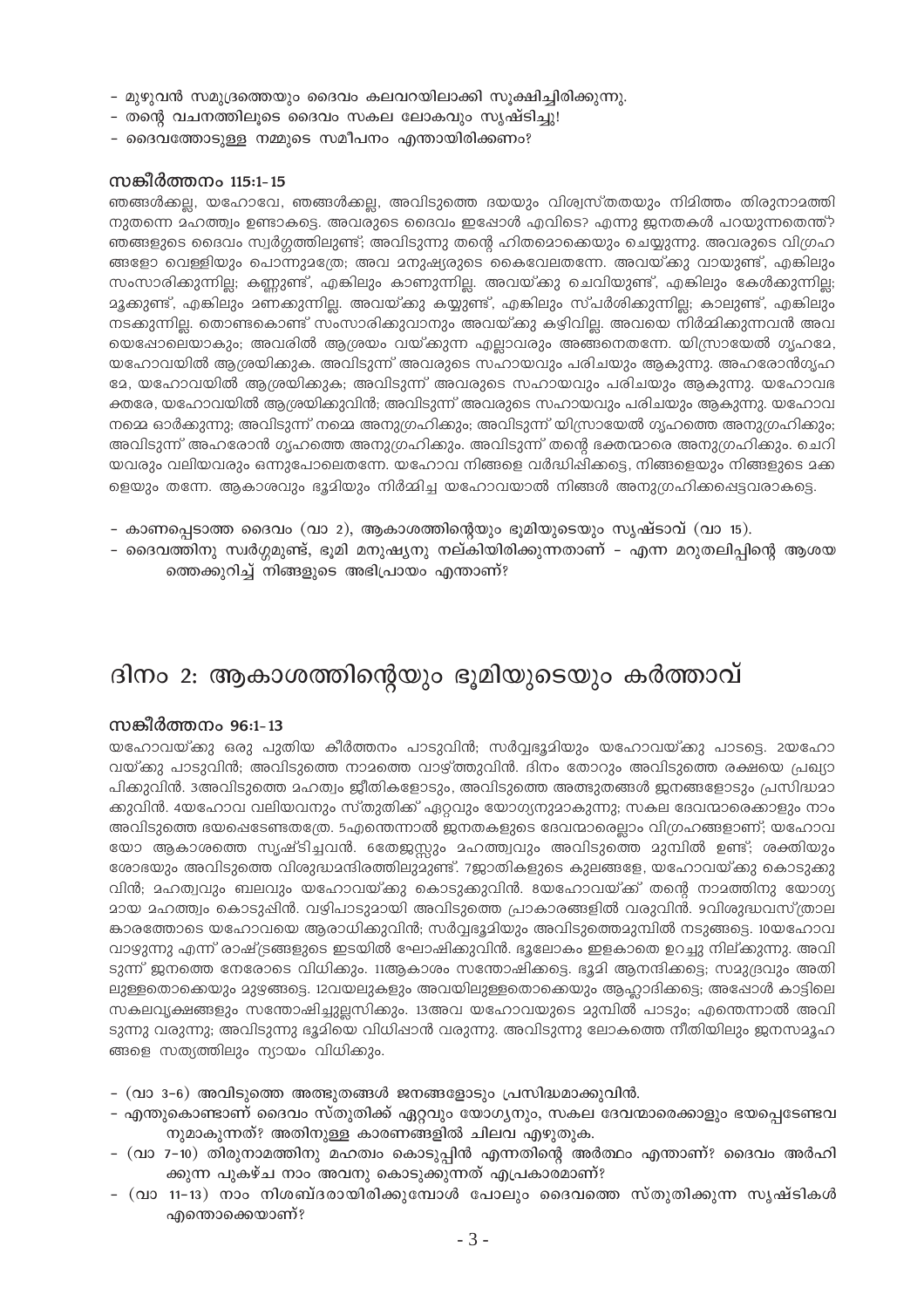– സകലസ്യഷ്ടികളും ദൈവത്തെ സ്തുതിക്കുമ്പോൾ, മനുഷ്യൻ മാത്രമാണ് ദൈവസ്യഷ്ടിയായിരുന്നി ട്ടുകൂടി ദൈവത്തെ മഹത്വപ്പെടുത്തേണ്ട എന്നു തീരുമാനിക്കുന്നത്. ഈ ലോകത്തിൽ അവനെ ക്കുറിച്ചു പ്രഘോഷിക്കുമെന്ന് ഇന്നു തന്നെ നമുക്കു തീരുമാനിക്കാം.

### സങ്കീർത്തനം 8:1-9

ഞങ്ങളുടെ കർത്താവായ യഹോവേ, അങ്ങയുടെ നാമം ഭൂമിയിലൊക്കെയും എത്ര മഹനീയം! അവിടുന്ന് തന്റെ തേജുസ്സ് ആകാശത്തിനുമീതെ സ്ഥാപിച്ചിരിക്കുന്നു. 2അവിടുത്തെ വൈരികൾ നിമിത്തം, ശത്രുവി നെയും പ്രതികാരകനെയും നിശ്ശബ്ദരാക്കുവാൻ അവിടുന്ന് ശിശുക്കളുടെയും മുലകുടിക്കുന്നവരുടെയും അധരങ്ങളിൽ ബലം നിയോഗിച്ചിരിക്കുന്നു. 3അങ്ങയുടെ വിരലുകളുടെ പണിയായ ആകാശത്തെയും അങ്ങ് സ്ഥാപിച്ച ചന്ദ്രനെയും നക്ഷത്രങ്ങളെയും നോക്കുമ്പോൾ, 42നുഷ്യനെഷറ്റി അങ്ങ് ചിന്തിക്കുവാൻ അവൻ എന്ത്? മനുഷ്യപുത്രനെഷറ്റി അങ്ങ് കരുതുവാൻ അവൻ എന്തുമാത്രം? 5അങ്ങ് അവനെ ദൈവ ത്തേക്കാൾ അല്പം മാത്രം താഴ്ത്തി, തേജസ്സും മാനവും അവനെ അണിയിച്ചു. 6അവിടുത്തെ കൈവേ ലകളുടെദേൽ അവന് അധികാരം നല്കി; സകലത്തെയും അവനു കീഴിലാക്കിയിരിക്കുന്നു. 7ആടുക ളെയും കന്നുകാലികളെയും വയലിലെ മൃഗങ്ങളെയും 8ആകാശത്തിലെ പറവകളെയും സമുദ്രത്തിലെ മത്സ്യങ്ങളെയും സമുദ്രമാർഗ്ഗങ്ങളിൽ ചരിക്കുന്ന എല്ലാറ്റിനെയും തന്നേ. 9ഞങ്ങളുടെ കർത്താവായ യഹോ വേ, അങ്ങയുടെ നാമം ഭൂമിയിലൊക്കെയും എത്ര മഹനീയം!

- (വാ 1) യഹോവയുടെ നാമം ഭൂമിയിലൊക്കെയും ഏറ്റവും മഹനീയം എന്നു പറയുന്നതിന്റെ അർത്ഥ മെന്താണ്?
- (വാ 2-4) ദൈവം ആരെന്ന കാര്യം നിങ്ങൾ പരിഗണിക്കുമ്പോൾ, നിങ്ങൾ ആരെന്നതിനെക്കുറിച്ച് എന്തു തോന്നലാണ് സ്വയം ഉണ്ടാകുന്നത്?

# ദിനം 3: എല്ലാറ്റിന്റെയും കർത്താവ്

### സങ്കീർത്തനം 102:17

അതുകൊണ്ട് ജാതികൾ യഹോവയുടെ നാമത്തെയും; ഭൂമിയിലെ സകല രാജാക്കന്മാരും അങ്ങയുടെ മഹത്ത്വത്തെയും ഭയപ്പെടും.

- എല്ലാത്തിന്റെയും കർത്താവായി ദൈവത്തെ സകലരും അംഗീകരിക്കണം എന്നതാണ് എക്കാലത്തെയും ദൈവഹിതം.
- ദൈവത്തെ ഭയപ്പെടുകയും അവിടുത്തെ മഹത്വത്തെ ആദരിക്കുകയും ചെയ്യുകയെന്നതിന് നിങ്ങളെ സംബന്ധിച്ച് മാറ്റങ്ങൾ വരുത്തേണ്ട കാര്യങ്ങൾ എന്തൊക്കെയാണ്?

### അഷ 10:34-35

അഷോൾ പത്രോസ് ഇപ്രകാരം പറഞ്ഞു: ദൈവത്തിനു മുഖപക്ഷമില്ലെന്നും, ഏതൊരു ജനതയിലും ദൈവത്തെ ഭയപ്പെട്ട് നീതി പ്രവർത്തിക്കുന്നവരെ അവിടുന്ന് അംഗീകരിക്കുന്നുവെന്നും ഉള്ളത് എത്രസത്യ മെന്ന് ഞാനിഷോൾ മനസ്സിലാക്കുന്നു.

വചന പശ്ചാത്തലം നാം പരിശോധിക്കുമ്പോൾ, വിജാതീയപശ്ചാത്തലത്തിൽനിന്നും യേശുവി ലേക്കു വന്ന ആദ്യത്തെയാളായ കൊർണ്ണേലിയസിന്റെ അടുത്ത് യേശുവാണ് സകലതിന്റെയും കർത്താ വെന്ന കാര്യം പങ്കുവച്ചുകൊണ്ടിരുന്നപ്പോൾ, രക്ഷ സകലമനുഷ്യർക്കും ലഭ്യമായിരിക്കുന്നു എന്നകാര്യം പത്രോസ് തിരിച്ചറിഞ്ഞു.

- ലോകത്തിന്റെ ഒരു ഭൂപടം എടുത്തുനോക്കുക. സകല രാജ്യങ്ങളിലും ഭാഷകളിലും ഉള്ളയാളുകൾ യേശുവിന്റെ രക്തത്തിൻ കീഴിൽ ഒരുമിച്ച്, അവനെ ആരാധിച്ച്, പരസ്പരം സ്നേഹിക്കണ മെന്നുമുള്ള ദൈവത്തിന്റെ ഇഷ്ടത്തെ പരിഗണിക്കുക.
- സകല ലോകത്തിലെ ജനങ്ങളും തങ്ങളുടെ സ്രഷ്ടാവിനെ അറിയണം എന്ന കാര്യം മുൻനിറുത്തി സകലർക്കും വേണ്ടി പ്രാർത്ഥിക്കുക.
- നിങ്ങളെ സംബന്ധിച്ച് ആകുലത തോന്നുന്ന ചില രാജ്യങ്ങളെ പ്രത്യേകം എടുത്തുപറഞ്ഞ് അവയ്ക്കു വേണ്ടിയും അവയിലെ സഭയ്ക്കുവേണ്ടിയും പ്രാർത്ഥിക്കുക.
- ദൈവത്തിനായി ശുശ്രുഷചെയ്യുന്ന നായകർക്കുവേണ്ടിയും പ്രാർത്ഥിക്കുക സാമ്പത്തിക കാര്യങ്ങ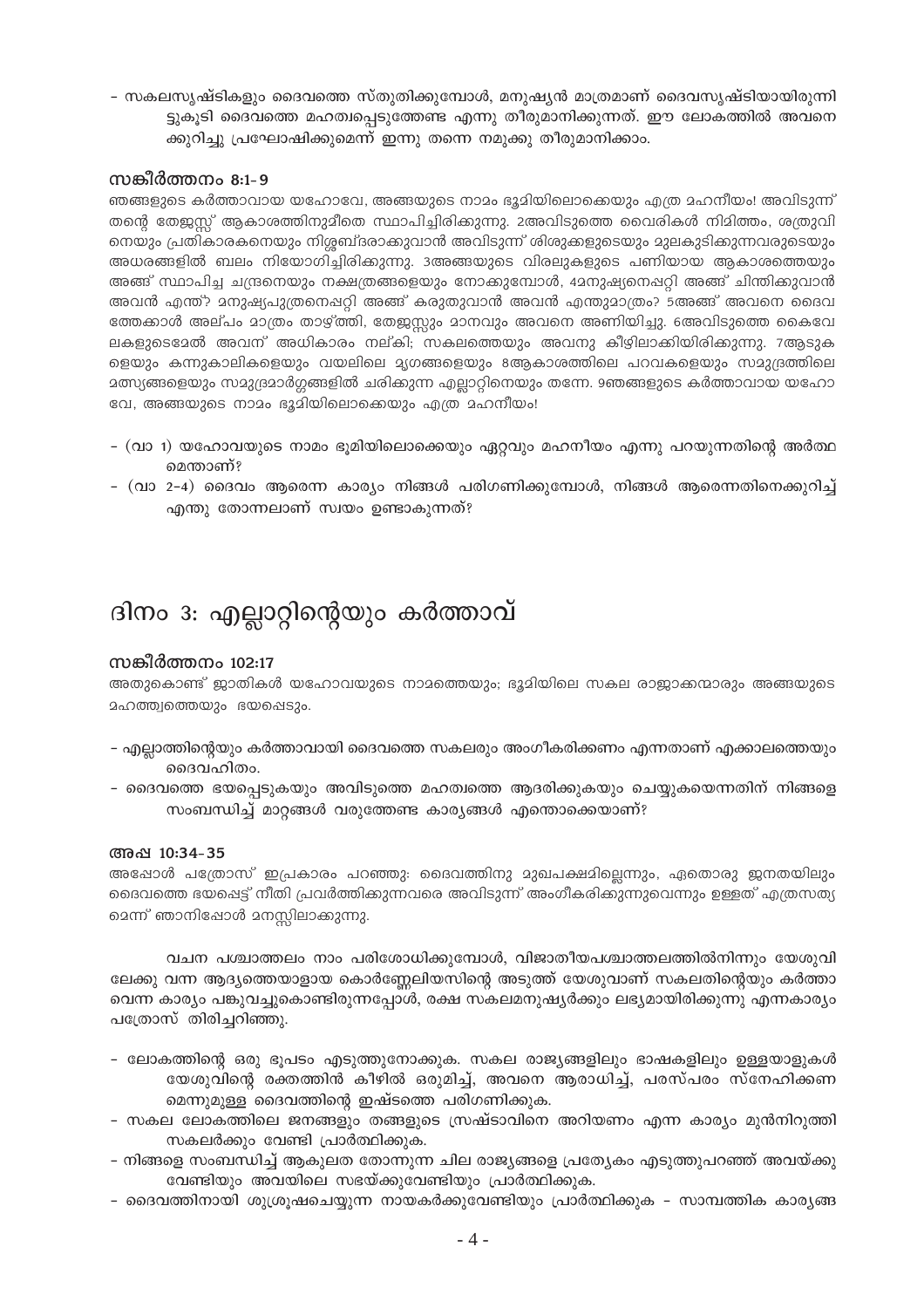ളിലും, ശത്രുക്കളുടെ കെണികളിലും, ആവശ്യമായ ആത്മീയമാർഗ്ഗനിർദ്ദേശങ്ങളിലും തക്ക സഹായം നായകർക്കു ലഭിക്കുവാനും, ലോകം മുഴുവനുമുള്ള ജനതകളിലേക്കു എത്തിച്ചേരാ നുള്ള വാതിലുകൾ അവർക്കുമുന്നിൽ തുറക്കാനും വേണ്ടി പ്രത്യേകം പ്രാർത്ഥിക്കുക.

### റോമർ 10:12-21

യെഹൂദനും വിജാതീയനും തമ്മിൽ ഒരു വ്യത്യാസവുമില്ല. എല്ലാവരുടെയും കർത്താവ് ഒരുവൻ അത്രേ. തന്നെ വിളിച്ചപേക്ഷിക്കുന്ന എല്ലാവരെയും അനുഗ്രഹിക്കുവാൻ തക്കവണ്ണം അവിടുന്നു സമ്പന്നനാകു ന്നു. 13കർത്താവിന്റെ നാമം വിളിച്ചപേക്ഷിക്കുന്ന ഏവനും രക്ഷിക്കപ്പെടും എന്നുണ്ടല്ലോ. 14എന്നാൽ തങ്ങൾ വിശ്വസിച്ചിട്ടില്ലാത്തവനെ അവർ എങ്ങനെ വിളിച്ചപേക്ഷിക്കും? കേട്ടിട്ടില്ലാത്തവനിൽ അവർ എങ്ങനെ വിശ്വ സിക്കും? ആരെങ്കിലും പ്രസംഗിക്കാതെ എങ്ങനെ കേൾക്കും? 15അയയ്ക്കപ്പെടാതെ എങ്ങനെ പ്രസം ഗിക്കും? സുവാർത്തയുമായി വരുന്നവരുടെ പാദം എത്രമനോഹരം! എന്ന് എഴുതിയിരിക്കുന്നുവല്ലോ. 16എന്നാൽ എല്ലാ യിസ്രായേല്യരും സുവിശേഷം അനുസരിച്ചിട്ടില്ല. കർത്താവേ, ഞങ്ങളുടെ സന്ദേശം ആരു വിശ്വസിച്ചിരിക്കുന്നു? എന്ന് യെശയ്യാവു ചോദിക്കുന്നുണ്ടലോ. 17അങ്ങനെ വിശ്വാസം കേൾവി യാലും കേൾവി ക്രിസ്തുവിനെക്കുറിച്ചുള്ള വചനത്താലും ഉണ്ടാകുന്നു. 18എന്നാൽ അവർ കേട്ടില്ലയോ എന്നു ഞാൻ ചോദിക്കുന്നു. തീർച്ചയായും അവർ കേട്ടിരിക്കുന്നു. അവരുടെ ശബ്ദം സർവ്വഭൂമിയിലും, അവരുടെ വാക്കുകൾ ലോകത്തിന്റെ അതിർത്തിവരെയും ചെന്നെത്തിയിരിക്കുന്നു എന്ന് എഴുതിയിരിക്കു ന്നുവല്ലോ. 19യിസ്രായേൽ ഗ്രഹിച്ചില്ലയോ? എന്നു ഞാൻ വീണ്ടും ചോദിക്കുന്നു. ജനമല്ലാത്തവരെക്കൊണ്ടു ഞാൻ നിങ്ങൾക്ക് അസൂയ ജനിഷിക്കും; പരിജ്ഞാനമില്ലാത്ത ഒരു ജനതയെക്കൊണ്ടു ഞാൻ നിങ്ങളെ കോപിഷിക്കും എന്നു മോരെ പറയുന്നു. 20അതുപോലെ യെരയ്യാവും ധൈര്യപൂർവ്വം പറയുന്നു: എന്നെ അന്വേഷിക്കാത്തവർ എന്നെ കണ്ടെത്തി; എന്നെ ആവശ്യപ്പെടാത്തവർക്കു ഞാൻ എന്നെത്തന്നെ വെളിപ്പെ ടുത്തി. 21എന്നാൽ യിസ്രായേല്യരെക്കുറിച്ചോ, അനുസരണംകെട്ടവരും നിഷേധികളുമായ ജനങ്ങളിലേ ക്കു ഞാൻ ദിവസംമുഴ്യുവനും കൈനീട്ടി എന്ന് അദ്ദേഹം പറയുന്നു.

- (വാ 12) എല്ലാവരുടെയും കർത്താവ് ഒന്നുതന്നെ, തന്നെ വിളിച്ചപേക്ഷിക്കുന്നവരെ അധികമായി അനു ഗ്രഹിക്കുന്നവൻ. ദൈവത്തിനു പക്ഷപാതമില്ല, സകലരെയും അനുഗ്രഹിക്കുവാൻ അവൻ ഒരു ങ്ങിയിരിക്കുന്നു.
- (വാ 21) അനുസരണം കെട്ടവരും നിഷേധികളുമായ ജനങ്ങളിലേക്കു ഞാൻ ദിവസംമുഴുവനും കൈനീ ട്ടി. ദൈവത്തിന്റെ ദീർഘക്ഷമയ്ക്കും പാപപ്പൊറുതിക്കും കൃപയ്ക്കുമായി നന്ദിപറയുക.
- സകലമനുഷ്യരും രക്ഷപ്രാപിപ്പാനും സത്യത്തിന്റെ തിരിച്ചറിവ് എല്ലാവർക്കുമുണ്ടാകാനുമുള്ള ദൈവ ത്തിന്റെ ഹിതം നിറവേറാനായി പ്രാർത്ഥിക്കുക.
- സകല ജനതകളോടുമുള്ള ദൈവത്തിന്റെ സ്നേഹം പങ്കുവയ്ക്കപ്പെടുന്നതിനുവേണ്ടി നിങ്ങളെയും ദൈവം ഉപയോഗിക്കാനായി പ്രാർത്ഥിക്കുക. നിങ്ങളിലുള്ള ലൗകീകതയും ഭൗതീകതൃഷ്ണയും അലസതയും സ്വാർത്ഥതയുമെല്ലാം മാറുവാനായി പ്രാർത്ഥിക്കുക.

# ദിനം 4: എന്റെ കർത്താവ്

### അവർത്തനം 8:6-20

അതുകൊണ്ട് നിന്റെ ദൈവമായ യഹോവയുടെ വഴികളിൽ നടന്ന് അവിടുത്തെ കല്പനകളെ ഭയപ്പെട്ട് അനുസരിക്കണം. 7നിന്റെ ദൈവമായ യഹോവ മനോഹരമായ ഒരു ദേശത്തേകാകുന്നുവല്ലോ നിന്നെ കൊണ്ടുപോകുന്നത്. അത് താഴ്വരയിൽ നിന്നും കുന്നുകളിൽ നിന്നും ഒഴുകുന്ന അരുവികളും ഉറവു കളും ജലാശയങ്ങളും ഉള്ള ദേശമാണ്; 8ഗോതമ്പും യവവും മുന്തിരിവള്ളിയും അത്തിവൃക്ഷവും മാതള നാരകവും ഉള്ള ദേശമാണ്. 9സമ്യദ്ധിയിൽ ഉപജീവനം കഴിക്കാവുന്നതും ഒന്നിനും കുറവില്ലാത്തതുമായ ദേശമാണ്. കല് ഇരുമ്പായിരിക്കുന്നതും പർവ്വതങ്ങളിൽ നിന്നു താദ്രം കുഴിച്ചെടുക്കുന്നതുമായ ദേശമാ ണ്. 10നീ ഭക്ഷിച്ചു തൃപ്തനായശേഷം നിന്റെ ദൈവമായ യഹോവ നിനക്കു നല്കിയ മനോഹരദേശത്തി നുവേണ്ടി അവിടുത്തേക്ക് സ്തോത്രം ചെയ്യണം. 11നിന്റെ ദൈവമായ യഹോവയെ നീ മറക്കാതിരിക്കേണ്ട തിനും ഞാൻ ഇന്നു നിന്നോടു പറയുന്ന അവിടുത്തെ കല്പനകളും വിധികളും ചട്ടങ്ങളും അവഗണിക്കാ തിരിക്കേണ്ടതിനും 12നീ ഭക്ഷിച്ചു തൃപ്തനായി നല്ല വീടുകൾ പണിത് അവയിൽ താമസിക്കുകയും 13നിന്റെ ആടുകളും കന്നുകാലികളും പെരുകുകയും നിന്റെ വെള്ളിയും സ്വർണ്ണവും വർദ്ധിക്കുകയും നിനക്ക് സക ലവും സമൃദ്ധിയായിട്ട് ഉണ്ടാവുകയും ചെയ്യുമ്പോൾ നിന്റെ ഹൃദയം നിഗളിച്ച് 14അടിമഗൃഹമായ ഈജി പ്റ്റിൽനിന്നു വിടുവിച്ചുകൊണ്ടുവന്ന നിന്റെ ദൈവമായ യഹോവയെ മറക്കാതിരിക്കാൻ സൂക്ഷിക്കുക. 15അഗ്നിസർഷവും തേളു ഉള്ള വലുതും ഭയാനകവുമായ മരുഭൂമിയിലൂടെയാണ് അവിടുന്നു നിന്നെ നട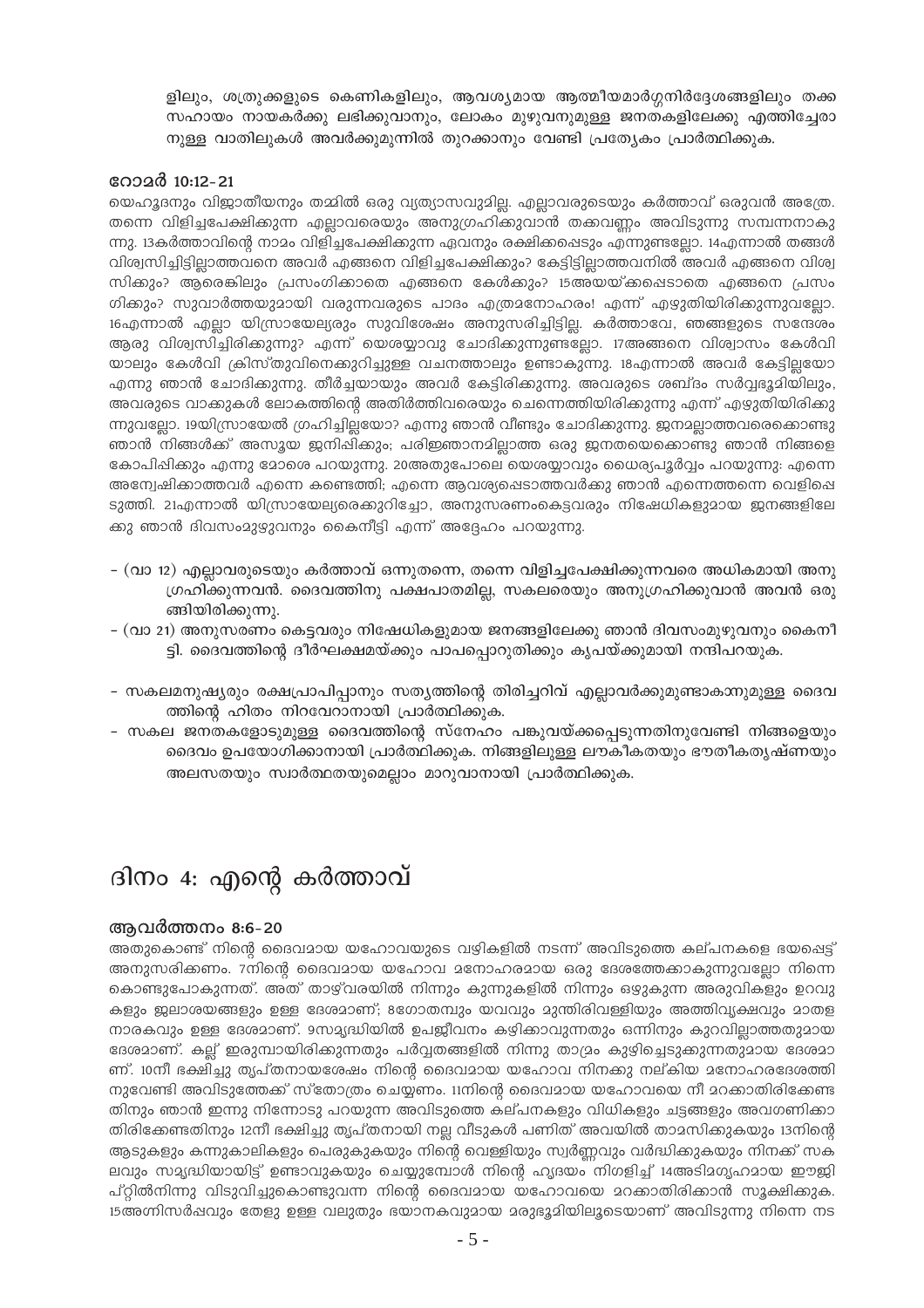ത്തിയത്. വെള്ളമിലാതെ വരണ്ടദേശത്ത് തീക്കലിൽനിന്നു നിനക്കു വെള്ളം നല്കി. 16നിന്നെ വിനയപ്പെടു ത്തുവാൻ രോധന ചെയ്യുകയും പിന്നീടു നിനക്കു നന്മ ഉണ്ടാകുവാൻ നിന്നെ നിന്റെ പിതാക്കന്മാർ അറി ഞ്ഞിട്ടില്ലാത്ത മന്നകൊണ്ട് പോഷിഷിക്കുകയും ചെയ്തു. 17എന്റെ ശക്തിയും കൈബലവും ഈ സമ്പത്തു ണ്ടാക്കി എന്നു നീ നിന്റെ ഹൃദയത്തിൽ പറയരുത്. 18നിന്റെ ദൈവമായ യഹോവയെ നീ ഓർക്കണം. നിന്റെ പിതാക്കന്മാരോടു സത്യം ചെയ്ത തന്റെ നിയമം ഉറപ്പിക്കേണ്ടതിന് അവിടുന്നാണല്ലോ നിനക്കു സമ്പത്തു നേടുവാൻ പ്രാപ്തി നല്കുന്നത്. 19നിന്റെ ദൈവമായ യഹോവയെ നീ മറന്ന് അന്യദേവന്മാ രുടെ പിന്നാലെ പോകുകയും അവയെ വണങ്ങി നമസ്കരിക്കുകയും ചെയ്താൽ നീ നിശ്ചയമായും നശി ച്ചുപോകുമെന്നു ഞാൻ നിനക്കെതിരെ സാക്ഷ്യം പറയുന്നു. 20നിങ്ങളുടെ ദൈവമായ യഹോവയുടെ വചനം നിങ്ങൾ അനുസരിക്കാതിരുന്നാൽ യഹോവ നിങ്ങളുടെ മുമ്പിൽനിന്നു നിർമ്മൂലമാക്കുന്ന ജാതി കളെപ്പോലെ നിങ്ങളും നശിച്ചുപോകും.

- (വാ 6–9) ദൈവം ഇസ്രായേൽക്കാർക്കു നല്കിയ ദേശത്തെ വച്ചുനോക്കുമ്പോൾ നിങ്ങൾ വസിക്കുന്ന ദേശം എപ്രകാരമുള്ളതാണ്? എന്തൊക്കെകാര്യങ്ങൾക്കുവേണ്ടിയാണ് ദൈവത്തോടു നന്ദിപറ യേണ്ടത്?
- (വാ 18) സമ്പത്തുണ്ടാക്കാനുള്ള കഴിവു തന്നത് ദൈവമാണ് എന്ന പ്രസ്താവനയോടു നിങ്ങളുടെ പ്രതികരണമെന്താണ്?
- (വാ 19–20) ദൈവത്തെ ഒരു കാലത്തും മറന്നുപോകരുത് എന്ന കല്പനപാലിക്കുവാൻ എന്തു തീരുമാ നങ്ങളാണ് നിങ്ങൾക്ക് എടുക്കേണ്ടിവരുന്നത്?

### 1 കൊരിന്ത്യർ 6:19-20

ദൈവത്തിൽനിന്നു നിങ്ങൾക്കു ലഭിച്ചതും നിങ്ങളിൽ വസിക്കുന്നതുമായ പരിശുദ്ധാത്മാവിന്റെ മന്ദിരമാ കുന്നു നിങ്ങളുടെ ശരീരം എന്ന് അറിയുന്നില്ലേ? നിങ്ങൾ നിങ്ങളുടെ സ്വന്തമല്ല. 20നിങ്ങളെ വിലയ്ക്കു വാങ്ങിയിരിക്കുന്നു. ആകയാൽ നിങ്ങളുടെ ശരീരം കൊണ്ട് ദൈവത്തെ മഹത്ത്വപ്പെടുത്തുക.

- ഈ വചനത്തിന് നിങ്ങളുടെ ജീവിതത്തിലുള്ള അർത്ഥം എന്താണ്?

### 2 കൊരിന്ത്യർ 8:9

നമ്മുടെ കർത്താവായ യേശുക്രിസ്തുവിന്റെ കൃപ നിങ്ങൾ അറിയുന്നുവല്ലോ; അവിടുന്ന് സമ്പന്നൻ ആയി രുന്നിട്ടും നിങ്ങൾക്കുവേണ്ടി ദരിദ്രനായിത്തീർന്നു; അവിടുത്തെ ദാരിദ്ര്യത്തിലൂടെ നിങ്ങൾ സമ്പന്നനായി ത്തീരേണ്ടതിനു തന്നേ.

- ക്രിസ്തു നിങ്ങൾക്കുവേണ്ടി ദരിദ്രനായിത്തീർന്നു എന്നു പറയുമ്പോൾ നിങ്ങൾക്ക് എന്താണു തോന്നു ന്നത്?
- നിങ്ങൾ സമ്പന്നനായിത്തീർന്നു എന്നു പറയുന്നതിന്റെ അർത്ഥം എന്താണ്?

# ദിനം 5: എന്റെ സമ്പത്തിന്റെയെല്ലാം കർത്താവ്

### ലുക്കോസ് 16:1-15

പിന്നെ യേശു ശിഷ്യന്മാരോടു പറഞ്ഞു: ധനവാനായ ഒരു മനുഷ്യൻ ഉണ്ടായിരുന്നു. അയാളുടെ സ്വത്ത് കാര്യസ്ഥൻ പാഴ്ചാക്കുന്നതായി പരാതിയുണ്ടായി. 2അയാൾ അവനെ വിളിച്ചു പറഞ്ഞു: നിന്നെക്കുറിച്ചു ഈ കേൾക്കുന്നത് എന്ത്? നിന്റെ കാര്യനിർവ്വഹണത്തിന്റെ കണക്ക് ഏല്പിച്ചു തരിക. നീ ഇനിദേൽ കാര്യ സ്ഥനായി തുടരാൻ പാടില്ല. 3അഷോൾ കാര്യസ്ഥൻ തന്നോടുതന്നെ പറഞ്ഞു: ഞാൻ ഇഷോൾ എന്താണു ചെയ്യേണ്ടത്? യജമാനൻ എന്നെ ജോലിയിൽനിന്നു നീക്കാൻ പോകുന്നു. കിളയ്ക്കാൻ എനിക്കു ത്രാണി യില്ല; ഭിക്ഷയാചിക്കാൻ ഞാൻ ലഇജിക്കുന്നു. 4അതുകൊണ്ട്, എനിക്കു ജോലി നഷ്ടപ്പെടുമ്പോൾ ജന ങ്ങൾ അവരുടെ വീട്ടിലേക്ക് എന്നെ സ്വീകരിക്കേണ്ടതിനു ഞാൻ എന്തു ചെയ്യണമെന്ന് എനിക്കറിയാം. 5പിന്നെ അവൻ യജമാനന്റെ കടക്കാരിൽ ഓരോരുത്തനെ അകത്തേക്കു വിളിച്ചു ഒന്നാമത്തവനോടു ചോദിച്ചു: നീ യജമാനനു കൊടുക്കാനുള്ളത് എത്രയാണ്? 6നൂറു കുടം ഒലിവെണ്ണ, അവൻ മറുപടി പറ ഞ്ഞു. കാര്യസ്ഥൻ അവനോട്, നിന്റെ ചീട്ടുവാങ്ങി, വേഗം ഇരുന്ന് അത് അമ്പത് എന്നാക്കുക എന്നു പറ ഞ്ഞു. 7രണ്ടാമത്തവനോട് അവൻ ചോദിച്ചു: നീ കൊടുക്കാനുള്ളത് എത്ര? നൂറുപറ ഗോതമ്പ്, അവൻ ഉത്തരം പറഞ്ഞു. നിന്റെ ചീട്ടുവാങ്ങി അത് എൺപത് എന്നാക്കുക എന്നു കാര്യസ്ഥൻ പറഞ്ഞു. 8അവി ശ്വസ്തനായ കാര്യസ്ഥൻ അതിബുദ്ധിയോടെ പ്രവർത്തിച്ചതുകൊണ്ട് യജ്ജമാനൻ അവനെ ശ്ലാഘിച്ചു. ഈ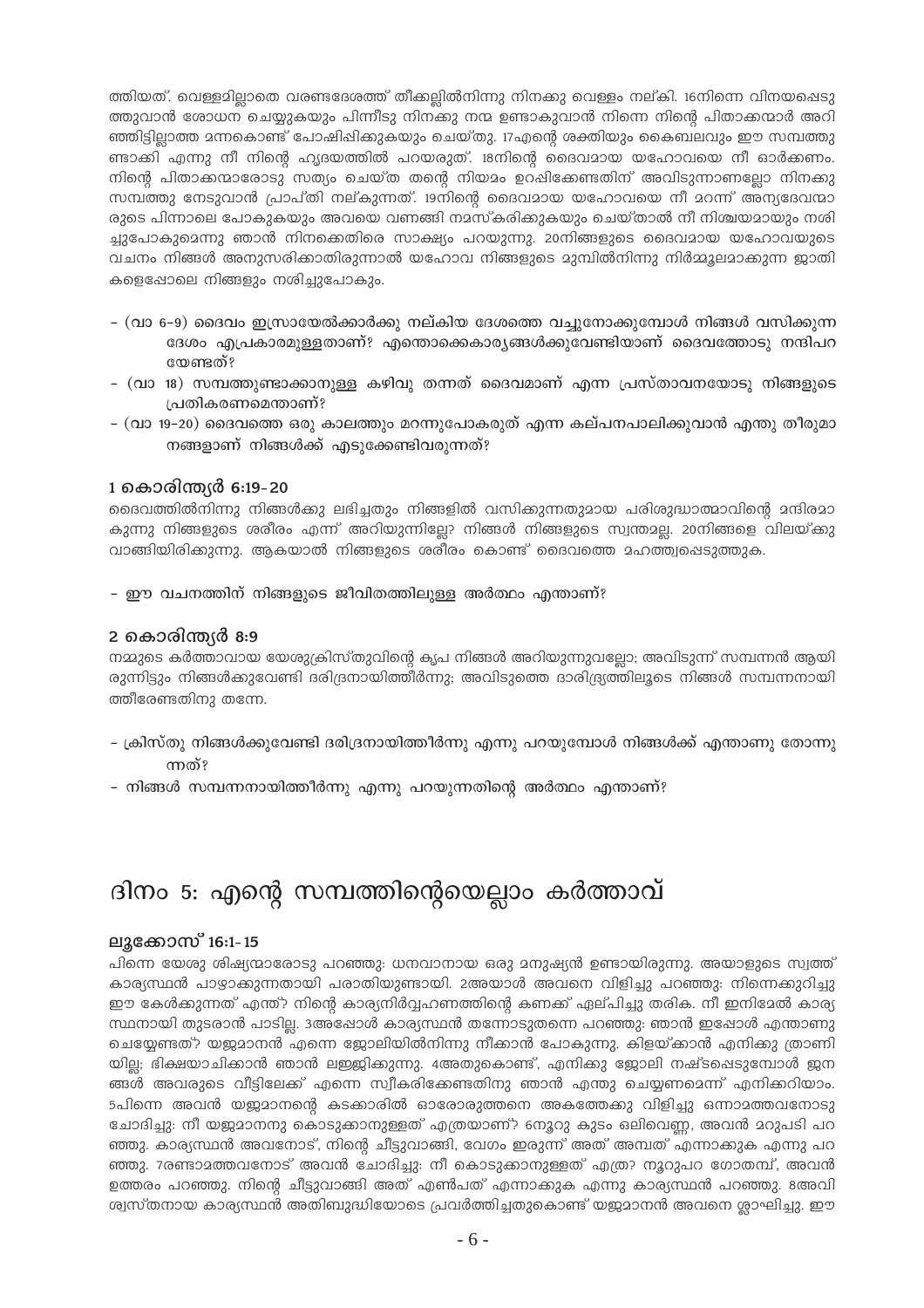ലോകത്തിന്റെ മക്കൾ തങ്ങളുടെ തലമുറക്കാരോടു ഇടപെടുന്ന കാര്യത്തിൽ വെളിച്ചത്തിന്റെ മക്കളെക്കാൾ സാമർത്ഥ്യമുള്ളവരത്രേ. 9ഞാൻ നിങ്ങളോടു പറയുന്നു, ലൗകീകസമ്പത്തുകൊണ്ടു നിങ്ങൾ സ്നേഹി തരെ സമ്പാദിച്ചുകൊള്ളുക; അത് ഇല്ലാതാകുമ്പോൾ നിത്യഭവനങ്ങളിൽ നിങ്ങൾ സ്വീകരിക്കപ്പെടും. 10അത്യ ല്പത്തിൽ വിശ്വസ്തനായവൻ അധികത്തിലും വിശ്വസ്തൻ; അത്യല്പത്തിൽ അവിശ്വസ്തനായവൻ അധി കത്തിലും അവിശ്വസ്തൻ. 11ലൗകികസമ്പത്തു കൈകാര്യം ചെയ്യുന്നതിൽ നിങ്ങൾ വിശ്വസ്തരല്ലെങ്കിൽ യഥാർത്ഥമായതു നിങ്ങളെ ആര് ഭരമേല്ഷിക്കും? 12നിങ്ങൾ മറ്റൊരുവന്റെ വസ്തുവകകളുടെ കാര്യ ത്തിൽ വിശ്വസ്തരായില്ലെങ്കിൽ സ്വന്തമായതു നിങ്ങൾക്കു ആര് തരും? 13രണ്ട് യജ്ജമാനന്മാരെ സേവി ക്കാൻ ഒരു ഭൃത്യനും സാധ്യമല്ല. ഒന്നുകിൽ അവൻ ഒരുവനെ ദ്വേഷിച്ച് മറ്റവനെ സ്നേഹിക്കും; അല്ലെങ്കിൽ ഒന്നാമനോടു പറ്റിച്ചേർന്ന് മറ്റവനെ തള്ളിക്കളയും. നിങ്ങൾക്കു ദൈവത്തെയും ധനത്തെയും സേവിക്കു വാൻ സാധിക്കയില്ല. 14ദ്രവ്യാഗ്രഹികളായ പരീശന്മാർ ഇതെല്ലാം കേട്ട് യേശുവിനെ പരിഹസിച്ചു. 15അദ്ദേഹം അവരോടു പറഞ്ഞു; നിങ്ങൾ മനുഷ്യരുടെ മുമ്പാകെ നിങ്ങളെത്തന്നെ നീതീകരിക്കുന്നവരാകുന്നു. എന്നാൽ ദൈവം നിങ്ങളുടെ ഹൃദയം അറിയുന്നു. മനുഷ്യരുടെയിടയിൽ ഉന്നതമായത് ദൈവദൃഷ്ടിയിൽ ഉേച്ചമാ ണ്

വചന പശ്ചാത്തലത്തിൽ, സാമ്പത്തിക ദുർവൃത്തിയിലൂടെ തന്റെ യജമാനനു നഷ്ടം വരുത്തി വച്ച ഒരു കാര്യസ്ഥൻ പിടിക്കപ്പെടുകയും ജോലി നഷ്ടമാകപ്പെടുകയും ചെയ്യുന്ന അവസ്ഥയെത്തിയ പ്പോൾ, പതിവിനു വിപരീതമായ ചില പ്രവർത്തികൾ ചെയ്ത് തനിക്കു സകലതും നഷ്ടപ്പെടുന്ന ഒരു അവസ്ഥയിൽനിന്നും തന്നെ തന്നെ രക്ഷിക്കുന്നു. അവന്റെ ചെയ്തികൾ ന്യായമല്ലാത്തതായിരുന്നിട്ടു പോലും അവനെക്കുറിച്ച് കുറച്ചു നല്ലകാര്യങ്ങൾ യേശു ചൂണ്ടിക്കാട്ടുന്നു.

- ഈ ഉപമയിലെ യജമാനൻ ദൈവവും, അവന്റെ സ്വത്തിന്റെ കാര്യസ്ഥർ നാമോരോരുത്തരുമാണ്.
- ഒൻപതാം വാകൃത്തിൽ നിന്നും നാം ഗ്രഹിക്കേണ്ട വാസ്തവം എന്താണ്?
- (വാ 10–12) ഏതൊക്കെ മേഖലകളിലാണ് നിങ്ങളെ അധികമായുള്ളത് ഏല്പിച്ചിരിക്കുന്നത്?
- നിങ്ങളെ ഏല്പിച്ചിരിക്കുന്ന കാര്യങ്ങൾ എപ്രകാരം നോക്കിനടത്താനാണ് ഈ വാക്യം നിങ്ങളെ വെല്ലുവിളിക്കുന്നത്?
- (വാ 13) ഈ ലോകം നമ്മിൽ മേൽവിചാരം ചെയ്യുന്നതിനെ ചിത്രീകരിക്കുന്നതിനുവേണ്ടി ധാരാളം പ്രലോഭനങ്ങളെയും വിഗ്രഹങ്ങളെയും എടുത്തു കാട്ടാൻ യേശുവിനു സാധിക്കുമായിരുന്നു. എന്നി രുന്നാലും യേശു പണത്തെ ചൂണ്ടിക്കാണിച്ചത് എന്തുകൊണ്ടാണ്?
- പണത്തെ സ്നേഹിക്കുന്നതിൽ നാം കുറ്റം ചാർത്തപ്പെട്ടവർ ആണെങ്കിൽ, ദൈവവുമായുള്ള ബന്ധത്തെ അതെപ്രകാരം ബാധിക്കുമെന്നാണ് യേശു പറയുന്നത്?
- (വാ 14-15) അക്കാലത്തെ പ്രമാണസംരക്ഷകരായിരുന്നു ഫരിസേയർ. ആത്മീയർ എന്നവകാശപ്പെടു ന്നവരോട് (യഹുദരോട്) വിശ്വാസമനുസരിച്ചു പ്രവർത്തിക്കാൻ അവർ ആവശ്യപ്പെട്ടിരുന്നു (ഇ ക്കാലത്തു ശിഷ്യരെപ്പോലെ). അക്കാലത്തെ ഏറ്റവും മികച്ച തീക്ഷ്ണതയും സമർപ്പണവും അവർക്കുണ്ടായിരുന്നെങ്കിലും അവർ പണത്തെ സ്നേഹിക്കുന്നവരാണെന്ന് യേശു ചൂണ്ടിക്കാ ട്ടി.
- ഈ വേദഭാഗത്തിൽനിന്നും നിങ്ങളുടെ ജീവിതത്തിലേക്ക് എടുക്കാവുന്ന പ്രധാന മൂല്യങ്ങൾ എന്തൊ ക്കെയാണ്?

# ദിനം 6: കർത്താവ് എന്ന സ്ഥാനത്തിനെതിരായ വെല്ലുവിളി

### 1. പണത്തോടുള്ള സ്നേഹം നമ്മെ ദുഷിപ്പിക്കുന്നു

### 1 തിമോത്തി 6:10

ദ്രവ്യാഗ്രഹം സകലവിധ ദോഷങ്ങളുടെയും വേരാണ്. ചിലർ ദ്രവ്യം മോഹിച്ചിട്ട്, വിശ്വാസത്തിൽനിന്നു വഴി തെറ്റിഷോവുകയും ദാരുണവേദനകൾക്ക് അധീനരാകുകയും ചെയ്തിരിക്കുന്നു.

- നിത്യചെലവിനുള്ള ആഗ്രഹമായി തുടങ്ങി അഭിവൃദ്ധിയിലേക്കും പിന്നീട് ആർഭാടത്തിലേക്കും വള രുന്ന ഒരു കാര്യമാണ് പണത്തോടുള്ള സ്നേഹം. ചിലയാളുകളിൽ അതു വിശ്വാസത്യാഗത്തിനു പോലും കാരണമായിരിക്കുന്നു. ഈ ആഗ്രഹം നിങ്ങളുടെ ഹൃദയത്തെ എപ്രകാരമാണ് പിടിച്ചു വലിക്കുന്നത്?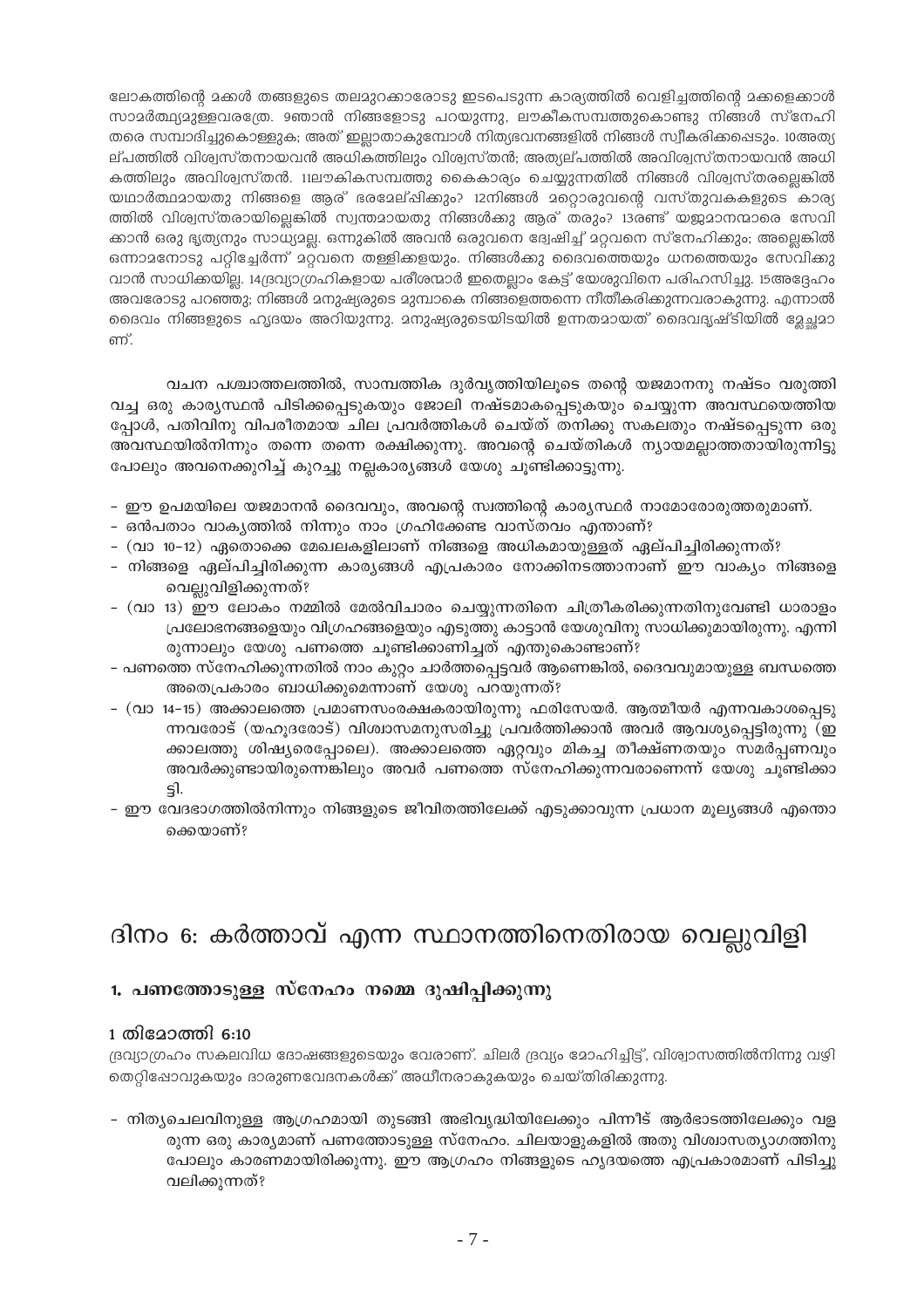### 2. അത്യാഗഹത്തിനെതിരായി നിങ്ങളുടെ ഹൃദയത്തെ സംരക്ഷിക്കുക

### ലൂക്കോസ് 12:13-21

ജനക്കൂട്ടത്തിൽനിന്ന് ഒരുവൻ അദ്ദേഹത്തോട്: ഗുരോ, ഞാനുമായി പിതൃസ്വത്തു വീതം വയ്ക്കുവാൻ എന്റെ സഹോദരനോടു കല്പിച്ചാലും എന്നു പറഞ്ഞു. 14അതിന് യേശു: മനുഷ്യാ, എന്നെ നിങ്ങളുടെ ന്യായാധിപനോ മധ്യസ്ഥനോ ആയി നിയമിച്ചതാര്? എന്നു ചോദിച്ചു. 15പിന്നെ അദ്ദേഹം അവരോട്: സുക്ഷിച്ചുകൊള്ളുവിൻ, സകലവിധമായ അത്യാഗ്രഹത്തിനുമെതിരേ ജാഗ്രത പാലിക്കുവിൻ; ഒരുവന്റെ ധനസമൃദ്ധിയല്ല അവന്റെ ജീവന് ആധാരമായിരിക്കുന്നത് എന്നു പറഞ്ഞു. 16അദ്ദേഹം അവരോട് ഈ ഉപമ പറഞ്ഞു: ഒരു ധനവാന്റെ വയലിൽ നല്ല വിളവുണ്ടായി. 17അവൻ ചിന്തിച്ചു, ഞാൻ എന്താണു ചെയ്ക? എന്റെ വിളവു ശേഖരിച്ചു സൂക്ഷിക്കാൻ സ്ഥലം ഇല്ലലോ. 18ഞാൻ ഇങ്ങനെ ചെയ്യും, അവൻ പറ ഞ്ഞു, ഞാൻ എന്റെ കളപ്പുരകൾ പൊളിച്ചുകളഞ്ഞ് കൂടുതൽ വലിയവ പണിയും; അവിടെ എന്റെ ധാന്യവും സാധനങ്ങളും എല്ലാം സംഭരിച്ചുവയ്ക്കും. 19പിന്നെ ഞാൻ എന്നോടുതന്നേ, നിനക്ക് അനേകം വർഷങ്ങ ളിലേക്കു വേണ്ടുന്ന നല്ല വിഭവങ്ങൾ ധാരാളമുണ്ട്. ഇനി വിശ്രമിച്ചുകൊള്ളുക; തിന്നുക, കുടിക്കുക, ആന ന്ദിക്കുക എന്നു പറയും. 20എന്നാൽ ദൈവം അവനോട്: ഭോഷാ, ഈ രാത്രിയിൽത്തന്നേ നിന്റെ ജീവനെ നിന്നോടു ചോദിക്കും. പിന്നെ, നീ നിനക്കായി ഒരുക്കിവച്ചത് ആർക്കു കിട്ടും? എന്നു പറഞ്ഞു. 21തനിക്കു വേണ്ടിത്തന്നേ വസ്തുവകകൾ സംഭരിച്ചു വയ്ക്കുകയും എന്നാൽ ദൈവസംബന്ധമായി സമ്പന്നനാകാ തിരിക്കുകയും ചെയ്യുന്ന ഏതൊരു വ്യക്തിയുടെയും കാര്യം ഇങ്ങനെ ആകുന്നു.

- അത്യാഗ്രഹം നിങ്ങളെ ഏതൊക്കെ വിധത്തിലാണ് പ്രലോഭിപ്പിക്കുന്നത്?
- ഏതൊക്കെ മേഖലകളിലാണ് ഈ ഭുമിയിൽ നിങ്ങൾ സ്വത്തു ശേഖരിച്ചു വയ്ക്കുന്നത്?
- സ്വർഗ്ഗത്തിലുള്ള ശേഖരം എപ്രകാരം നിങ്ങൾക്കു വർദ്ധിപ്പിക്കാനാകും?

### 3. ആർഭാടജീവിതം നമ്മെ കുറ്റക്കാരാക്കുന്നു

### ലുക്കോസ് 16:19-31

ഒരു ധനവാൻ ഉണ്ടായിരുന്നു. അയാൾ ധുദ്രവസ്ത്രവും പട്ടും ധരിച്ച് പ്രതിദിനം ആഡംബരജീവിതം നയിച്ചുപോന്നു. 20അയാളുടെ പടിക്കൽ ദേഹം ആസകലം വ്രണങ്ങൾ നിറഞ്ഞവനായി, 21ലാസർ എന്നു പേരായ ഒരു യാചകൻ, ധനവാന്റെ ദേശയിൽനിന്നു വീഴുന്നതുകൊണ്ടു വിശഷടക്കുവാൻ ആഗ്രഹിച്ചു കിടന്നിരുന്നു. നായ്ക്കൾ വന്ന് അയാളുടെ വ്രണങ്ങൾ നക്കിയിരുന്നു. 22ആ യാചകൻ മരിച്ചപ്പോൾ ദൈവ ദൂതന്മാർ അയാളെ അബ്രാഹാമിന്റെ അടുത്തേക്കു കൊണ്ടുപോയി. ധനവാനും മരിച്ച് അടക്കപ്പെട്ടു. 23പാതാളത്തിൽ യാതന അനുഭവിക്കുമ്പോൾ അയാൾ മേല്പോട്ടു നോക്കി അബ്രാഹാമിനെയും അദ്ദേ ഹത്തിന്റെ അടുത്തായി ലാസറിനെയം കണ്ടു. അയാൾ വിളിച്ചു പറഞ്ഞു: അബ്രാഹാം പിതാവേ, എന്നോടു കരുണയുണ്ടാകണമേ. ഞാൻ ഈ രീതിയിൽ, അതിവേദനയിൽ ആയിരിക്കയാൽ ലാസർ അവന്റെ വിര ലിന്റെ അറ്റം വെള്ളത്തിൽ മുക്കി എന്റെ നാവിനെ തണുഷിക്കേണ്ടതിന് അവനെ അയയ്ക്കണമേ. 25എന്നാൽ അബ്രാഹാം പറഞ്ഞു: മകനേ, നിനക്കു നിന്റെ ആയുസ്ലിൽ നല്ല കാര്യങ്ങളും അതേസമയം ലാസറിനു ദോഷമായവയും ലഭിച്ചുവെന്ന് ഓർമ്മിക്കുക. എന്നാൽ അയാൾ ഇപ്പോൾ ഇവിടെ ആശ്വാസം പ്രാപിച്ചിരി ക്കുന്നു. നീയോ കഠിനവേദന അനുഭവിക്കുന്നു. 26ഇതിനും പുറദേ, ഞങ്ങൾക്കും നിങ്ങൾക്കും ഇടയിൽ വലിയൊരു പിളർഷു വച്ചിരിക്കുന്നു; ഇവിടെനിന്നു നിങ്ങളുടെ അടുത്തേക്കു വരാൻ ആഗ്രഹിക്കുന്നവർക്ക് അതു സാദ്ധ്യമല. അവിടെനിന്ന് ആർക്കും ഞങ്ങളുടെ അടുത്തേക്കു കടക്കാനും കഴ്വിയുകയില. 27അഷോൾ അയാൾ പറഞ്ഞു: എങ്കിൽ, പിതാവേ, ലാസറിനെ എന്റെ അഷന്റെ വീട്ടിലേക്ക് അയക്കണമേ എന്നു ഞാൻ അപേക്ഷിക്കുന്നു; 28എനിക്ക് അഞ്ചു സഹോദരന്മാരുണ്ട്. അവരും ഈ യാതനാ സ്ഥലത്തു വരാതിരി ക്കേണ്ടതിന് അവൻ അവർക്കു മുന്നറിയിഷു നല്കട്ടെ. 29അവർക്കു മോശെയും പ്രവചകന്മാരും ഉണ്ട്; അവർ അവരുടെ വാക്കു കേൾക്കട്ടെ, അദ്ദേഹം പറഞ്ഞു. 30അങ്ങനെയല്ല, അബ്രാഹാം പിതാവേ, മരിച്ച വരിൽനിന്ന് ഒരാൾ അവരുടെ അടുക്കൽ ചെന്നാൽ അവർ അനുതപിക്കും, അയാൾ പറഞ്ഞു. 31അബ്രാഹാം അയാളോടു പറഞ്ഞു: അവർ മോശെയുടെയും പ്രവാചകന്മാരുടെയും വാക്കു കേൾക്കുന്നില്ലെങ്കിൽ മരി ച്ചവരിൽനിന്ന് ഒരാൾ ഉയിർത്തെഴുന്നേറ്റാലും അവർക്കു ബോധ്യം വരുകയില്ല.

- ഏതൊക്കെ കാര്യങ്ങളിലാണ് നിങ്ങൾ ആർഭാടജീവിതം നയിക്കുന്നവരാകുന്നത്?
- നിങ്ങളെ ചുറ്റിപ്പറ്റിയുള്ള ദരിദ്രരെക്കുറിച്ചു എത്രമാതം കരുതലുണ്ട്?

### 4. സകലവിധത്തിലും സംതൃപ്തൻ

### ഫിലിഷിയർ 4:10-13

നിങ്ങൾ എനിക്കുവേണ്ടി വീണ്ടും കരുതൽ കാണിച്ചതിൽ ഞാൻ കർത്താവിൽ ഏറ്റവും സന്തോഷിക്കു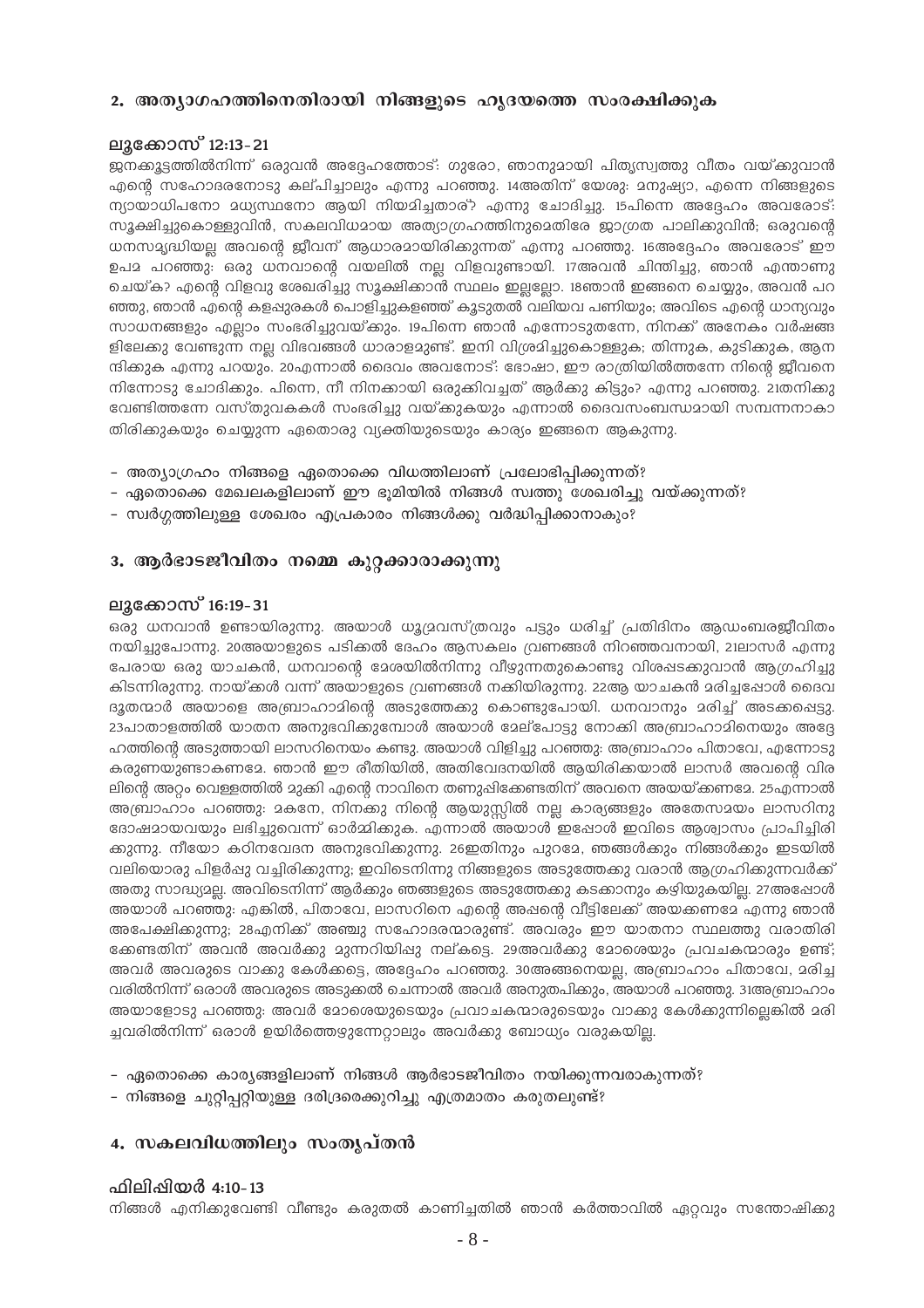ന്നു. വാസ്തവമായും നിങ്ങൾ കരുതലുള്ളവരായിരുന്നു; എങ്കിലും അതു പ്രദർശിഷിക്കുവാൻ നിങ്ങൾക്ക് അവസരം ലഭിച്ചില്ല. 11ബുദ്ധിമുട്ടിലിരിക്കുന്നതുകൊണ്ടല്ല ഞാനിതു പറയുന്നത്. ഏതു സാഹചര്യത്തിലും സംത്യപ്തനായിരിക്കുവാൻ ഞാൻ ശീലിച്ചിരിക്കുന്നു. 12ബുദ്ധിമുട്ടിലിരിക്കുവാനും സമൃദ്ധിയിലിരിക്കുവാനും എനിക്കറിയാം. ഏതു സാഹചര്യത്തിലും എഷോഴും തൃപ്തനായിരിക്കുന്നതിന്റെ രഹസ്യം ഞാൻ മനസ്സി ലാക്കിയിട്ടുണ്ട്. തിന്നു തൃപ്തനായിരിഷാനും വിശന്നിരിഷാനും സമൃദ്ധിയിലിരിഷാനും ദാരിദ്ര്യത്തിലായിരി ഷാനും എനിക്കു പരിശീലനം ലഭിച്ചിരിക്കുന്നു. 13എന്നെ ശക്തനാക്കുന്നവൻ മുഖാന്തരം സകലവും ചെയ്യു വാൻ ഞാൻ പ്രാപ്തനാകുന്നു.

– നിങ്ങളുടെ സാഹചര്യങ്ങളിൽ എത്രമാത്രം സംതൃപ്തനാകാൻ നിങ്ങൾക്കു കഴിയും?

### ദിനം 7: കർതൃസ്ഥാനത്തെക്കുറിച്ചുള്ള വിചിന്തനങ്ങൾ

### 1 തിമോത്തി 6:17-19

ഈ ലോകത്തിലെ ധനികരോട് അഹങ്കാരികളായിരിക്കരുതെന്നും അനിശ്ചിതമായ സമ്പത്തിലല്ല, നമുക്ക് അനുഭവിഷാൻ ആവശ്യമായതെല്ലാം ധാരാളമായി തരുന്ന ദൈവത്തിൽത്തന്നേ പ്രത്യാശവയ്ക്കണമെന്നും നീ ആഇഞാപിക്കുക. 18നന്മ ചെയ്യുവാനും സുകൃതങ്ങളിൽ സമ്പന്നരാകുവാനും തങ്ങൾക്കുള്ളത് ഔദാ ര്യത്തോടെ പങ്കുവയ്ക്കുവാൻ സന്നദ്ധത കാണിക്കുവാനും അവരെ ഉദ്ബോധിപ്പിക്കുക. 19അങ്ങനെ ചെയ്താൽ യഥാർത്ഥ ജീവൻ അവകാശമാക്കുവാൻ തക്കവണം ഭാവിയിലേക്ക് ഉറപ്പുള്ള അടിസ്ഥാനമാ കുന്ന നിക്ഷേപം സംഗ്രഹിച്ചുവയ്ക്കാൻ അവർക്കു സാധിക്കും.

- ഈ വചനം വായിക്കുമ്പോൾ സാധാരണയായി നമുക്കു തോന്നുന്ന ഒരു വികാരം, ഇത് എന്നെക്കുറി ച്ചല്ല, ധനികരെക്കുറിച്ചാണ് സംസാരിക്കുന്നത് എന്നാണ്. നമുക്കു ചുറ്റുമുള്ള ധനികരുമായി താര തമ്യം ചെയ്യുമ്പോൾ നാം ദരിദ്രരാണ് എന്നു നാം വിചാരിക്കും. www.globalrichlist.com എന്ന വെബ്സൈറ്റിൽ നമ്മുടെ വരുമാനം എത്രയെന്ന് എഴുതിയാൽ നാം എത്ര ധനികനാണെന്നോ ദരിദ്രനാണന്നോ ഉള്ള വിവരം ലഭിക്കും.
- മാസം പതിനായിരം രൂപ വരുമാനമുള്ള ഒരാളാണു നിങ്ങൾ എങ്കിൽ, ലോകത്തിലെ 19.79 ശതമാനം ധനികരിൽ ഒരാളാണുനിങ്ങൾ. എന്നുവച്ചാൽ ഈ ലോകത്തിലെ നൂറുപേരെ എടുത്താൽ അതിൽ എൺപതുപേരും നിങ്ങളെക്കാൾ പാവപ്പെട്ടവനാണ്.
- മാസം മുപ്പതിനായിരം രൂപ നിങ്ങൾക്കു വരുമാനമുണ്ടെങ്കിൽ, ലോകത്തിലെ 3.40 ശതമാനം ധനിക രുടെ ഇടയിലാണ് നിങ്ങളുടെ സ്ഥാനം
- മാസം അമ്പതിനായിരം രൂപയുടെ വരുമാനം നിങ്ങൾക്കുണ്ടെങ്കിൽ നിങ്ങൾ ലോകത്തിലെ 0.86 ശത മാനം പേരിൽ നിങ്ങൾക്കു സ്ഥാനമുണ്ട്.
- മാസം ഒരു ലക്ഷം രൂപ വരുമാനമുണ്ടെങ്കിൽ, ലോക ജനസംഖ്യയിലെ 0.13 ശതമാനം ധനികരുടെ ഗണത്തിൽ നിങ്ങൾ ഉൾപ്പെടും.
- അപ്പോൾ, സ്ഥിതിവിവര കണക്കുകൾ പരിശോധിക്കുമ്പോൾ, നിങ്ങൾ ധനികനാണോ അതോ ദരിദ്ര mocomo?
- ഇനി ദൈവം നിങ്ങളെ പരിഗണിക്കുന്നത് ധനികനെന്ന നിലയിലാണോ അതോ ദരിദ്രനെന്ന നിലയി ലാണോ?
- വീണ്ടും ഒരിക്കൽക്കൂടി നമുക്കു മുകളിലെ വചനം വായിക്കാം ദൈവം നമ്മോടു സംസാരിക്കുന്നതെ ത്തെന്നു മനസ്സിലാക്കുകയും ചെയ്യാം.
- ദൈവത്തിന്റെ കർതൃസ്ഥാനത്തെപ്പറ്റിയും പരമാധികാരത്തെപ്പറ്റിയും ഈ ആഴ്ചയിൽ നിങ്ങൾ എന്തൊ ക്കെയാണ് പഠിച്ചത്?
- നിങ്ങൾ സ്വയം തിരിച്ചറിഞ്ഞ കാര്യങ്ങൾ എന്തൊക്കെയാണ്?
- ഞാൻ ധനികനായ ഒരു വ്യക്തിയാണെന്ന വാസ്തവം ഞാൻ സ്വീകരിക്കുന്നുവോ? എന്റെ പ്രലോഭന ങ്ങൾ ഏതൊക്കെയാണെന്നും?
- എനിക്കുള്ളതെല്ലാം ദൈവം നല്കിയതാണെന്ന തോന്നൽ നിങ്ങൾക്കുണ്ടോ?
- ദൈവത്തിന്റെ പണത്തിന്റെ ഒരു കൈക്കാരനാണു ഞാൻ എന്ന ചിന്ത എനിക്കുണ്ടോ?
- ദൈവത്തിന്റെ വസ്തുവകകൾ തെറ്റായി കൈകാര്യം ചെയ്യുന്നത് (പണം അടക്കം) ഒരു പാപമാ ണെന്ന തോന്നൽ എന്നിലുണ്ടോ?
- എന്തിനുവേണ്ടിയാണ് നിങ്ങൾ പ്രാർത്ഥിക്കേണ്ടത്?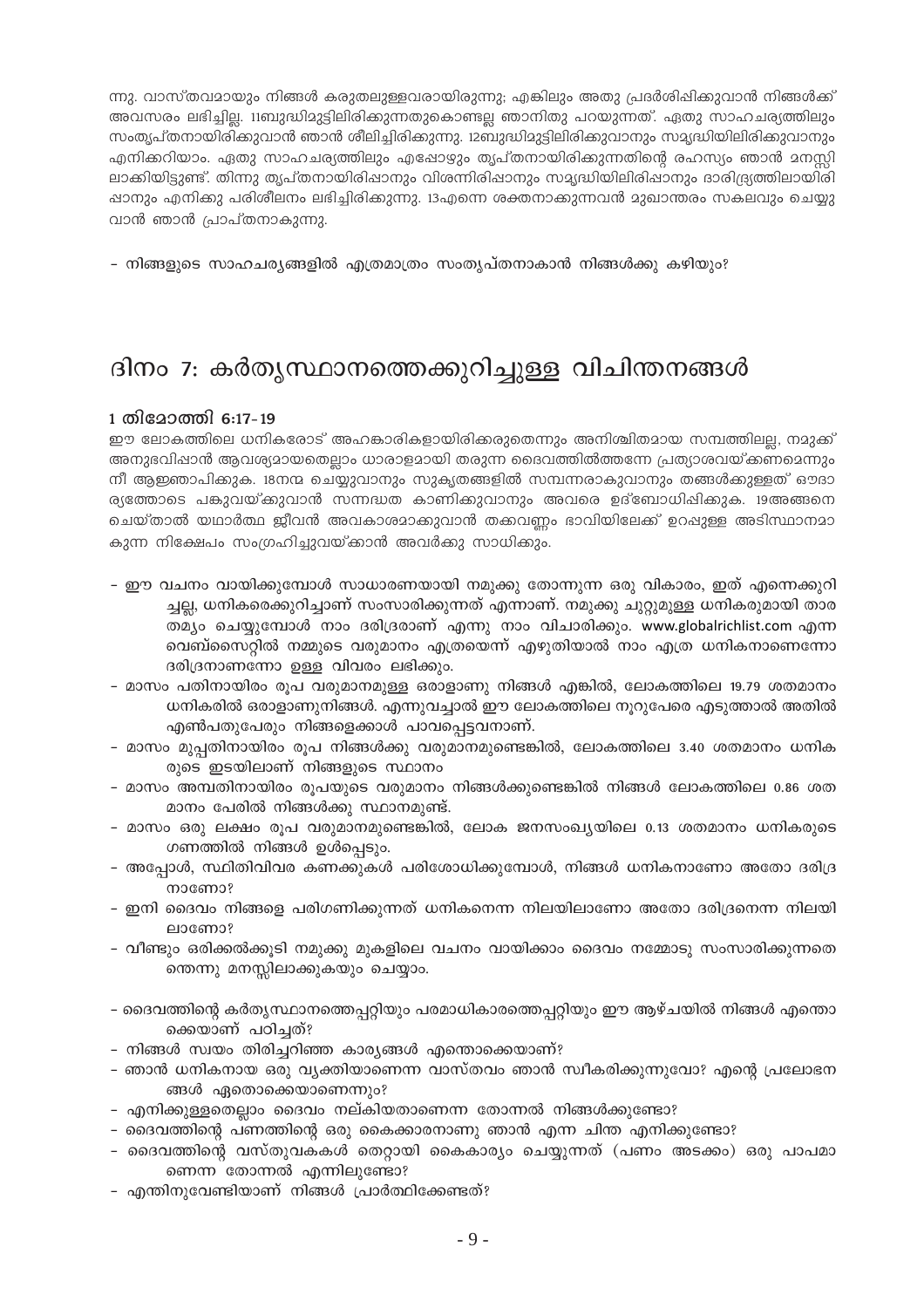# ആഴ്ച 2: കർത്താവിന്റെ കാര്യസ്ഥർ

ദൈവമാണ് സകലതിന്റെയും ഉടമ, ഞാൻ അവന്റെ കാര്യസ്ഥനും - റാൻഡി അൽകോൺ, ദി ട്രെഷർ പ്രിൻസിപ്പിൾ

# ആഴ്ച 2: കർത്താവിന്റെ കാര്യസ്ഥർ

ദൈവമാണ് സകലതിന്റെയും കർത്താവെന്നകാര്യത്തിൽ നമുക്കു കൂടുതൽ ബോധ്യമുണ്ടായി, നാമും നമുക്കുള്ള സകലതും അടക്കം എല്ലാം കർത്താവിന്റേതാണ്. ദൈവം നമുക്കായി തന്നിരിക്കുന്ന ഉത്തരവാദത്തെക്കുറിച്ച് നമുക്കിനി ഈ ആഴ്ചയിൽ കൂടുതൽ പഠിക്കാം – കാര്യസ്ഥൻ എന്ന ഉത്തരവാ ദത്തെക്കുറിച്ച്.

### മനഃപാറമാക്കാൻ:

### <u> ദത്തായി 25:21</u>

യജ്ജമാനൻ ഉത്തരം പറഞ്ഞു: നല്ലവനും വിശ്വസ്തനുമായ ദാസാ, നീ നന്നായി ചെയ്തു. അല്പകാര്യ ത്തിൽ നീ വിശ്വസ്തനായിരുന്നു, ഞാൻ നിന്നെ അധികം കാര്യങ്ങളുടെ ചുമതലയേല്പിക്കും. വന്നു നിന്റെ യജമാനന്റെ സന്തോഷത്തിൽ പങ്കാളിയാകുക.

### ദിനം 8: വിശ്വസ്തനായ ഭൃത്യൻ

### 1 കൊരിന്ത്യർ 4:1-2, 7

അതുകൊണ്ട് ക്രിസ്തുവിന്റെ ശുശ്രൂഷകരും ദൈവമർമ്മങ്ങളുടെ ഗൃഹവിചാരകരുമെന്ന് എല്ലാവരും ഞങ്ങളെ കരുതേണ്ടതാണ്. 2ഗൃഹവിചാരകരെഷറ്റിയുള്ള പ്രതീക്ഷ, അവർ വിശ്വസ്തരായിരിക്കണം എന്ന താണ്... 7നിങ്ങളെ മറ്റുവരിൽനിന്നു വ്യത്യസ്തരാക്കുന്നത് ആര്? ലഭിച്ചതല്ലാതെ നിങ്ങൾക്ക് എന്താണു ള്ളത്? ലഭിച്ചതെങ്കിൽ, ലഭിച്ചതല്ല എന്ന ഭാവത്തിൽ പ്രശംസിക്കുന്നതെന്തിന്?

- ബൈബിളിൽ കാര്യസ്ഥസ്ഥാനത്തെ വ്യക്തമായി ഇപ്രകാരം നിർവ്വചിക്കുന്നു: ദൈവത്തിന്റെ മൂലധന ങ്ങളെല്ലാം അവിടുത്തെ മഹത്വത്തിനായി അവിടുത്തെ ഇഷ്ടമനുസരിച്ച് വിനിയോഗിക്കണം.
- നിങ്ങൾ ഒരു ഭൃത്യനും കാര്യക്കാരനുമാണെന്നു പറയുമ്പോൾ നിങ്ങൾക്കുണ്ടാകുന്ന വികാരമെന്താണ്.
- ഭരമേല്പിക്കുക എന്നാൽ മറ്റൊരാളുടെ സംരക്ഷണത്തിൽ ഏല്പിക്കുക എന്നതാണ്. ദൈവം നമ്മിൽ ഭരമേൽപ്പിച്ചിരിക്കുന്ന അനേകകാര്യങ്ങളുണ്ട്. അവയുടെ ഒരു പട്ടികയുണ്ടാക്കുക. കുടുംബം, ബന്ധ ങ്ങൾ, സ്വത്തുവകകൾ, കഴിവുകൾ, അവസരങ്ങൾ, ജോലി, മറ്റുകാര്യങ്ങൾ
- അ**വകാശിയാകുക** എന്നാൽ ഒരു സംഗതിയുടെ നന്മകൾ സ്വന്തമാക്കിവച്ച് അനുഭവിക്കാൻ ഒരാൾക്ക് പ്രത്യേകമായ അവകാശം സിദ്ധിച്ചിരിക്കുന്നു എന്ന ചിന്തയാണ്. ദൈവം നമുക്കു നല്കിയിരി ക്കുന്ന കാര്യങ്ങളിൽ നാം സംതൃപ്തരല്ലെങ്കിൽ നമ്മിലെ ഈ വികാരമാണ് പുറത്തു കാണിക്ക പ്പെടുന്നത്. വിശ്വസ്തരായ കാര്യസ്ഥരാകാൻ ഈ അവകാശിമനോഭാവം നമുക്കു തടസ്സമാകുമോ? എപ്രകാരമെല്ലാം?
- അവകാശിമനോഭാവമില്ലാതെ ദൈവം നമ്മെ ഭരമേല്പിച്ച കാര്യങ്ങൾ വിശ്വസ്തയുള്ള ഒരു കാര്യസ്ഥ നെപ്പൊലെ കൈകാര്യം ചെയ്യാനുള്ള കൃപയ്ക്കുവേണ്ടി പ്രാർത്ഥിക്കുക.

### ദിനം 9: കാര്യസ്ഥനെസംബന്ധിച്ച ഉപമ

### **മത്തായി 25:14-29**

ഒരു യാത്രയ്ക്കു പുറപ്പെടുമ്പോൾ വേലക്കാരെ വിളിച്ചു തന്റെ സമ്പത്ത് അവരെ ഏല്പിച്ച മനുഷ്യനോടു സദൃശ്രമാണു സ്വർഗ്ഗരാജ്യം. 15അയാൾ ഓരോ വേലക്കാരനും അവന്റെ കഴിവനുസരിച്ച് - ഒരുത്തന് അഞ്ചു താലന്ത്, മറ്റൊരുത്തനു രണ്ടു താലന്ത്, വേറൊരുത്തന് ഒന്ന് എന്നിങ്ങനെ കൊടുത്തു. പിന്നെ അയാൾ യാത്രയായി. 16അഞ്ചു താലന്തു ലഭിച്ചവൻ ഉടനേപോയി അതുവിനിയോഗിച്ച് അഞ്ചു താലന്തു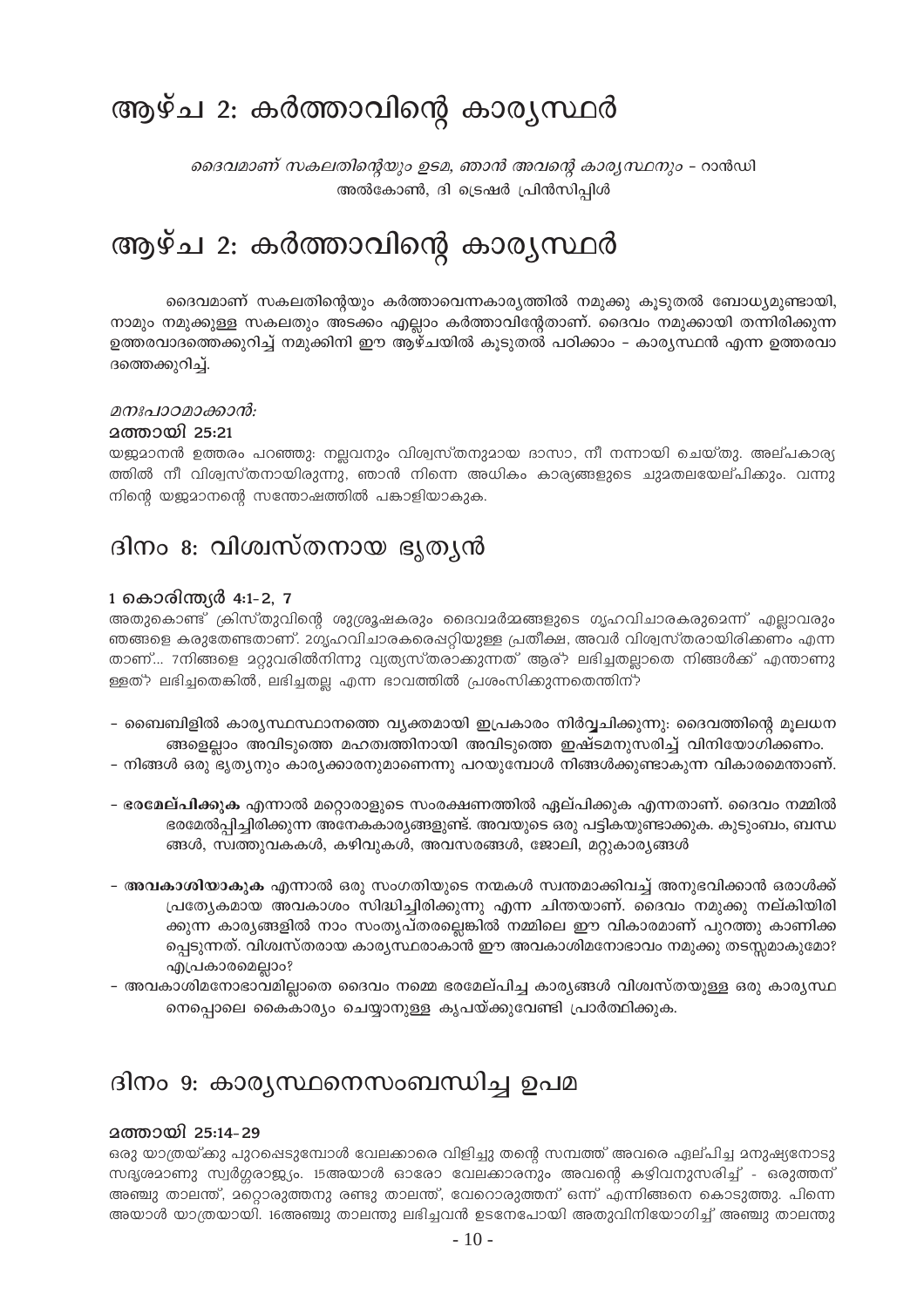കൂടി സമ്പാദിച്ചു. 17അങ്ങനെതന്നെ രണ്ടു താലന്തു ലഭിച്ചവനും ചെന്നു രണ്ടുകൂടി നേടി. 18എന്നാൽ ഒരു താലന്തു കിട്ടിയവൻ അവിടെനിന്നു പോയി നിലത്ത് ഒരു കുഴികുഴിച്ച് യജ്ജമാനന്റെ പണം അതിൽ ഒളിച്ചു വെച്ചു. 19ഏറെക്കാലത്തിനു ശേഷം ആ വേലക്കാരുടെ യജ്ജമാനൻ മടങ്ങിയെത്തി അവരുമായി കണക്കു തീർത്തു. 20അഞ്ചു താലന്തു ലഭിച്ചവൻ വേറെ അഞ്ചുംകൂടി കൊണ്ടുവന്നു. യജമാനനേ, അങ്ങ് അഞ്ചു താലന്താണല്ലോ എന്നെ ഏല്പിച്ചിരുന്നത്; ഇതാ ഞാൻ അഞ്ചുകൂടി നേടിയിരിക്കുന്നു എന്ന് അവൻ പറ ഞ്ഞു. 21യജ്ജമാനൻ ഉത്തരം പറഞ്ഞു: നല്ലവനും വിശ്വസ്തനുമായ ദാസാ, നീ നന്നായി ചെയ്തു. അല്പ കാര്യത്തിൽ നീ വിശ്വസ്തനായിരുന്നു, ഞാൻ നിന്നെ അധികം കാര്യങ്ങളുടെ ചുമതലയേല്ഷിക്കും. വന്നു നിന്റെ യജ്യമാനന്റെ സന്തോഷത്തിൽ പങ്കാളിയാകുക. 22രണ്ടു താലന്തുകാരനും വന്നു. അവൻ പറഞ്ഞു: യജമാനനേ അങ്ങു രണ്ടു താലന്താണല്ലോ എന്നെ ഏല്പിച്ചിരുന്നത്; ഇതാ ഞാൻ രണ്ടുകൂടി നേടിയിരി ക്കുന്നു. 23യജ്ജമാനൻ ഉത്തരം പറഞ്ഞു: നല്ലവനും വിശ്വസ്തനുമായ ദാസാ, നീ നന്നായി ചെയ്തു. അല്പകാര്യങ്ങളിൽ നീ വിശ്വസ്തനായിരുന്നു; ഞാൻ നിന്നെ അധികം കാര്യങ്ങളുടെ ചുമതലയേല്പി ക്കും. വരൂ, നിന്റെ യജ്ജമാനന്റെ സന്തോഷത്തിൽ പങ്കാളിയാകുക. 24പിന്നെ ഒരു താലന്തു ലഭിച്ചിരുന്നവൻ വന്നു. അവൻ പറഞ്ഞു: യജ്ജമാനനേ, അങ്ങു വിതയ്ക്കാത്തേടത്തുനിന്നു കൊയ്യുകയും വിതറാത്തേട ത്തുനിന്നു ശേഖരിക്കുകയും ചെയ്യുന്ന കഠിനമനുഷ്യനെന്നു ഞാൻ മനസ്സിലാക്കി. 25അതുകൊണ്ടു ഞാൻ ഭയപ്പെട്ട് അങ്ങയുടെ താലന്തു നിലത്ത് ഒളിപ്പിച്ചുവച്ചു. ഇതാ ഞാൻ അങ്ങയുടേതു കൊണ്ടുവന്നിരിക്കു ന്നു. 26യജുമാനൻ ഉത്തരം പറഞ്ഞു: ദുഷ്ടനും മടിയനുമായ ദാസാ, ഞാൻ വിതയ്ക്കാത്തേടത്തുനിന്നു കൊയ്യുന്നുവെന്നും വിതറാത്തേടത്തുനിന്നു ശേഖരിക്കുന്നുവെന്നും നീ മനസ്സിലാക്കിയല്ലോ. 27അങ്ങനെ യെങ്കിൽ എന്റെ പണം നീ പണമിടപാടുകാരുടെ പക്കൽ നിക്ഷേപിച്ചിരുന്നുവെങ്കിൽ മടങ്ങിവന്നപ്പോൾ എനിക്ക് അതു പലിശയോടെ തിരിച്ചു വാങ്ങാൻ കഴിയുമായിരുന്നു. 28ആ താലന്ത് അവന്റെ പക്കൽ നിന്ന് എടുത്തു പത്തു താലന്ത് ഉള്ളവനു കൊടുക്കുക. 29ഉള്ളവനു ഏവനും കൂടുതൽ നല്കപ്പെടും, അവന് സമ്യദ്ധി ഉണ്ടാകുകയും ചെയ്യും. ഇലാത്തവനിൽ നിന്ന് ഉള്ളതുകൂടി എടുത്തു കളയും.

- ഈ ഉപമ നമുക്കും ബാധകമാണ്. ദൈവം യജമാനനും നാം അവന്റെ ദാസരുമാണ്. പത്തുവർഷത്തെ കാലയളവിൽ നാം പത്തു ലക്ഷം മുതൽ പത്തുകോടിവരെയുള്ള തുകകൾ കൈകാര്യം ചെയ്യു ന്നുണ്ട്. ഈ തുകകൾ കയ്യിലൂടെ കടന്നുപോകുന്നവരായ നാം നമ്മെക്കുറിച്ച് എന്താണു വിചാ രിക്കുന്നത്?
- ഓരോ ദാസനും വൃതൃസ്തമായ മുലധനമാണ് ദൈവം ഏല്പിച്ചത്. സ്വന്തമാണെന്നുള്ള/അവകാശി യാണെന്നുള്ള ഒരു തോന്നൽ നിങ്ങൾക്കു കിട്ടിയ കാര്യങ്ങളെ മറ്റുള്ളവരുടേതുമായി താരതമ്യം ചെയ്യാൻ ഏതൊക്കെ തരത്തിൽ പ്രലോഭിപ്പിക്കും?
- മടിനും അവിശ്വസ്തനുമായ ഭൃതൃൻ തന്റെ നിഷ്ക്രിയാവസ്ഥയ്ക്ക് എപ്രകാരം വിശദീകരണം കണ്ടെത്തി?
- ദൈവത്തെ നിങ്ങൾ എപ്രകാരം വിവരിക്കും (വാ 21)? വിശ്വസ്തതയോടെയുള്ള ദാസ്യത്വത്തിന് ദൈവം എപ്രകാരം പ്രതിഫലം നല്കും.
- മത്തായി 25:21 മനപാഠമാക്കിയോ?

### ദിനം 10: എന്റെ കാര്യസ്ഥവ്യക്തിത്വം

കാര്യസ്ഥപദവിയുടെ കാര്യത്തിൽ രണ്ടു തരത്തിലുള്ള വ്യക്തിത്വമുണ്ട്; 1. പിടിച്ചുവയ്ക്കുന്ന തര ത്തിലുള്ളയാൾ, 2. കൊടുക്കുന്ന തരത്തിലുള്ളയാൾ. നിങ്ങൾ ഏതുകൂട്ടത്തിൽ പെട്ടയാളാണ്?

പിടിച്ചു വയ്ക്കുന്നതരത്തിലുള്ള വ്യക്തിത്വം: ഉപയോഗിക്കുന്നതിലും ചിലവിടുന്നതിലും ചിന്തയോടെ പ്രവർത്തിക്കുന്നയാൾ. ശ്രദ്ധയോടെ സൂക്ഷിക്കുകയും കരുതിവയ്ക്കുകയും ചെയ്യുന്നു, പാഴാക്കി കളയു ന്നില്ല.

 $\omega$ നുദൃശവാക്യങ്ങൾ 14:23 കഠിനാധ്വാനത്തിനെല്ലാം ഫലമുണ്ട്. വ്യർത്ഥഭാഷണമോ ദാരിദ്ര്യത്തിലേക്കേ നയിക്കു.

 $\mathbf{m}$ ദ്യശവാക്യങ്ങൾ 21:17 ഉല്ലാസപ്രിയൻ ദരിദ്രനാകും; വീഞ്ഞും തൈലവും കൊതിക്കുന്നവൻ ധനവാ നാകുകയില.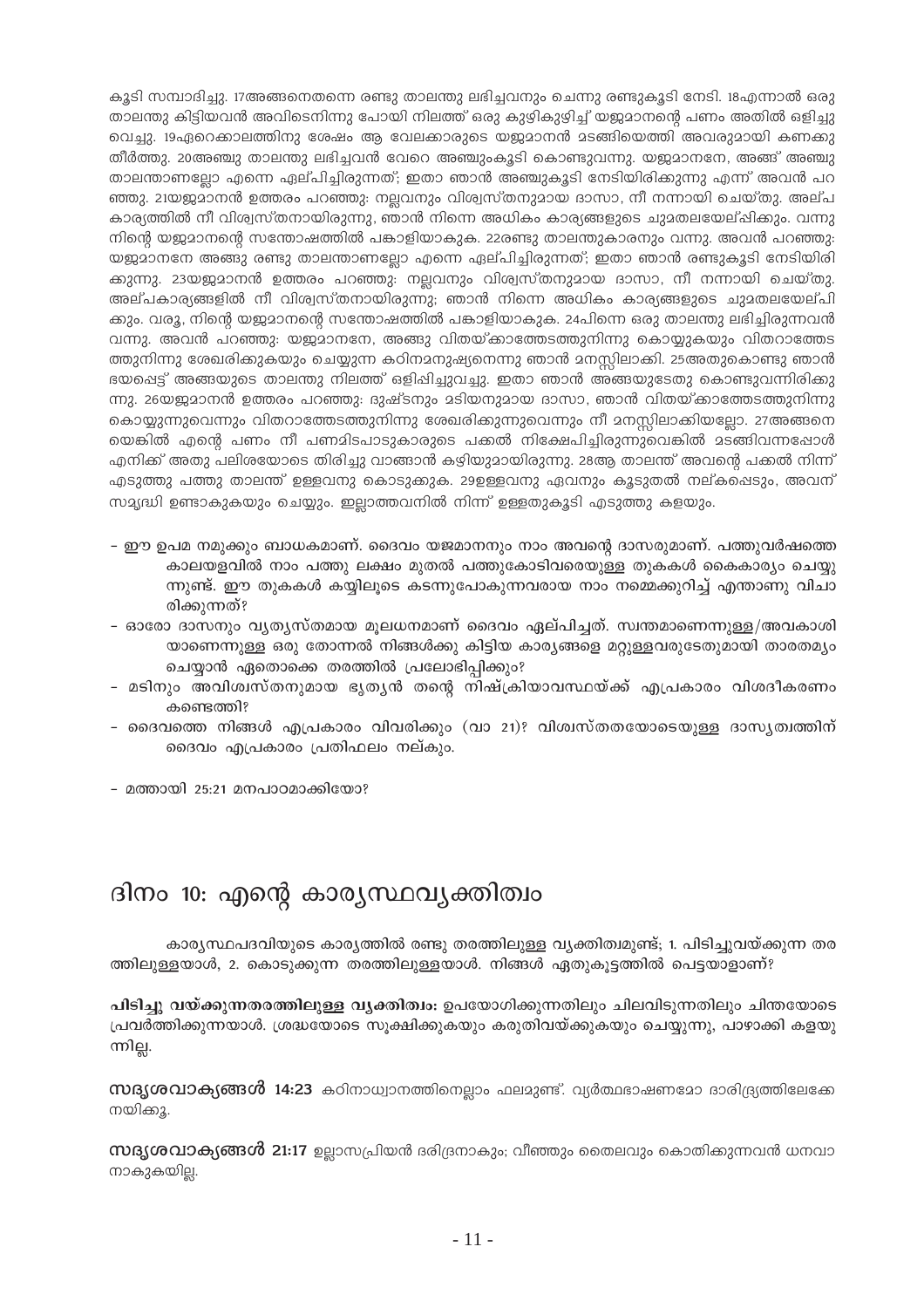സ്ഥൃശവാക്യങ്ങൾ 21:20 ബുദ്ധിമാന്റെ ഭവനത്തിൽ വിലയേറിയ നിക്ഷേപവും തൈലവും ഉണ്ട്; മൂഢനോ തനിക്കുള്ളതു നാനാവിധമാക്കുന്നു.

 $\mathbf{m}$ ദ്യശവാക്യങ്ങൾ 31:13 അവൾ ആട്ടുരോമവും ചണവും സമ്പാദിച്ച് സന്തോഷത്തോടെ തന്റെ കൈകൊണ്ടു വേല ചെയ്യുന്നു.

 $\omega$ ദൃശവാക്യങ്ങൾ 31:17 അവൾ തന്റെ വേലയ്ക്കായി അരമുറുക്കുന്നു; അദ്ധ്വാനത്തിന് അവളുടെ കരങ്ങൾ ശക്തം.

– പിടിച്ചുവയ്ക്കുന്ന തരത്തിലുള്ളവരെക്കുറിച്ചു പ്രതിപാദിക്കുന്ന വചനങ്ങളെക്കുറിച്ച് നിങ്ങൾക്കെന്തു തോന്നുന്നു?

കൈ അയച്ചു നല്കുന്നവർ: വിശാലമനസ്സോടെ മറ്റുള്ളവരുമായി പങ്കുവയ്ക്കുകയും നല്കുകയും ചെയ്യു ന്നതരത്തിലുള്ളവർ, സ്വാർത്ഥയില്ലാത്തവർ.

**സങ്കീർത്തനം 112:5** ഔദാര്യത്തോടെ വായ്പകൊടുക്കുകയും നീതിയോടെ കാര്യങ്ങൾ നിർവ്വഹിക്കു കയും ചെയ്യുന്നവന് നന്മയുണ്ടാകും.

 $\rm m$ ദ്യശവാക്യങ്ങൾ 11:25 ഉദാരശീലന് ഐശ്വര്യമുണ്ടാകും, വെള്ളം ഒഴിച്ചുകൊടുക്കുന്നവനു വെള്ളം കിട്ടും.

സദൃശവാക്യങ്ങൾ 31:20 അവൾ ദരിദ്രർക്കായി തന്റെ കൈതുറക്കുന്നു. ആവശ്യത്തിലിരിക്കുന്ന വർക്കുനേരേ അവളുടെ കൈ നീളുന്നു.

– ഈ വചനങ്ങളിൽനിന്നും നിങ്ങൾക്കു എടുക്കാൻ കഴിഞ്ഞത് എന്താണ്?

#### നിങ്ങളെസംബന്ധിച്ചു ശരിയായത് അടയാളപ്പെടുത്തുക:

- 1. പണം ശരിയായ വിധത്തിൽ കൈകാര്യം ചെയ്യാനായി, ഞാൻ:
	- 1. ഒരു വിനിമയപദ്ധതിയുണ്ടാക്കി അതനുസരിച്ചു ചിലവഴിക്കും,
	- 2. പണത്തെക്കുറിച്ച് വളരെ ശ്രദ്ധാലുവാണ്,
	- 3. പണത്തെ ആസ്വദിക്കുന്നതിൽ ശ്രദ്ധചെലുത്തും,
- 4. ഇപ്പോൾ ശരിയെന്നു തോന്നുന്നതു ചെയ്യും, പിന്നീടത്തേതിനെക്കുറിച്ച് ആകുലപ്പെടാറില്ല. 2. പുറത്തുപോയി ഭക്ഷണം കഴിക്കുന്ന സമയത്ത്, ഞാൻ:
	- 1. പിടിച്ചു ചിലവാക്കാൻ നോക്കും,
	- 2. ഭക്ഷണശാലയിൽ പ്രവേശിക്കന്നതിനുമുമ്പ് വിലനിലവാരം പരിശോധിക്കും,
	- 3. എനിക്കിഷ്ടമുള്ളതു നോക്കി കഴിക്കും, വില നോക്കാതെ,
- 4. ഭക്ഷണം ആസ്വദിച്ചു കഴിക്കും, ബാക്കിവരുന്നത് വീട്ടിലേക്കു പൊതിഞ്ഞുകൊണ്ടുപോകും. 3. സാധനങ്ങൾ ഞാൻ വാങ്ങിക്കുന്നത്:
	- 1. ഒരു പട്ടികയുണ്ടാക്കി അതിനനുസരിച്ച് വാങ്ങിക്കും,
	- 2. അത്യാവശ്യകാര്യങ്ങൾമാത്രം വാങ്ങിക്കും,
	- 3. പട്ടികയൊന്നും ഉണ്ടാക്കാറില്ല, തോന്നലനുസരിച്ചു വാങ്ങിക്കും,
	- 4. ഒരു കാര്യം കണ്ട് ഇഷ്ടപ്പെട്ടാൽ അതുവാങ്ങിക്കും.
- 4. പണം കൈകാര്യം ചെയ്യുന്നതിനെക്കുറിച്ച് ഞാൻ ഏറ്റവും കൂടുതൽ മൂല്യം നല്കുന്നത്:
	- 1. സൂക്ഷിച്ചുവയ്ക്കുന്നതിനും, നിക്ഷേപിക്കുന്നതിനും,
	- 2. കഷ്ടകാലത്തേക്കുവേണ്ടി എത്രമാത്രം കരുതിയിട്ടുണ്ട് എന്നതിന്,
	- 3. കുടുംബത്തിനുവേണ്ടി കരുതിവയ്ക്കുന്നതിന്,
	- 4. ദൈവത്തിനും മറ്റുള്ളവർക്കും കൂടി ചിലവഴിക്കുന്നതിൽ.
- നിങ്ങൾ അടയാളപ്പെടുത്തിയതു നോക്കിയപ്പോൾ നിങ്ങളെക്കുറിച്ചു മനസ്സിലാക്കുന്നതെന്താണ്?
- (1, 2 എന്നിവയാണ് അടയാളപ്പെടുത്തിയതെങ്കിൽ പിടിച്ചു വച്ചു ചിലവഴിക്കുന്നയാൾ. 3, 4 എന്നിവ യാണ് അടയാളപ്പെടുത്തിയതെങ്കിൽ കയ്യയച്ചു ചിലവഴിക്കുന്നയാൾ).
- ഒരു കാര്യസ്ഥനെന്ന നിലയ്ക്ക് നിങ്ങളുടെ ബലമേറിയ വശങ്ങൾ എന്തൊക്കെയാണ്?
- ഒരു കാര്യസ്ഥനെന്ന നിലയ്ക്ക് നിങ്ങളുടെ ബലക്ഷയമുള്ള വശങ്ങൾ എന്തൊക്കെയാണ്?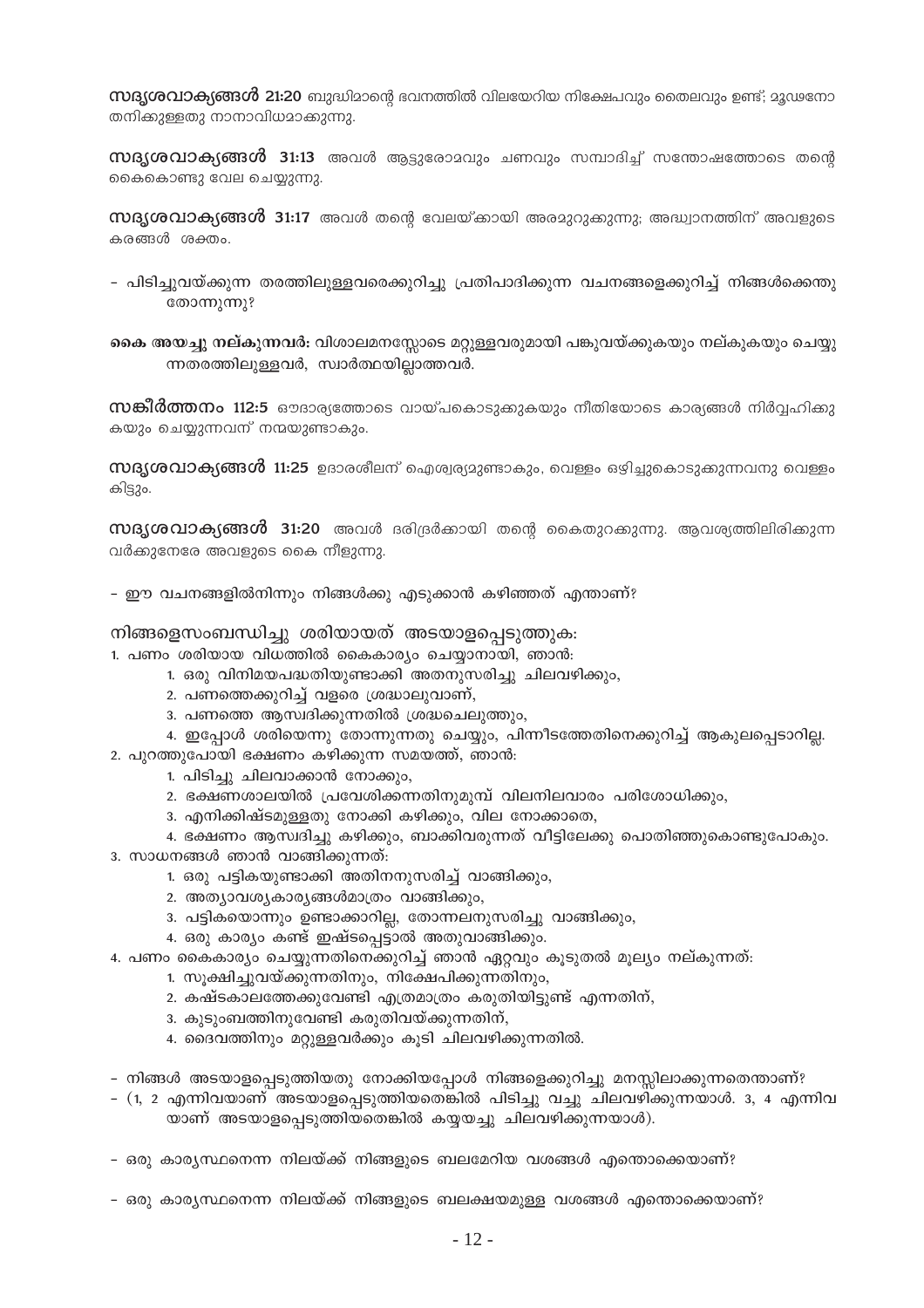- നിങ്ങളുടെ ഈ ബലഹീനതകളെ സാത്താൻ എപ്രകാരം മുതലെടുക്കാൻ സാദ്ധ്യതയുണ്ട്?
- ദൈവരാജ്യത്തിന്റെ മഹത്വത്തിനുവേണ്ടി നിങ്ങളുടെ ശക്തികളെ എപ്രകാരം ഉപയോഗിക്കാം?

### സദൃശവാക്യങ്ങൾ 23:4-5

ധനവാനാകാൻ പണിഷെടരുത്, ബുദ്ധിയോടെ അതിൽനിന്നു പിന്തിരിയുക. 5ധനത്തിൽ ദൃഷ്ടി പതിക്കു ന്നതെന്തിന്? അതു പൊയ്ഷോകുമല്ലോ; കഴുകൻ ആകാശത്തേയ്ക്കെന്നപോലെ അതു ചിറകുവച്ചു പറ ന്നുപോകും.

# ദിനം 11: കാര്യസ്ഥത്വത്തെ സംബന്ധിച്ച ഉദാഹരണങ്ങൾ: പഴ യനിയമത്തിൽ നിന്ന്

കാര്യസ്ഥർ എന്ന നിലയ്ക്ക്, നമുക്കു ലഭിച്ചിട്ടുള്ള വരങ്ങൾ മറ്റുള്ളവരുടെ ശൂശ്രൂഷയ്ക്കായി വിനിയോഗിക്കേണ്ടതാണ് (1 പത്രോസ് 4:10). നമ്മിൽ പിടിച്ചുവച്ചു ചിലവഴിക്കുന്ന തരത്തിലുള്ള ആളു കൾക്ക് കൈഅയച്ചു ചിലവഴിക്കുന്ന തരത്തിലുള്ളവരെ കാണുമ്പോൾ ഒരു വെല്ലുവിളിയായി തോന്നുമാ യിരിക്കും. എന്നാൽ മികച്ച രീതിയിലുള്ള കാര്യസ്ഥരാകുന്നതിനെക്കുറിച്ചുള്ള വചനങ്ങൾ വായിക്കു മ്പോൾ നീതീകരിക്കപ്പെട്ടതായും തോന്നും. കൈയയച്ചുനല്കുന്ന തരത്തിലുള്ളവർക്കാകട്ടെ, ശ്രദ്ധയോടെ ചിലവഴിക്കുന്നതിനെക്കുറിച്ചു പ്രതിപാദിക്കുന്ന വചനങ്ങൾ കാണുമ്പോൾ വെല്ലുവിളിയും ഉദാരമനസ്സോടെ ചിലവഴിക്കുന്നവരെക്കുറിച്ചു പ്രതിപാദിക്കുന്ന വചനങ്ങൾ വായിക്കുമ്പോൾ നീതീകരണവും തോന്നും. നമ്മുടെ കാര്യസ്ഥവ്യക്തിത്വത്തെക്കുറിച്ചു നാം വ്യക്തമായി മനസ്സിലാക്കുമ്പോൾ, ഉത്തരവാദിത്വത്തോടെ ചിലവഴിക്കുന്ന കാര്യസ്ഥതയും ഉദാരമനസ്സോടെ നല്കുന്ന കാര്യസ്ഥതയും തമ്മിൽ ശരിയായവിധ ത്തിൽ ഒരു തുലനം നിലനിറുത്താൻ നമുക്കു കഴിയും. മഹത്തായ രീതിയിലുള്ള കാര്യസ്ഥന്മാരാകാ നായി താഴെനല്കിയിരിക്കുന്ന ഉദാഹരണങ്ങൽ പരിഗണിക്കുക.

### 1. വീട് (ഉല്പത്തി 12:1-9)

തന്റെ വീടും പരിസരവും ഉപേക്ഷിച്ചിട്ട് മുന്നോട്ടുപോകാനായി ദൈവം അബ്രാഹാമിനെ വിളി ച്ചു. ചിന്തയോടെ ചിലവഴിക്കുന്ന കാര്യസ്ഥനോ കൈയയച്ചു ചിലവഴിക്കുന്ന കാര്യസ്ഥനോ ആകാതെ, എവിടെയായിരുന്നാലും ദൈവത്തിൽ ആശ്രയിച്ചു ജീവിക്കാനായി ഈ ഉദാഹരണം നമ്മെ എത്രമാത്രം സഹായിക്കുന്നുണ്ട്?

### 2. കൂടുംബം (ഉല്പത്തി 22:1-18)

തന്റെ മകനെ ബലിനല്കാനുള്ള വിളിയാണ് അബ്രാഹാമിനു ഇവിടെ നേരിടേണ്ടിവന്നത്. ചിന്ത യോടെ ചിലവഴിക്കുന്ന കാര്യസ്ഥനോ കൈയയച്ചു ചിലവഴിക്കുന്ന കാര്യസ്ഥനോ ആകാതെ, നമ്മുടെ കുടുബത്തെ ദൈവത്തിൽ ഭരമേല്പിച്ചു ജീവിക്കാനായി ഈ ഉദാഹരണം നമ്മെ എത്രമാത്രം സഹായി ക്കുന്നുണ്ട്?

### 3. ജോലി (ദാനിയേൽ 6:1-28)

തന്റെ ജോലിയെ തൃജിക്കാനായി ദാനിയേൽ കാണിച്ച ഹൃദയം. ചിന്തയോടെ ചിലവഴിക്കുന്ന കാര്യസ്ഥനോ കൈയയച്ചു ചിലവഴിക്കുന്ന കാര്യസ്ഥനോ ആകാതെ, നമ്മുടെ അതിജീവനം ദൈവ ത്തിൽ സമർപ്പിച്ചു ജീവിക്കാനായി ഈ ഉദാഹരണം നമ്മെ എത്രമാത്രം സഹായിക്കുന്നുണ്ട്?

### 4. സ്ഥാനമാനങ്ങൾ (1 രാജാക്കന്മാർ 11)

തനിക്കു ലഭിച്ച അധികാരവും സ്ഥാനമാനവും ദുരുപയോഗം ചെയ്ത ശലമോനെ നമുക്കിവിടെ കാണാം. അധികാരദുർവിനിയോഗത്താൽ അദ്ദേഹം അനേകം സ്ത്രീകളെ വിവാഹം ചെയ്തു, അത്യധി കമായി സമ്പത്തു നേടി. ഇത്തരത്തിലുള്ള ഒരു കാര്യസ്ഥന്റെ ജീവിതത്തിൽനിന്നും നമുക്കു പഠിക്കാൻ കഴിയുന്ന കാര്യങ്ങൾ എന്തൊക്കെയാണ്?

വിശകലനം: ദൈവം തന്ന വകകളുടെ വിനിയോഗത്തിൽ നിങ്ങളുടെ കാര്യസ്ഥഭാഗത്തെക്കുറിച്ച് ഈ വേദഭാഗങ്ങൾ നല്കുന്ന പാഠങ്ങൾ എന്തൊക്കെയാണ്?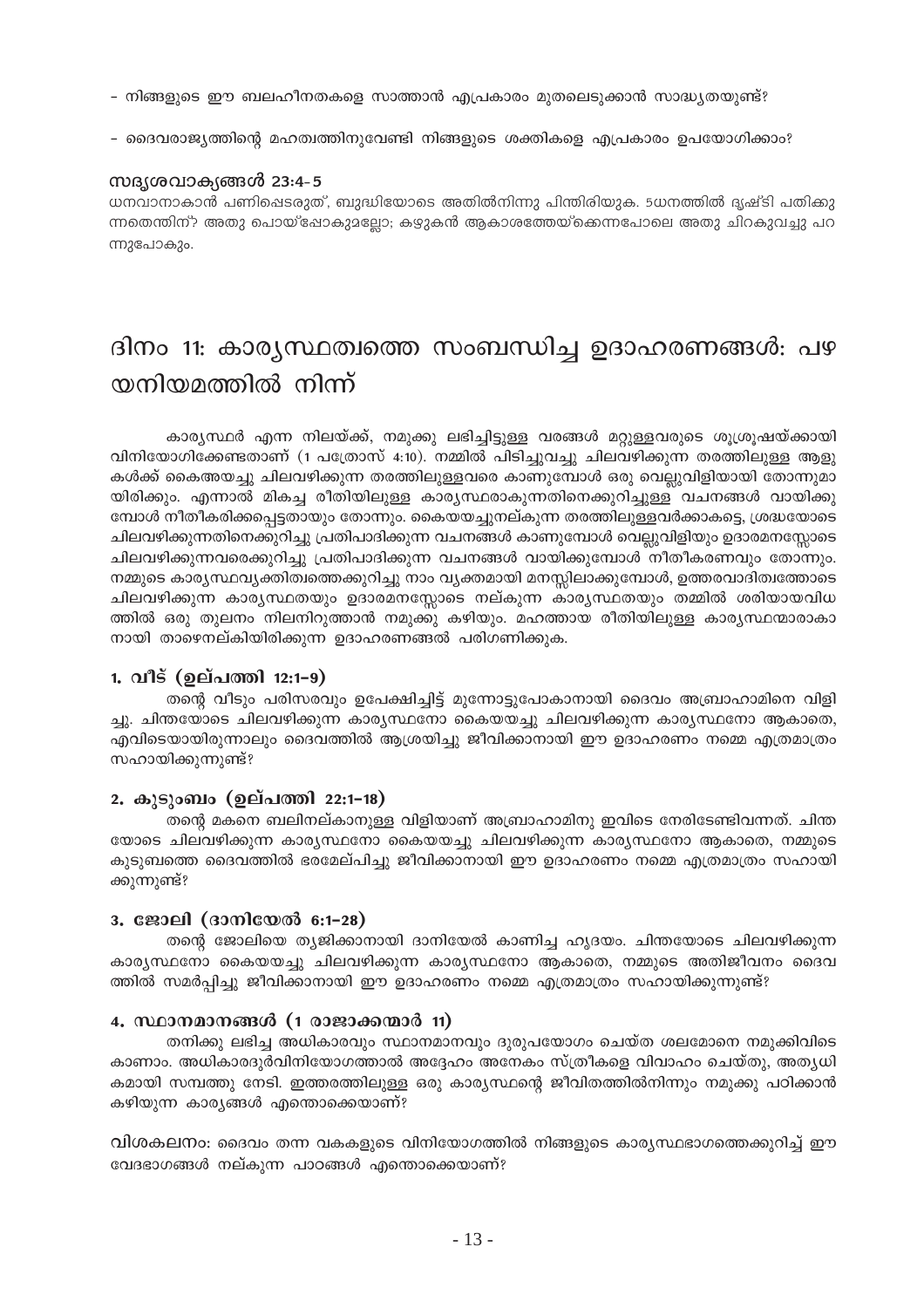# ദിനം 12: കാര്യസ്ഥത്വത്തെ സംബന്ധിച്ച ഉദാഹരണങ്ങൾ: പുതിയനിയമത്തിൽ നിന്ന്

പുതിയനിയമത്തിലേക്കു നാം നോക്കുമ്പോൾ കൂടുതൽ ഉയർന്ന നിലയിലുള്ള ഒരു കീഴടങ്ങലി ലേക്ക് യേശു നമ്മെ വിളിക്കുന്നതിന്റെ ഉദാഹരണങ്ങൾ നിരവധിയാണ്. യേശു നമ്മുടെ കർത്താവാണ്, അതായത് യജമാനൻ. ഇനിമേൽ നമ്മുടെ ജീവിതം നമുക്ക് അവകാശപ്പെട്ടതല്ല. താഴെക്കാണുന്ന ഉദാഹ രണങ്ങൾ പരിഗണിക്കുക. പിടിച്ചുവച്ചു ചിലവഴിക്കുന്നവനെന്ന രീതിയിലും കൈഅയച്ചു ചിലവഴിക്കു ന്നവനെന്ന രീതിയിലും നമുക്കു പഠിക്കാൻ കഴിയുന്ന കാര്യങ്ങൾ കുറിച്ചെടുക്കുക.

### 1. ജോലി (മത്തായി 4:18-22)

അപ്പസ്തോലന്മാർ തങ്ങളുടെ ജീവനവൃത്തി ഉപേക്ഷിച്ചവരാണ് – മത്സ്യബന്ധനവും, ചുങ്കപിരി വുസ്ഥാനവും, പരീശനെന്ന സ്ഥാനവും (പൗലോസ്) എല്ലാം. നമ്മുടെ അതിജീവനത്തിനുള്ളമാർഗ്ഗം ഉപേക്ഷിക്കണമെന്ന് ഇതിന് അർത്ഥമില്ല, പകരം നമ്മുടെ ജോലിയും മറ്റും ദൈവത്തിനായി ഏല്പിച്ചു കൊടുക്കുകയാണുവേണ്ടത്.

### 2. ബന്ധങ്ങൾ (യോഹന്നാൻ 15:18–25)

നമ്മുടെ സുഹൃത്തുക്കളെ നമുക്കു നഷ്ടമാകുമെന്നും, സകലമനുഷൃരും നമ്മെ വെറുക്കുമെന്നും യേശു മുന്നറിയിപ്പു തരുന്നു. അവർ നമ്മെക്കുറിച്ചു മതിപ്പോടെ സംസാരിക്കുകയാണെങ്കിൽ നാം യേശു വിന്റെ ശിഷ്യന്മാരല്ല. നമുക്കുള്ള ബന്ധങ്ങളെല്ലാം ദൈവത്തിന്റേതാണ്.

### 3. സ്വന്തമായ വകകൾ (അപ്പ 4:32-37)

ആത്മീയ കുടുംബത്തിന്റെ ആവശ്യങ്ങൾ നിറവേറ്റാനായി ആദ്യകാലശിഷ്യന്മാർ തങ്ങളുടെ വസ്തു വകകളും മറ്റും വിറ്റുപേക്ഷിച്ചു. അവരുടെ കൂട്ടത്തിന്റെയും വസ്തുവകകളുടെയും എണ്ണം നൂറുകണക്കി നായിരുന്നു ആ സമയത്ത്.

### 4. ഭാവി (യാക്കോബ് 4:13-17)

തങ്ങളുടെ ഭാവിയെക്കുറിച്ചുള്ള പദ്ധതികൾ മെനയുന്ന വിശ്വാസികളോട് യാക്കോബു ചോദി ക്കുന്ന ചോദ്യമിതാണ് – അതു ദൈവഹിതമാണോ? തങ്ങളുടെ ഭാവിപദ്ധതികൾ ദൈവത്തിൽ സമർപ്പി ക്കാനും പിന്നീട് അവരോട് ആവശ്യപ്പെടുന്നു.

### <u>5. സകലതും (ലൂക്കോസ് 14:33)</u>

സകലും ഉപേക്ഷിക്കാതെ ഒരുവന് യേശുവിന്റെ ശിഷ്യനാകാൻ സാദ്ധ്യമല്ല.

### ⊦പതിഫലം։

2ത്തായി 19:29

എനിക്കുവേണ്ടി വീടുകളോ സഹോദരന്മാരെയോ സഹോദരിമാരെയോ പിതാവിനെയോ മാതാവിനെയോ മക്കളെയോ നിലങ്ങളോ വിട്ടുകളഞ്ഞിട്ടുള്ള ഓരോ വ്യക്തിക്കും താൻ ത്യജിച്ചതിന്റെ നൂറുമടങ്ങു ലഭിക്കും; അയാൾ നിത്യജീവന് അവകാശിയായിത്തീരുകയും ചെയ്യും.

വിശകലനം: ദൈവത്തിന്റെ വകകൾ കൈകാര്യം ചെയ്യാൻ ഏല്പിക്കപ്പെട്ട കാര്യസ്ഥരെന്ന നിലയിൽ ഈ വേദഭാഗങ്ങൾ നമ്മെ പഠിപ്പിക്കുന്നത് എന്തൊക്കെയാണ്?

# ദിനം 13: കാര്യസ്ഥസ്ഥാനത്തിലെ വെല്ലുവിളികൾ

ദൈവത്തിന്റെ പദ്ധതികളെക്കുറിച്ചു നന്നായി അറിയുന്ന സാത്താൻ, മനസ്സിന്റെ പുതുക്കത്തി ലൂടെ നമ്മൾ രുപാന്തരപ്പെടാതെ, ഈ ലോകത്തിന് അനുരൂപരാകാനായി നമ്മെ നിരന്തരം പ്രലോഭിപ്പി ക്കുന്നു (റോമർ 12:2). സാത്താന്റെ ദുഷ്ടതന്ത്രങ്ങൾ നാം അറിയാത്തവരാകാതിരിക്കാനായി നാം പ്രാർത്ഥി ക്കേണ്ടതുണ്ട് (2 കൊരിന്ത്യർ 2:11), നമ്മുടെ പ്രലോഭനങ്ങളെ നാം ധൈര്യത്തോടെ നേരിടേണ്ടതുമുണ്ട്. ചിന്തയോടെ ചിലവഴിക്കുന്ന കാര്യസ്ഥർക്കും കൈഅയച്ചു ചിലവഴിക്കുന്ന കാര്യസ്ഥർക്കും തിരിച്ചറി യാൻവേണ്ടി ചില വെല്ലുവിളികൾ ഈ വചനങ്ങൾ മുന്നോട്ടുവയ്ക്കുന്നു.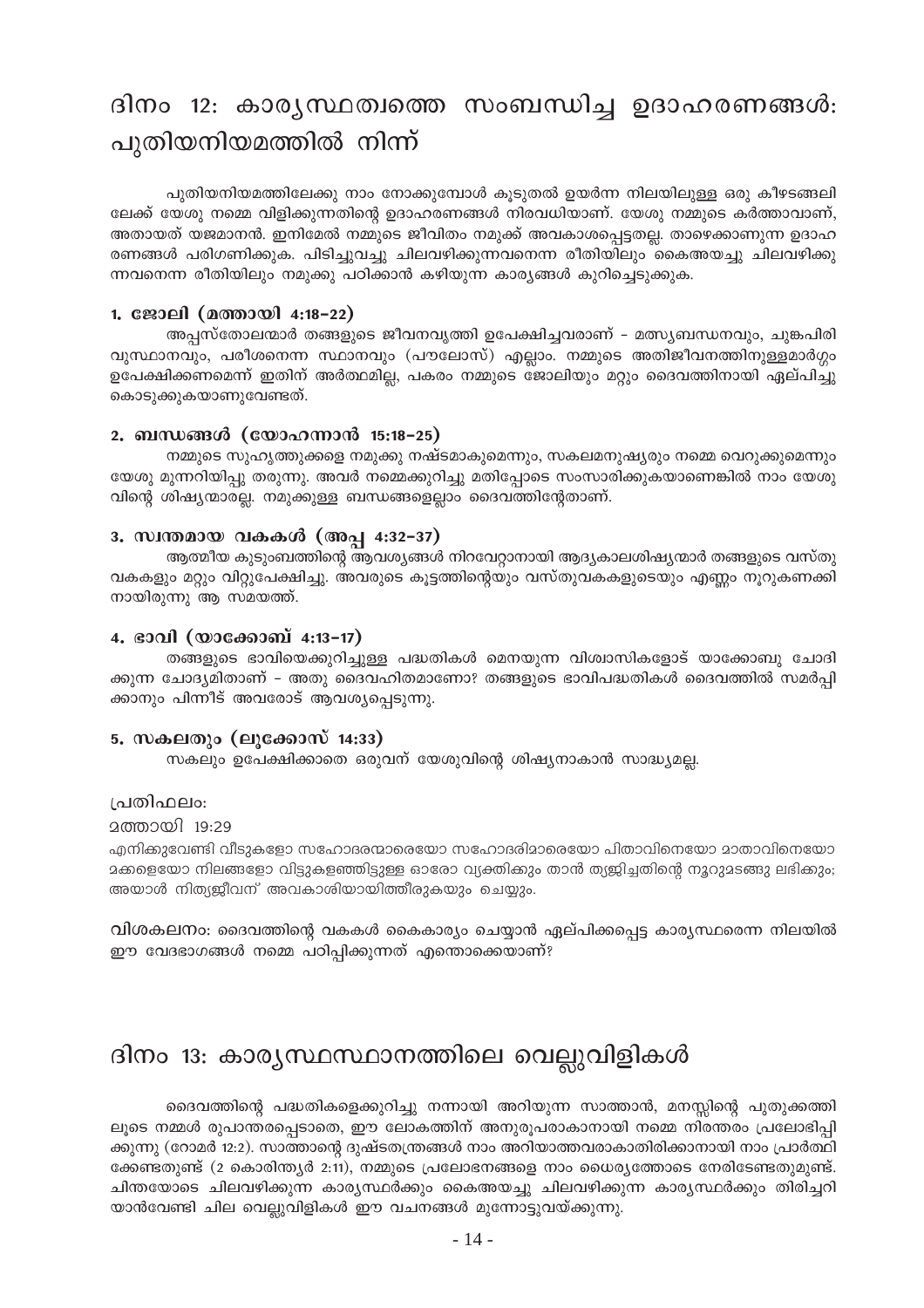### <u>1. ആകൂലത</u>

### **ഛതായി 6:25**

അതുകൊണ്ട് ഞാൻ നിങ്ങളോടു പറയുന്നു: എന്തു തിന്നും, എന്തു കുടിക്കും എന്നു ജീവിതത്തെക്കുറി ച്ചം, എന്നു എന്ത് ഉടുക്കും എന്നു ശരീരത്തെക്കുറിച്ചും നിങ്ങൾവ്യാകുലപ്പെടരുത്. ആഹാരത്തെക്കാൾ ജീവിതവും വസ്ത്രത്തെക്കാൾ ശരീരവും പ്രധാനമാണല്ലോ.

- വ്യാകുലപ്പെടുമ്പോൾ, നാം കൂടുതൽ ഉത്കണ്ഠപ്പെടുകയാണു ചെയ്യുന്നത്, ദൈവത്തിൽ ആശ്രയിക്കു ന്നതിനു പകരം. ദൈവം ശരിക്കും കരുതുന്നുണ്ടോ, നമ്മുടെ സകല ആവശ്യങ്ങൾക്കുമായി നല്കുന്നുണ്ടോ, നമ്മുടെ ഭാവിടെ അവൻ ഭദ്രമാക്കുമോ എന്ന ചോദ്യങ്ങൾ ആ സമയം നമ്മിൽ ശക്തിപ്പെടുന്നു. ആശ്രയിക്കുന്നതിനുവേണ്ടി, നമുക്ക് ശരിയായ കാഴ്ചപ്പാടും, കീഴ്പെടലും, തീരു മാനവും വേണ്ടതുണ്ട്.
- ദൈവീകമായ ഒരു കാഴ്ചപ്പാടിനുവേണ്ടിയും, ശിഷ്യനു തക്കരീതിയിലുള്ള ഒരു കീഴ്പെടലിനവേണ്ടിയും, ദൈവത്തിൽ ആശ്രയമുറപ്പിക്കുന്നതിനുവേണ്ടിയും പ്രാർത്ഥിക്കുക.

### 2. പ്രാധാന്യമനുസരിച്ചുള്ള സ്ഥാനക്രമങ്ങൾ

### **2** ത്തായി 6:33

മുമ്പേ അവിടുത്തെ രാജ്യവും നീതിയും അന്വേഷിക്കുവിൻ; അതോടുകൂടെ ഇതൊക്കെയും നിങ്ങൾക്കു നല്കപ്പെടും.

- ചിന്തയോടെ ചിലവഴിക്കുന്നവർ തങ്ങളുടെ ഉത്തരവാദിത്വങ്ങൾക്ക് അമിതമായ സ്ഥാനക്രമം നല്കു വാനുള്ള പ്രലോഭനമുള്ളവരാകാൻ സാദ്ധ്യതയുണ്ട്, കയ്യയച്ചു നല്കുന്നവർക്ക് നല്കുന്നതിന് അമിതപ്രാധാന്യം നല്കുവാനും. ഉത്തരവാദിത്വവും വിശാലമനസ്കതയും ഒരു തുലനത്തോടെ കൊണ്ടുപോവുക എന്നതാണ് ആദ്യം അവിടുത്തെ രാജ്യവും നീതിയും അമ്പേഷിക്കുക എന്നു പറയുമ്പോൾ നാം മനസ്സിലാക്കേണ്ടത്. ദൈവം തന്ന വകകൾ ദൈവത്തിന്റെ വഴിയിൽ ദൈവ ത്തിന്റെ മഹത്വത്തിനായി നാം ഉപയോഗിക്കണം.
- ദൈവഹിതമനുസരിച്ചുള്ള പ്രാധാന്യക്രമത്തിൽ കാര്യങ്ങൾ ചെയ്യാനുള്ള ഒരു ഹൃദയം ഉണ്ടാകുവാ നായി പ്രാർത്ഥിക്കുക, നമ്മുടെ തോന്നലുകൾക്കനുസരിച്ചു പോകാതെ.

### 3. പരിശ്രമശീലം

### സദൃശവാക്യങ്ങൾ 13:4

മടിയൻ കൊതിക്കുന്നു, ഒന്നും നേടുന്നില്ല; ഉത്സാഹിയുടെ പ്രാണനോ സമൃദ്ധിയുണ്ടാകും.

### സദൃശവാക്യങ്ങൾ  $10:4$

ദടിയുള്ള കൈകൊണ്ടു പ്രവർത്തിക്കുന്നവൻ ദരിദ്രനായിത്തീരും; ഉത്സാഹിയുടെ കൈകളോ സമ്പത്ത് ഉണ്ടാക്കും.

- കഠിനാധ്വാനം ചെയ്യാനും പരിശ്രമിക്കാനുമുള്ള ഒരു മനോഭാവം ചിലരിൽ പ്രകൃത്യാ ഉണ്ടെന്നിരിക്കി ലും, ചിലമേഖലകളിൽ നാം കഠിനാധ്വാനികളും മറ്റുചിലവയിൽ നാം അലസരുമാണ് എന്ന താണ് വാസ്തവം.
- ഇടുങ്ങിയവാതിലിലൂടെ പ്രവേശിക്കാനായി സകലരീതിയിലും പരിശ്രമിക്കാനാണ് യേശു നമ്മെ വെല്ലു വിളിക്കുന്നത്, എളുപ്പവഴി തേടാനല്ല. രക്ഷയെ പ്രാവർത്തികമാക്കാൻ നാം കഠിനാധ്വാനം ചെയ്യ ണമെന്നത് (ഫിലിപൃർ 2:12) ശിഷ്യനെന്ന നിലയിൽ നാം മനസ്സിലാക്കുന്ന ഒരു കാര്യവുമാണ്, നമ്മുടെ പ്രവർത്തികൾ നമുക്കുള്ള വിശ്വാസത്തിന്റെ പ്രകടനമാണെന്നും (യാക്കോബ് 2:14) നമു ക്കറിയാം.
- നിങ്ങൾക്കു ലഭ്യമായ സ്രോതസ്സുകളെ ശരിയായ രീതിയിൽ ഉപയോഗിക്കാൻ കഠിനാധ്വാനം ചെയ്യാ നുള്ള ഒരു ഹൃദയത്തിനായി പ്രാർത്ഥിക്കുക, മാറ്റം വരുത്തുന്നതിൽ തടസ്സമായി നില്ക്കുന്ന എന്തെങ്കിലും അലസതയുണ്ടെങ്കിൽ അതു മാറുവാനുമായി.
- കേടുപാടു വരുത്തുന്ന രീതിയിൽ എന്തെങ്കിലും അലസത നിങ്ങളുടെ ജീവിതത്തിലുണ്ടെങ്കിൽ അതേ ക്കുറിച്ചു നിങ്ങളെ വഴിനടത്തുന്നവരുമായി സംസാരിക്കുക, ദൈവം നല്കിയ സ്രോതസ്സുകൾ ശരിയായ വിധത്തിൽ ഉപയോഗിക്കുന്ന ഒരു കാര്യസ്ഥനാകാനായി ഹൃദയം ശുദ്ധമാക്കുക.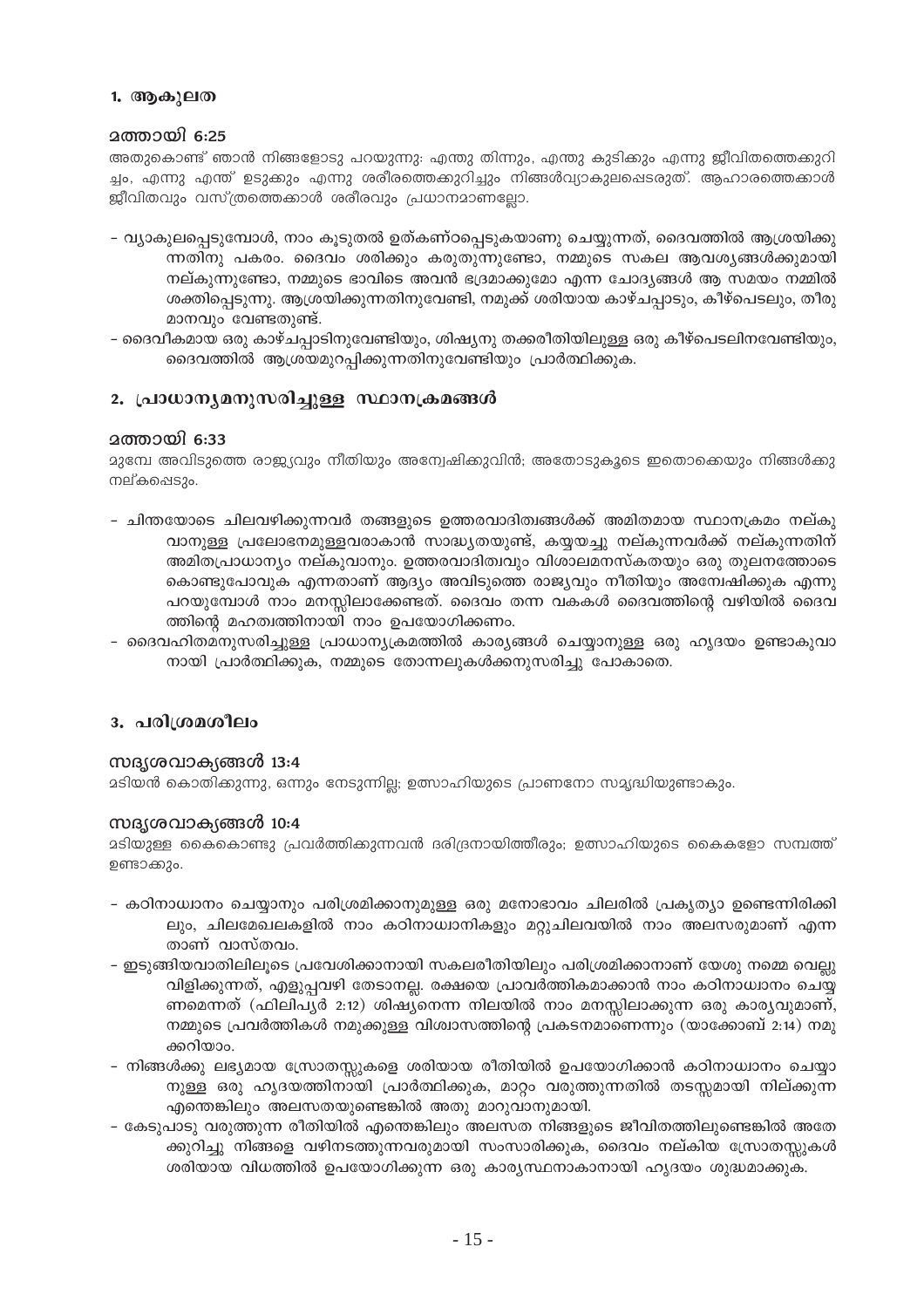### 4. തീരുമാനങ്ങൾ

### യോശുവ 24:15

എന്നാൽ യഹോവയെ സേവികുന്നത് അഭിലഷണീയമല്ലെന്നു തോന്നുന്നുവെങ്കിൽ, ഇന്നുതന്നെ നിങ്ങൾ ആരെ സേവിക്കുമെന്ന് - നിങ്ങളുടെ പിതാക്കന്മാർ നദിക്കക്കര സേവിച്ച ദേവന്മാരെയോ, അഥവാ നിങ്ങൾ താമസിക്കുന്ന ദേശത്തെ അമോര്യരുടെ ദേവന്മാരെയോ എന്നുതന്നെ - തെരഞ്ഞെടുത്തു കൊൾവിൻ. ഞാനും എന്റെ കുടുംബവുമോ, ഞങ്ങൾ യഹോവയെ സേവിക്കും.

– ആരെ തങ്ങൾ സേവിക്കുമെന്ന കാര്യത്തിൽ ഇന്നുതന്നെ ഒരു തീരുമാനമെടുക്കാൻ യോശുവ കല്പി ക്കുന്നു. തീരുമാനങ്ങളെടുക്കാതെ സ്വഭാവരൂപീകരണം സാദ്ധ്യമല്ല. കാര്യസ്ഥത്വത്തിൽ നിങ്ങൾ നേരിടുന്ന വെല്ലുവിളികൾ മറികടക്കാൻ നിങ്ങളെ സഹായിക്കുന്ന തീരുമാനങ്ങൾ താഴെ എഴു തുക.

തീരുമാനം 1:

തീരുമാനം 2:

തീരുമാനം 3:

# ദിനം 14: ദൈവത്തിനു പ്രസാദകരമായത്

മികച്ച ചിത്രത്തിനുള്ള ഓസ്കർ കരസ്ഥമാക്കിയ ചാരിയട്സ് ഓഫ് ഫയർ എന്ന ചിത്രത്തിലെ നായകന്റെ വാക്കുകൾ വിശ്വപ്രസിദ്ധമാണ് – ഞാൻ ഓടുമ്പോൾ, ദൈവം ആനന്ദിക്കുന്നു. ദൈവം നല്കി യിട്ടുള്ള താലന്തുകൾ നാം ശരിയായവിധത്തിൽ വിനിയോഗിക്കുമ്പോൾ, നാം നല്കുന്നവരും, ദൈവ ത്തിന്റെ ആനന്ദം അനുഭവിക്കുന്നവരുമായിത്തീരും. നല്കുന്നതിലുള്ള നമ്മുടെ സ്വാഭാവസവിശേഷത കൾ പരിശോധിക്കുന്നതിനായി താഴെ കൊടുത്തിരിക്കുന്ന വചനങ്ങൾ പരിശോധിക്കുക.

### 1. ദൈവത്തിന്റെ ആനന്ദം

### യോഹന്നാൻ 3:16

തന്റെ ഏകജ്യാതനായ പുത്രനിൽ വിശ്വസിക്കുന്ന എവനും നശിച്ചുപോകാതെ നിത്യജീവൻ പ്രാപിക്കേണ്ട തിന് ദൈവം അവനെ നല്കുവാൻ തക്കവണ്ണം അത്രമാത്രം ലോകത്തെ സ്നേഹിച്ചു.

– പ്രതീക്ഷയോടും മനസ്സോടും സന്തോഷത്തോടും കൂടി ദൈവം തന്റെ ഏകജാതനെ നല്കി.

### 2. യേശുവിന്റെ ആനന്ദം

### .എബ്രായർ 12:2

വിശ്വാസത്തിന്റെ നായകനും പൂർത്തിവരുത്തുന്നവനുമായ യേശുവിനെ നോക്കാം. അവിടുന്ന്, തന്റെ മുമ്പിൽ വച്ചിരുന്ന സന്തോഷം ഓർത്ത് അപമാനം അവഗണിച്ച് ക്രൂശിനെ സഹിക്കുകയും ദൈവസിം ഹാസനത്തിന്റെ വലത്തുഭാഗത്ത് ഇരിക്കുകയും ചെയ്തു.

- തന്റെ മുന്നിൽ വച്ച ആനന്ദത്താൽ അവൻ ക്രൂശിനെ അതിജീവിച്ചു.

### ലൂക്കോസ് 9:57-58

അവർ വഴി നടന്നുപോകുമ്പോൾ ഒരു മനുഷ്യൻ അദ്ദേഹത്തോട്: അങ്ങ് എവിടെപ്പോയാലും ഞാൻ അങ്ങയെ അനുഗമിക്കാം എന്നു പറഞ്ഞു. അതിന് യേശു, കുറുനരികൾക്കു മാളങ്ങളും ആകാശത്തിലെ പക്ഷികൾക്കു കൂടുകളും ഉണ്ട്; മനുഷ്യപുത്രനോ തലചായ്ക്കാൻ ഇടമില്ല എന്നു ഉത്തരം പറഞ്ഞു.

– നമുക്കു വളരെ വെല്ലുവിളി ഉയർത്തുന്ന ഒരു ജീവിതശൈലിയായിരുന്നു യേശുവിന്റേത്, സ്വർഗ്ഗത്തിൽ തുടരാൻ മുതിരാതെ ഇവിടേക്കു വരുവാൻ ഒരുക്കമായതുപോലും.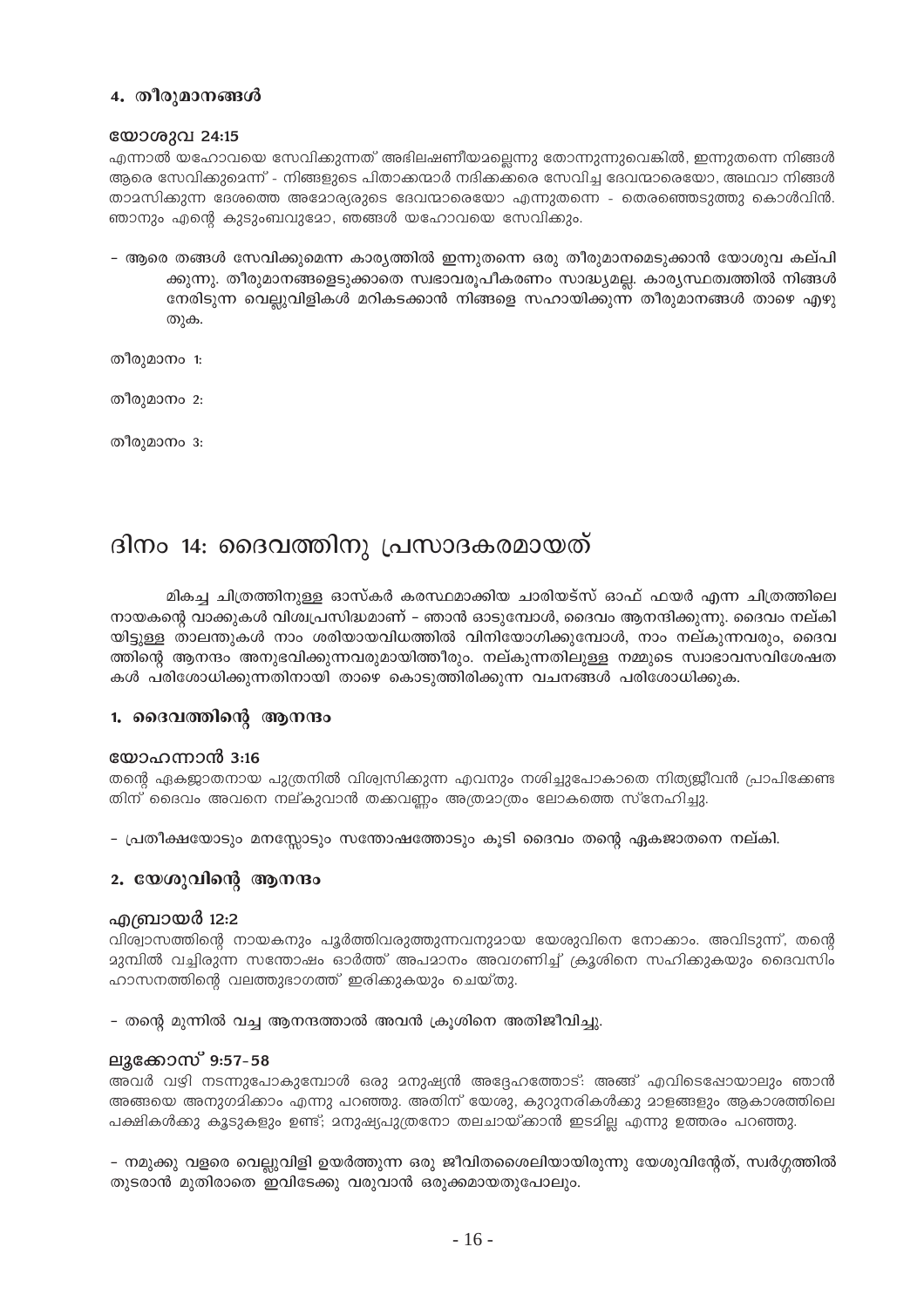### 3. നമ്മുടെ ആനന്ദം

### അഷ 20:35

ഇങ്ങനെയുള്ള കഠിനാധ്വാനം കൊണ്ടു നാം ബലഹീനരെ സഹായിക്കണമെന്നു ഞാൻ എന്റെ എല്ലാ പ്രവൃ ത്തികളിലൂടെയും നിങ്ങൾക്കു മാതൃക കാണിച്ചു തന്നിരിക്കുന്നു. വാങ്ങുന്നതിനേക്കാൾ കൊടുക്കുന്നതു ഭാഗ്യം എന്നുള്ള കർത്താവായ യേശുവിന്റെ വാക്കുകൾ ഓർത്തു കൊൾക.

– ഭാഗ്യവാൻ എന്നാൽ അത്യധികമായി സന്തോഷിക്കുന്നവൻ എന്നാണ് അർത്ഥം.

### 2 കൊരിന്ത്യർ 9:7

ഓരോരുത്തരും ഹൃദയത്തിൽ നിശ്ചയിച്ചതുപോലെ കൊടുക്കട്ടെ. വൈമനസ്യത്തോടെ അരുത്, നിർബ്ബ ന്ധത്താലുമരുത്. കാരണം, സന്തോഷത്തോടെ കൊടുക്കുന്നവനെ ദൈവം സ്നേഹിക്കുന്നു.

- നല്കുകയെന്നത് നമ്മുടെ ആന്ദമാണ്.
- നല്കുന്നതിനെക്കുറിച്ച് ദൈവത്തിനുള്ള ആനന്ദം നിങ്ങൾ എത്രത്തോളം മനസ്സിലാക്കുന്നു?

### അനുബന്ധം:

- നിങ്ങളുടെ വരവുചിലവു കാര്യങ്ങളെക്കുറിച്ച് ഒരു രുപരേഖ തയ്യാറാക്കുക.
- എന്റെ പണം എവിടെപ്പോയി എന്ന ചിന്താകുലത്തിൽ അകപ്പെടുന്നതിനു പകരം, എവിടെപ്പോകണ മെന്നു നിങ്ങളുടെ പണത്തോടു പറയുന്നതാണ് രുപരേഖ/ബജറ്റ്.
- ഇരുപതിനായിരം രൂപ മാസ വരുമാനമുള്ള ഒരാളുടെ കയ്യിലുടെ പത്തുവർഷംകൊണ്ട് കടന്നുപോകു ന്നത് ഇരുപത്തിനാലു ലക്ഷം രൂപയോളമാണ്.
- ഒരു ബജറ്റുണ്ടാക്കിയാൽ നിങ്ങളുടെ കയ്യിൽവരുന്നതും ചിലവഴിക്കുന്നതുമായ ഓരോ രൂപയും തുല നത്തോടെ ചിലവഴിക്കാനാകും. വരുമാനം - ചിലവ് = പൂജ്യം.
- എല്ലാമാസവും നിങ്ങളുടെ വരവുചിലവിനെ തുലനത്തിൽ നിർത്തുകയെന്നതാണ് വെല്ലുവിളി.
- നിങ്ങൾക്കു സഹായം വേണമെങ്കിൽ നിങ്ങളെ വഴിനടത്തുന്നവരുമായി സംസാരിച്ച് ഒരു ബജറ്റ് പ്ലാനർ സംഘടിപ്പിക്കുക. അതിൽ നിങ്ങളുടെ വരവുചിലവുകൾ എല്ലാമാസവും എഴുതിച്ചേർക്കുക. (ദ ശാംശവും, വീട്ടുവാടകയും, സ്കൂൾ-വെള്ളം-കരണ്ട്-ഗ്യാസ്-പെട്രോൾ ചിലവുകളും, യാത്രചി ലവും, നിത്യോപയോഗസാധനങ്ങളും, വസ്ത്രങ്ങളും, ഭക്ഷണവും, വ്യക്തിശുചിത്വവും ലോൺ തിരിച്ചടവും, ആശുപത്രിചിലവുകളും, വിനോദവും, സമ്മാനങ്ങളും, സേവിങ്സുമെല്ലാം ഇക്കൂട്ട ത്തിൽ പെടും).
- തുടക്കസമയത്ത് ഇക്കാര്യം ഭംഗിയായി ചെയ്യാൻ കഴിയുന്നവരല്ല നാം ആരും. (ആകയാൽ അധൈര്യ പ്പെടേണ്ട, മൂന്നുമാസമെങ്കിലും ഇതു ചെയ്യുമ്പോൾ കുറച്ചുകൂടി ഭംഗിയായി ചെയ്യാൻ കഴിയും).
- പണമുണ്ടാക്കാൻ നാ കഷ്ടപ്പെടണം, എന്നാൽ ഉണ്ടാക്കുന്നപണം പാഴായിപ്പോവുകയാണെങ്കിലോ?
- സഹായം തേടുക. വേറെയൊരാളെ നിങ്ങളെ ഭരമേല്പിക്കുക.

(നിങ്ങളുടെ സൗകര്യത്തിനായി ഒരു ബജറ്റ് പ്ലാനർ അനുബന്ധമായി കൊടുത്തിട്ടുണ്ട്. അവസാന പേജിൽ നോക്കുക. നിങ്ങളുടെ ആവശ്യത്തിന് ഉപകരിക്കുന്ന രീതിയിൽ വേണ്ട മാറ്റങ്ങൾ വരുത്തുക.)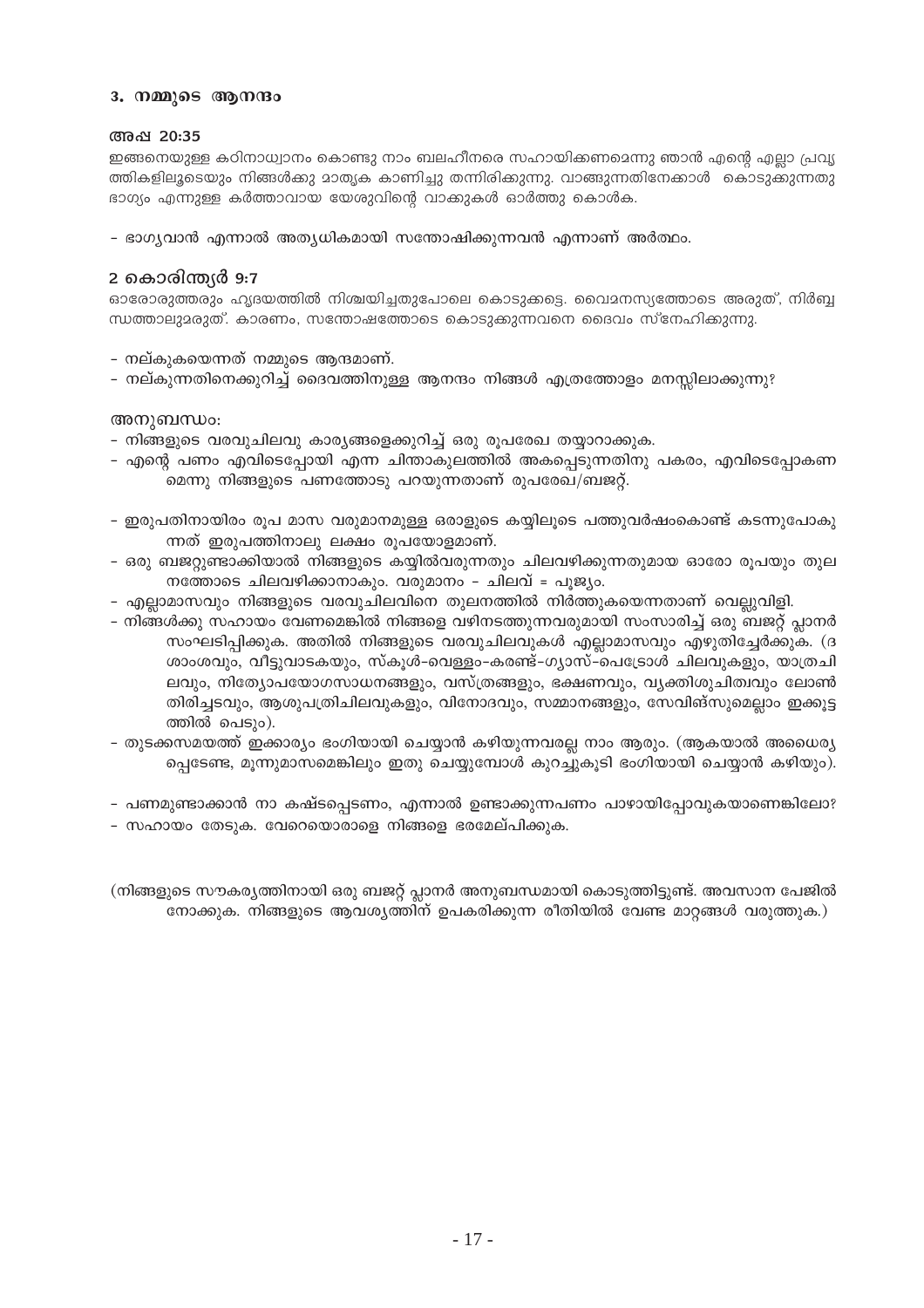# ആഴ്ച 3: കടക്കെണി (വെളളാനയുടെ വളർച്ച)

ദൈവത്തിന്റെ സമ്പാദ്യമാണ് എന്റെ ഹൃദയത്തിന്റെ ആകർഷണം - റാൻഡി അൽകോൺ, ദി ട്രെഷർ പ്രിൻസിപ്പിൾ

- ആഴ്ച 1: ആകാശത്തിന്റെയും ഭൂമിയുടെയും കർത്താവായ ദൈവത്തെ നാം കണ്ടു.
- ആഴ്ച 2: ദൈവം നമ്മിൽ ഭരമേല്പിച്ചിരിക്കുന്ന സകല സ്രോതസ്സിന്റെയും കാര്യസ്ഥനാണ്/ഭൃത്യ നാണ് നാം എന്നു മനസ്സിലാക്കി.
- ആഴ്ച 3: സാത്താന്റെ വലിയ ഒരു കുതന്ത്രത്തെക്കുറിച്ചു നമുക്ക് ഈ ആഴ്ചയിൽ പഠിക്കാം കട ക്കെണി

### മനഃപാഠമാക്കാൻ:

### റോ $\alpha$ ർ 13:8

സ്നേഹിഷാനുള്ള കടഷാടൊഴികെ ആരോടും ഒന്നും കടപ്പെട്ടിരിക്കരുത്. അയൽക്കാരനെ സ്നേഹിക്കു ന്നവൻ ന്യായപ്രമാണം നിറവേറ്റിയിരിക്കുന്നു.

### ദിനം 15: ദാതാവായ ദൈവം

### **ഉല്**പത്തി 22:14

അബ്രാഹാം ആ സ്ഥലത്തിന് യഹോവ യിരേ എന്നു പേരിട്ടു. യഹോവയുടെ പർവ്വതത്തിൽ അവിടുന്ന് കരുതിക്കൊള്ളും എന്ന് ഇന്നുവരെയും പറഞ്ഞുപോരുന്നു.

- തന്റെ മകനെ ബലിയർപ്പിക്കാൻ ദൈവം അബ്രാഹാമിനോട് ആവശ്യപ്പെട്ടു. എങ്കിലും അബ്രാഹാ മിന്റെ ആവശ്യനേരത്ത് ദൈവം അവനു ദാതാവായി മാറി.
- ദൈവം നിങ്ങൾക്ക് ആവശ്യത്തിനു നല്കുകയില്ല എന്ന പ്രലോഭനചിന്ത നിങ്ങളിൽ ഉണ്ടായിട്ടുള്ള സമ യങ്ങൾ ഏതൊക്കെയാണ്?

### **ഛതായി 6:26**

ആകാശത്തിലെ പക്ഷികളെ നോക്കുവിൻ. അവ വിതയ്ക്കുന്നില്ല, കൊയ്യുന്നില്ല, കളപ്പുരകളിൽ ശേഖ രിച്ചുവയ്ക്കുന്നുദില്യ എങ്കിലും നിങ്ങളുടെ സ്വർഗസ്ഥനായ പിതാവ് അവയ്ക്കു ഭക്ഷണം നല്കുന്നു. അവ യെക്കാൾ നിങ്ങൾ എത്രയോ വിലപ്പെട്ടവരാണ്.

- യേശു നല്കുന്ന വെല്ലുവിളി: ആകാശത്തിലെ പറവകൾക്കായി ദൈവം കരുതുന്നതുപോലെ ദൈവം നമുക്കായി കരുതും എന്നു നാം വിശ്വസിക്കണം.
- ദൈവം നിങ്ങൾക്കായി കരുതിവച്ചിരുന്നത് എപ്രകാരമൊക്കെയാണ്?

### ഫിലിപ്യർ 4:19

എന്റെ ദൈവമോ നിങ്ങളുടെ ബുദ്ധിമുട്ടൊക്കെയും തന്റെ മഹിമാധനത്തിനൊത്തവണ്ണം ക്രിസ്തുവേശു വിൽ സമ്പൂർണമായി തീർത്തുതരും.

- തങ്ങളുടെ സകല ആവശ്യങ്ങളും ദൈവം നിറവേറ്റുമെന്ന ധൈര്യപ്പെടുത്തൽ പൗലോസ് ശിഷ്യന്മാർക്കു നല്കുന്നു.
- ദൈവം കരുതേണ്ടിയതായി നിങ്ങൾക്ക് ഇപ്പോൾ ഉള്ള ആവശ്യങ്ങൾ ഏതൊക്കെയാണ്?

### 1 തിമോത്തി 6:17-19

ഈ ലോകത്തിലെ ധനികരോട്, അഹങ്കാരികളായിരിക്കരുതെന്നും അനിശ്ചിതമായ സമ്പത്തിലല്ല, നമുക്ക് അനുഭവിഷാൻ ആവശ്യമായതെല്ലാം ധാരാളമായി തരുന്ന ദൈവത്തിൽതന്നേ പ്രത്യാശവയ്ക്കണമെന്നും നീ ആഇഞാപിക്കുക.

- ധനികരായ ആളുകൾക്ക് (നമുക്ക്!) ദൈവത്തിൽ ആശ്രയിക്കാൻ സാധിക്കുകയില്ലയെന്ന് പൗലോ സിനു തോന്നാൻ കാരണമെന്താണ്?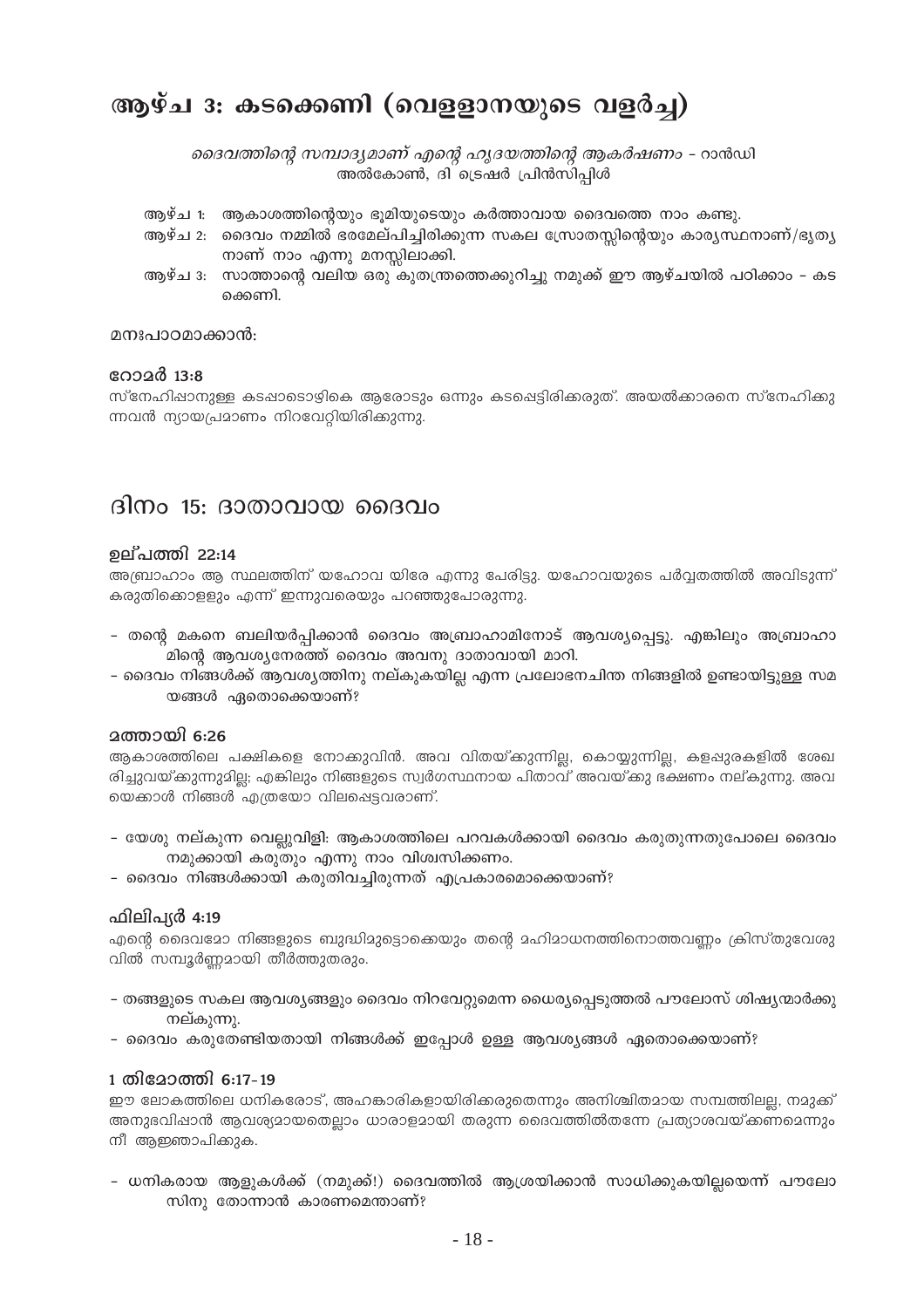- നമ്മുടെ സന്തോഷത്തിനായി ദൈവം സകലരീതിയിലും അനുഗ്രഹിച്ചിരിക്കുന്നുവെന്നു പറയുന്നതെ ന്തുകൊണ്ട്?
- നിങ്ങളെ സംബന്ധിച്ച് ഈ കല്പനയുടെ പ്രായോഗികതലങ്ങൾ എത്രമാത്രമാണ്?
- ദൈവം നിങ്ങളുടെ ജീവിതത്തിൽ ദാതാവായി പ്രവർത്തിക്കുന്നതിന്റെ ചിത്രം വ്യക്തമായതാകാൻ വേണ്ടി പ്രാർത്ഥിക്കുക.

### ദിനം 16: ലോകം നല്കുന്ന സന്ദേശം – 1

ആമുഖം: സാത്താന്റെ തന്ത്രങ്ങൾ

### പുറഷാട് 22:25

നിങ്ങളുടെ ഇടയിലുള്ള എന്റെ ജനത്തിൽ ദരിദ്രനായ ഒരുവനു പണം വായ്പകൊടുക്കുന്നുവെങ്കിൽ പണ വ്യാപാരിയെഷോലെ പെരുമാറരുത്; അവനിൽനിന്നു പലിശ ഈടാക്കരുത്.

### യോഹന്നാൻ 8:44

പിശാചെന്ന പിതാവിന്റെ മക്കളാണു നിങ്ങൾ. നിങ്ങളുടെ പിതാവിന്റെ ഇഷ്ടം നിറവേറ്റാൻ നിങ്ങൾ ഇച്ഛി ക്കുന്നു. അവൻ ആദിമുതലേ കൊലപാതകൻ ആയിരുന്നു. അവനിൽ സത്യം ഇല്ലാത്തതുകൊണ്ട് അവൻ സത്യത്തിന്റെ വശത്തു നില്ക്കുന്നതുമില്ല. വ്യാജം പറയുമ്പോൾ അവൻ സ്വന്തം ഭാഷ സംസാരിക്കുന്നു. അവൻ വ്യാജം പറയുന്നവനും വ്യാജത്തിന്റെ അഷനും ആകുന്നു.

### വെളിപാട് 12:9

ഭൂതലത്തെ മുഴുവൻ വഴിതെറ്റിക്കുന്നവനും പിശാച് എന്നും സാത്താൻ എന്നും പേരുള്ളവനുമായ പഴയ പാമ്പ്...

ഉപഭോഗസമ്പ്രദായത്തിന്റെ അടിസ്ഥാനം പരസ്യമാണെന്ന കാര്യം നിങ്ങൾക്കെല്ലാവർക്കും അറി യാവുന്നതാണല്ലോ! എത്രമാത്രം വക്രതയുള്ളതും വഴിതെറ്റിക്കുന്നതുമാണ് ഈ പരസ്യങ്ങളെന്നും അനു ദിനം അവ നമ്മെ പറഞ്ഞു വിശ്വസിപ്പിക്കുന്ന നുണകൾ എത്രമാത്രമാണെന്നും മനസ്സിലാക്കുന്നതിനായി ഇന്നത്തെ പ്രാർത്ഥനാസമയം നമുക്കുപയോഗിക്കാം.

### 1. നമ്മെ കെണിയിൽപെടുത്താനായി ലക്ഷ്യം വച്ചിരിക്കുന്നു.

- ചരിത്രത്തിലുടനീളം നോക്കിയാൽതന്നെ ഏറ്റവും വിജയകരമായി ചിലവാക്കപ്പെട്ട ഒരു സാധനമാണ് കടം.
- 1910, സീയേർസ് കാറ്റലോഗ് പ്രസ്താവിക്കുന്നത്, കടമായി സാധനങ്ങൾ വാങ്ങിക്കുന്നത് മടയത്തരമാ ണ്. ഫോർഡ് കമ്പനിയാകട്ടെ കടം കൊടുക്കുന്നതിന് നിരോധനം ഏർപ്പെടുത്തിയിരുന്നു.
- 1950, ഭക്ഷണശാലകളിൽ സൗകര്യപ്രദമായി പണം കൊടുക്കുന്നതിനുവേണ്ടി കാർഡ് സമ്പ്രദായം ഡൈനേർസ് ക്ലബ് നിലവിൽ കൊണ്ടുവന്നു.
- 1958, ബാങ്ക് അമേരികാർഡ് എന്ന പേരിലുള്ള കാർഡ് അറുപതിനായിരം പേർക്ക് ബാങ്ക് ഓഫ് അമേ രിക്ക തപാലിൽ അയച്ചുകൊടുത്തു. പിന്നീട് 1976ൽ കടമായി സാധനങ്ങൾ വാങ്ങിക്കാൻ സൗക ര്യമൊരുക്കുന്ന ഈ കാർഡിന് വിസാ കാർഡ് എന്ന് പേരുവന്നു.
- 2010, ക്രെഡിറ്റ് കാർഡ് കമ്പനികളുടെ ആഗോളവിറ്റുവരവ് 15000 കോടി രൂപയാണ്.

നമ്മുടെ മുത്തച്ഛന്മാർ കടത്തെ പാപമായി പരിഗണിച്ചിരുന്നു (ഞങ്ങളുടെ കടങ്ങൾ ഞങ്ങളോടു ക്ഷമിക്കേണമേ എന്ന് യേശു പ്രാർത്ഥിച്ചു). പിന്നീട് എന്താണു സംഭവിച്ചത്? എവിടെയാണ് മാറ്റം വന്നത്? കടംവാങ്ങിച്ചു ജീവിക്കാമെന്ന ആശയം തെറ്റല്ലാത്ത ഒന്നായി പരിണമിച്ചത് എപ്പോൾമുതലാണ്? ലോകത്തെ സംബന്ധിച്ചല്ലെങ്കിൽ പോലും, നിങ്ങളെ ജീവിതത്തെ സംബന്ധിച്ച്?)

### 2. സകല നുണയരുടെയും പിതാവ്

– ഇതുപോലെ വൻതോതിലുള്ള വിപണനതന്ത്രങ്ങളുടെ ഫലമായി കുറേയേറെ നുണകൾ നാം വിശ്വ സിക്കാൻ ഇടയായിത്തീരുന്നു.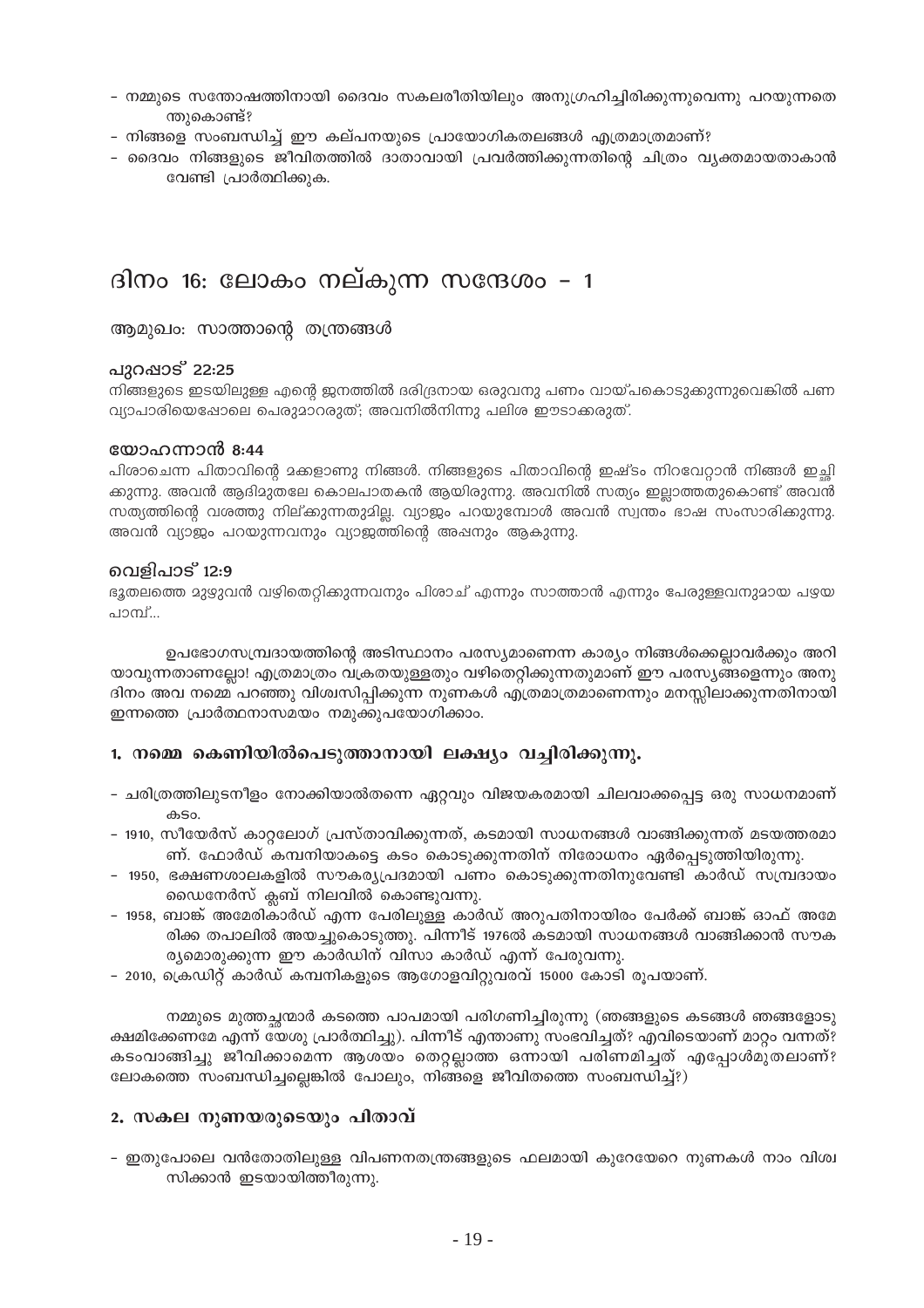| നുണ |  |  | നമ്മുടെ സമ്പത്ത് ശരിയായി പരിരക്ഷിക്കാൻ കടം ആവശ്യമാണ്. |  |
|-----|--|--|-------------------------------------------------------|--|
|     |  |  |                                                       |  |

- : സമ്പദ്പരിരക്ഷണത്തിന്റെ തെറ്റായ വശത്തേക്കാണ് നിങ്ങൾ എത്തിച്ചേരുന്നത്. നിങ്ങ സത്യം ളുടെ നിക്ഷേപങ്ങൾ വർദ്ധിക്കുന്നതിലും വേഗത്തിലാണ് കടം വർദ്ധിക്കുന്നത് – കൂട്ടു പലിശനിരക്കിൽ.
- : മാസാമാസം എത്രരുപവച്ചു തിരിച്ചടക്കാൻ കഴിയുമെന്നു കണക്കു കുട്ടിയാൽ മാത്രം നുണ മതിയാകും എനിക്കാഗ്രഹമുള്ള കാര്യങ്ങൾ വാങ്ങിക്കുവാൻ.
- : നിങ്ങൾ വാങ്ങിക്കുന്ന സാധനത്തിനു നിങ്ങൾ എത്രമാത്രം കൂടുതൽ കൊടുക്കുന്നു സത്യം എന്നു നിങ്ങൾക്കു മനസ്സിലാക്കി തരുവാനല്ല ഏതൊരു വില്പനക്കാരനും ശ്രമിക്കുന്ന ത്, പകരം നിങ്ങളുടെ ശ്രദ്ധ അതിൽനിന്നും മാറ്റി മാസതവണയിലേക്കു കൊണ്ടുവരുവാ നാണ്.
- നുണ : പണം തിരികെ വാഗ്ദാനം ചെയ്യുന്ന ക്രെഡിറ്റ് കാർഡും മറ്റും നമുക്കു ലാഭം നല്കുന്നു : ക്രെഡിറ്റ് കാർഡുപയോഗിച്ചു നാം സാധനങ്ങൾ വാങ്ങിക്കുമ്പോൾ കൊടുക്കേണ്ട സത്യം വിലയുടെ 20% കൂടുതലായി നാം കൊടുക്കേണ്ടിവരുന്നു, പണമുപയോഗിച്ചു വാങ്ങിക്കു ന്നതിനേക്കാൾ കൂടുതൽ. അങ്ങനെ നോക്കുമ്പോൾ 20% പണം തിരികെ കിട്ടിയാൽ മാത്രമേ നമുക്കെന്തെങ്കിലും പ്രയോജമനുള്ളൂ.
- നിങ്ങൾ ഇന്നു വിശ്വസിച്ചുവച്ചിരിക്കുന്ന നുണകൾ ഏതൊക്കെയാണ്?

# ദിനം 17: ലോകം നല്കുന്ന സന്ദേശം – 2

### സദൃശവാക്യങ്ങൾ 18:11

ധനവാന്റെ സമ്പത്ത് ഉറപ്പുള്ള പട്ടണം; അവന്റെ ചിന്തയിൽ അത് ഉയർന്നൊരു മതിൽക്കെട്ടുപോലെയാ ണ്.

| ഓർമ്മപ്പെടുത്തൽ:<br>മുന്നറിയി്പ്പ്: | നിങ്ങൾ ധനികനാണ്, തീർച്ചയായും.<br>ലോകം നിങ്ങളെ വഞ്ചിച്ചിരിക്കുന്നു.                                                                                  |
|-------------------------------------|-----------------------------------------------------------------------------------------------------------------------------------------------------|
| അപകടം:                              | നിങ്ങൾക്കു സ്വന്തമായുള്ളതിൽ നിങ്ങൾ കൂടുതൽ ആശ്രയം വയ്ക്കു                                                                                            |
| വിഷമസ്ഥിതി:                         | (M).<br>ഒരു വ്യാജദൈവത്തിന്റെ പിന്നാലെ പാഞ്ഞ് നിങ്ങൾ നിങ്ങളെത്തന്നെ<br>ശ്വാസം മുട്ടിക്കുകയാണ്. പണത്തെയും മാമോനെയും സേവിക്കാൻ<br>നമുക്കു സാദ്ധ്യമല്ല. |

### 1. നമ്മുടെ അയല്ക്കാരുടെ നിലവാരത്തിനൊപ്പമെത്താനുള്ള വെമ്പൽ:

ഈ വിശേഷണം നാം അനേകം തവണ കേട്ടിട്ടുള്ളതാണ്. എങ്കിലും, നിങ്ങൾ നിങ്ങളുടെ വര വു-ചിലവുകണക്കുകൾ നിരത്തിവച്ചിട്ട് സ്വയം തീരുമാനിക്കുക, കൂടെയുള്ളവർ താമസിക്കുന്ന വലുപ്പ ത്തിലുള്ള ഒരു വീടിന്റെയോ അവർ ഉപയോഗിക്കുന്ന ഉപകരണങ്ങളുടേയോ വാഹനത്തിന്റെയോ വസ്ത്ര ത്തിന്റെയോ ഒക്കെ ഒപ്പം നില്ക്കാനുള്ള ആവശ്യം നിങ്ങൾക്കുണ്ടോ എന്ന്. ഈ ആഢംബരങ്ങളെല്ലാം നിങ്ങളുടെ പുറം കാഴ്ചയെ വലുതാക്കിക്കാണിക്കുന്നു, ഉയർന്ന ജീവിത നിലവാരമെന്ന പേരിൽ നിങ്ങളുടെ വരുമാനത്തിനു വളരെ മുകളിലുള്ള ഒരു ജീവിതത്തിലേക്കു നിങ്ങളെ വലിച്ചിഴക്കുന്നു. നിങ്ങളുടെ ജീവിത നിലവാരം താഴ്ന്നുപോയി എന്ന ഒരു തോന്നൽ ഈ തന്ത്രം അടിച്ചേല്പ്പിക്കുന്നുണ്ടോ?

### 2. ഏറ്റവും ആധുനികമായ ഉപകരണങ്ങൾ:

തിളങ്ങുന്ന, പുതിയ കളിപ്പാട്ടങ്ങൾ നമുക്കെല്ലാവർക്കും ഇപ്പോഴും ഇഷ്ടമാണ്. ഈ ലോകത്തിന്റെ പരസ്യതന്ത്രങ്ങൾ അത്യന്താധുനികമായ ഉപകരണങ്ങൾ (ഫോൺ, ടിവി, വിവിധതരം കമ്പൂട്ടർ) സ്വന്ത മാക്കുന്നതിലേക്കു നമ്മെ വലിച്ചിഴയ്ക്കുന്നു. നമുക്ക് വഹിക്കാൻ കഴിയാത്തയത്രയും ചിലവേറിയവ യാണ് അവയെങ്കിൽ കൂടി.

### 3. നല്ല സാധനങ്ങൾ:

ചിലപ്പോൾ ആർഭാടത്തോടായിരിക്കാം നമുക്ക് ആകർഷണമുള്ളത്. മുന്തിയ ഭക്ഷണശാലകൾ, ചിലവേറിയ അവധിക്കാലവിനോദങ്ങൾ, ശാരീരികമായ സുഖസൗകര്യങ്ങൾകൊണ്ട് സ്വയം സാന്ത്വനി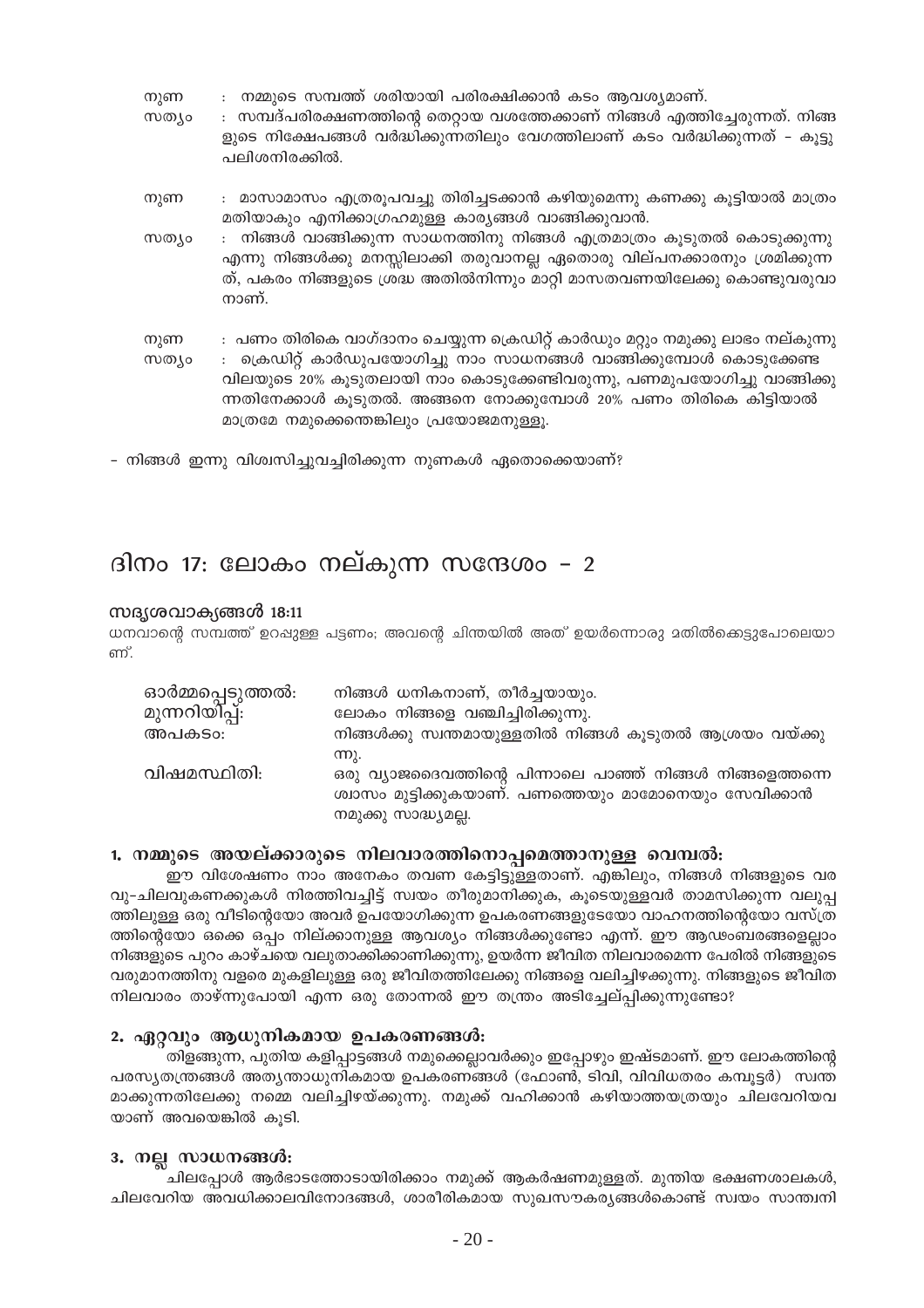പ്പിക്കുന്ന രീതികൾ. ഇത്തരം കാര്യങ്ങളൊന്നും പാപത്തിന്റെ പട്ടികയിൽ ഉൾപ്പെട്ടവയല്ല. പക്ഷേ, ഇത്തരം കാര്യങ്ങളിലേക്ക് ചെന്നു പെടുമ്പോൾ അവയെ സ്വന്തമാക്കാൻ ആവശ്യമായ രീതിയിൽ നിങ്ങൾ വരു മാനം കണ്ടെത്തുകയും, ചിലവുകളുടെ വരുംവരായ്കകൾ കണക്കു കുട്ടുകയും ചെയ്തിട്ടുണ്ടോ? അതോ ഓരോ തോന്നലിന്റെ പുറത്ത് വരുത്തിവയ്ക്കുന്ന അനാവശ്യ ചിലവുകളാണോ ഇവ? ഒരുപക്ഷേ നിങ്ങൾ ഇവയ്ക്കെല്ലാം അർഹനാണ് എന്ന ലോകത്തിന്റെ സന്ദേശം സ്വന്തമാക്കിയ ഒരാളാകാം. നമ്മെത്തന്നെ സന്തോഷിപ്പിക്കാൻ പരസ്യദാതാക്കൾ ആവശ്യപ്പെടുന്നതെന്തുകൊണ്ടാണ്. തീർച്ചയായും അതുകേട്ടു നാം അവരുടെ സാധനങ്ങൾ കരസ്ഥമാക്കും.

ജീവനത്തിനു നിങ്ങൾക്ക് ആവശ്യമില്ലാത്ത കാര്യങ്ങളെ നിങ്ങൾക്കു വേണം എന്നു നിങ്ങളെ തെറ്റിധരിപ്പിക്കുന്ന സാത്താന്റെയും ലോകത്തിന്റെയും സന്ദേശത്തിന് എത്രമാത്രം ചെവികൊടുക്കുന്നവ രാണു നിങ്ങൾ എന്നു ചിന്തിക്കാനും പ്രാർത്ഥിക്കാനും കുറച്ചു സമയം കണ്ടെത്തുക. വെറുതേ ഒരു ആഗ്രഹം മാത്രമായിരുന്ന ഇക്കാര്യങ്ങൾ വാസ്തവത്തിൽ നിങ്ങൾക്കു പകർന്നു നല്കിയ ആനന്ദം എത്ര മാത്രമുണ്ട്?

### ദിനം 18: കടം വാങ്ങലും കടം കൊടുക്കലും

### സദൃശവാക്യങ്ങൾ 22:7

ധനവാൻ ദരിദ്രനെ ഭരിക്കുന്നു, കടം വാങ്ങുന്നവൻ കടം കൊടുക്കുന്നവന്റെ അടിമ.

- കടം വാങ്ങിച്ചിട്ടുള്ളയാളാണെങ്കിൽ നിങ്ങൾ ഒരു അടിമയാണ്. കടം വാങ്ങിച്ചയാൾ കടം കൊടുത്ത യാൾക്ക് ഒരു അടിമയാണ്, എപ്പോഴും.
- ഈ പറയുന്നതു നിങ്ങൾക്കു വിശ്വസിക്കാൻ കഴിയുന്നില്ലെങ്കിൽ, കടം വാങ്ങിച്ചതു തിരിച്ചു കൊടു ക്കാതെ പരീക്ഷിച്ചു നോക്കുക, അതിന്റെ അനന്തരഫലങ്ങൾ എപ്രകാരമായിരിക്കുമെന്നു കാണാം.
- ഇന്നു നിങ്ങൾ അടിമപ്പെട്ടിരിക്കുന്നത് ആരോടൊക്കെയാണ്? നിങ്ങൾ കടക്കാരായിരിക്കുന്ന സ്ഥാപന ങ്ങളുടെയും വ്യക്തികളുടെയും ഒരു പട്ടിക ഉണ്ടാക്കുക.

### സദൃശവാക്യങ്ങൾ 22:26-27

കയ്യടിച്ച് ഉറഷു നല്കുന്നവനോ കടത്തിനു ജാമ്യം നില്ക്കുന്നവനോ ആകരുത്. കൊടുത്തു വീട്ടാൻ നിനക്കു വകയില്ലാതെ വന്നിട്ട് നിന്റെ കിടക്കപോലും എടുത്തുകൊണ്ടു പോകുവാൻ ഇടയാകുന്നതെന്തിന്?

1. പണം കടം വാങ്ങരുത്. നിങ്ങൾ കടം വാങ്ങിച്ചയാളുടെ അടിമയായിത്തീരും. നിങ്ങളുടെ ബന്ധം ഉലയും. ധനകാര്യസ്ഥാപനങ്ങളിൽനിന്നും പണം കടം വാങ്ങാതിരിക്കുക. (മാസപലിശ രണ്ടു ശത മാനം എന്നായിരിക്കും അവർ നിങ്ങളോടു പറയുക, എന്നാൽ നിങ്ങൾ കൊടുക്കുന്നത് ഇരുപത്തിനാലു ശതമാനം വാർഷികപലിശയായിരിക്കും. വളരെ വലിയ ഒരു സംഖ്യയാണിത്. മുന്നുശതമാനത്തിനും അതിനുമുകളിലുമെല്ലാം പണം കടമെടുക്കുന്നവരുണ്ട് – ഈ കടം വീട്ടിത്തീർക്കാൻപോലും പറ്റിയെന്നു വരില്ല, അത്രയ്ക്കു കൂടുതലാണ് അവയുണ്ടാക്കുന്ന ബാധ്യത).

2. പണം കടം കൊടുക്കുകയുമരുത്. അതുവാങ്ങുന്നയാൾ നിങ്ങളുടെ അടിമയായിത്തീരുകയും നിങ്ങൾ തമ്മിലുള്ള സുഹൃദ്ബന്ധത്തിൽ കറവീഴുകയും ചെയ്യും. പണം കടം കൊടുക്കുമ്പോൾ തിരിച്ചു പ്രതീക്ഷിക്കാതെ അതു കൊടുക്കാനാണ് യേശു കല്പിക്കുന്നത് – ഒരു ദാനമായി കണക്കാക്കി അതു നല്കുക.

3. പണം കടമെടുക്കുന്നതിന് ജാമ്യം നില്ക്കുകയുമരുത്. കടമെടുക്കുന്നയാൾക്ക് അത് അടച്ചു തീർക്കാനുള്ള കഴിവു കുറവാണെന്ന ധനകാര്യസ്ഥാപനത്തിന്റെ കണക്കു കുട്ടലിൽനിന്നുമാണ് ജാമ്യ ക്കാരന്റെ ആവശ്യം ഉദയം ചെയ്യുന്നത്. ജാമ്യം നില്ക്കാതെ നിവൃത്തിയില്ലാത്ത സാഹചര്യമാണെങ്കിൽ നിങ്ങൾക്കുവേണ്ടി ആ കടം എടുക്കുന്നതാണു നല്ലത്.

4. കടം വീട്ടാനായി കടം എടുക്കരുത്. ഒരു കടം വീട്ടാനായി മറ്റൊരു കടമെടുക്കന്നത് ബുദ്ധിയി ല്ലാത്ത ഒരു ഏർപ്പാടാണ്. അത്തരം കടം തരപ്പെടുത്തുന്ന ധനകാര്യസ്ഥാപനങ്ങൾ ആളുകളെ പിഴി യാൻവേണ്ടിമാത്രം ഇരിക്കുന്നവരാണ്. അവർ നിങ്ങളുടെ പണം അനാവശ്യമായി അപഹരിക്കും.

- കടം വാങ്ങുകയും കടം കൊടുക്കുകയും ചെയ്യുന്നകാര്യത്തിൽ നിങ്ങളുടെ ശീലങ്ങളെ ഏതൊക്കെ രീതിയിൽ പുനഃപരിശോധിക്കേണ്ടതുണ്ട്?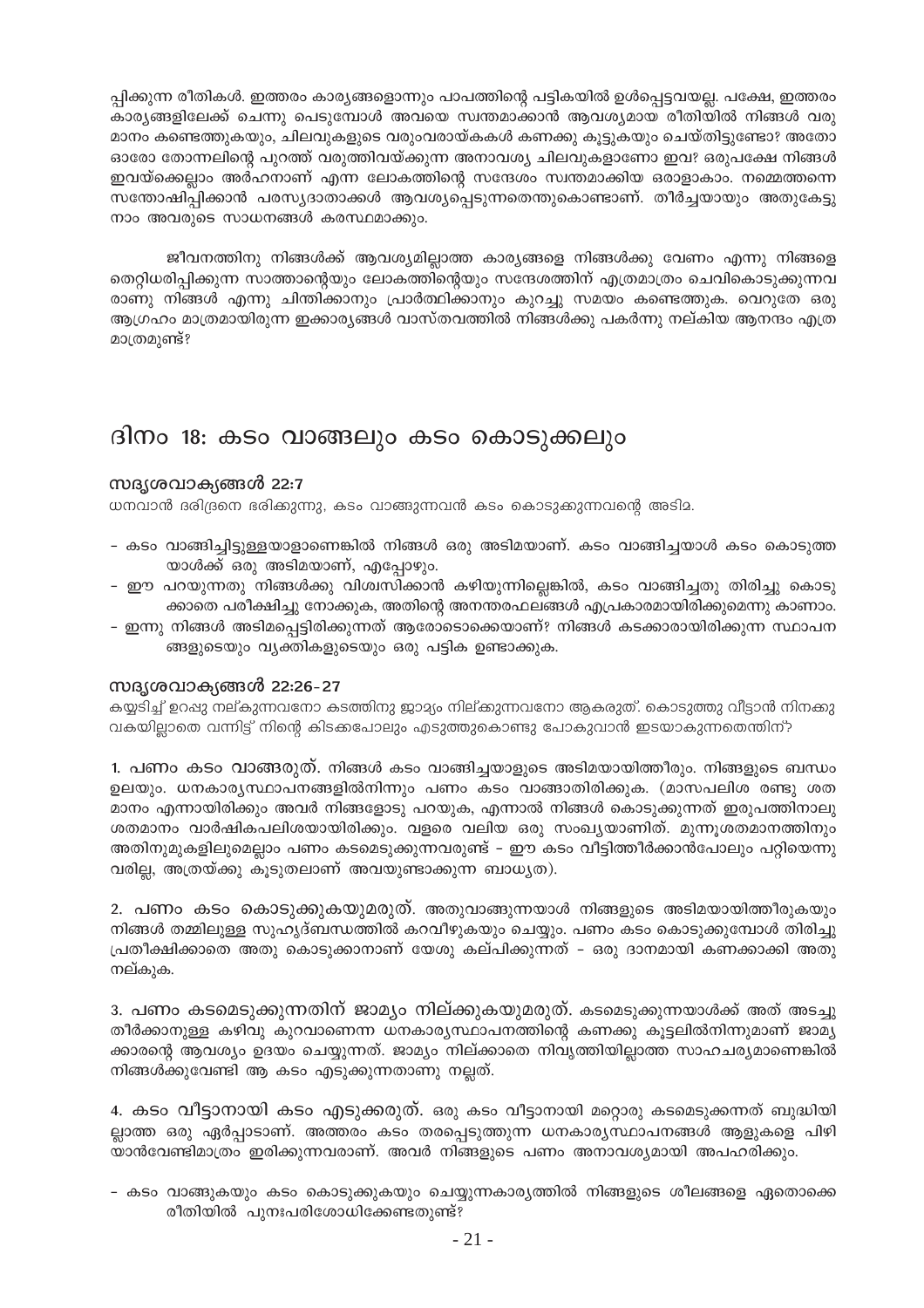### ദിനം 19: കുട്ടുപലിശയുടെ ലോകം

### സദൃശവാക്യങ്ങൾ 13:11

അന്യായസമ്പാദ്യം ക്ഷയിച്ചുപോകും; അദ്ധ്വാനത്താൽ നേടിയതോ വർദ്ധിച്ചു വരും.

കൂട്ടുപലിശയുടെ നിയമങ്ങൾ നിങ്ങൾക്ക് അനുകൂലമായോ അല്ലെങ്കിൽ നിങ്ങൾക്കു പ്രതികൂല മായോ ബാധിക്കാം. പ്രതികുലമായി ബാധിക്കുന്നതിന്റെ രണ്ടു ദൃഷ്ടാന്തങ്ങൾ പരിഗണിക്കുക:

പെരുകുന്ന കടം: തങ്ങളുടെ മകളുടെ ജന്മദിനം കേമമാക്കാൻ വേണ്ടി മുപ്പതു വയസ്സുള്ള ജോണും ഭാര്യയും ചേർന്ന് പതിനായിരം രൂപ കടമെടുത്തു. നൂറുരൂപയ്ക്ക് മാസപലിശ വെറും മൂന്നു രൂപമാത്ര മാണ് എന്നാണ് കടം നല്കിയ സ്ഥാപനം അവരെ ധരിപ്പിച്ചത്, അതു വളരെ ചെറിയ ഒരു തുകയാ ണല്ലോ എന്ന ജോണും ഭാര്യയും വിചാരിക്കുകയും ചെയ്തു. മുന്നുശതമാനം നിരക്കിൽ അവർ വർഷാ വാസാനം അടച്ചുതീർക്കേണ്ട തുക 14258 രൂപയാണ്. വെറും മൂന്നുശതമാനം നിരക്കിലുള്ള കൂട്ടുപലിശ യായിമാത്രം അവർ അടയ്ക്കേണ്ടത് വളരെ വലിയ 42.58% സംഖ്യയാണ്. രണ്ടു വർഷം കൊണ്ട് ആ ലോൺ അടച്ചുതീർക്കുമ്പോൾ സ്ഥാപനം ഈടാക്കുന്നത് 20328 രൂപയാണ്. കടമെടുത്ത രൂപയുടെ ഇര ട്ടിയിലധികം. അനേകം ക്രെഡിറ്റ് കാർഡ് സ്ഥാപനങ്ങളും ധനകാര്യസ്ഥാപനങ്ങളും പണം ഈടാക്കു ന്നത് ഇതുപോലെയാണ്.

പെരുകുന്ന കടം: ടീനയുടെ മാതാപിതാക്കൾ അവളുടെ വിവാഹസ്വർണ്ണം എടുക്കാൻ വേണ്ടി അൻപ തിനായിരം രൂപ കടമെടുത്തു. രണ്ടു വർഷത്തേക്ക് മാസം 1268 രൂപ പലിശനിരക്കിലാണ് കടമെടുത്തത്. ചെറുതെന്നു തോന്നുന്ന ഈ മാസതവണഅടവ് ഒന്നു കൂട്ടിനോക്കിയാൽ രണ്ടുവർഷത്തേക്ക് 30422 രൂപ മാത്രമാകും. കടമെടുത്ത തുകയായ 50000 വേറെയും അടക്കണം. രണ്ടു വർഷത്തിനുശേഷം തിരിച്ചട യ്ക്കുന്ന തുകയെന്നത് കണ്ണുതള്ളിപ്പോകുന്ന വിധത്തിലുള്ള 80422 രൂപയാണ്.

പെരുകുന്ന നിക്ഷേപം: 8.5ശതമാനം വാർഷിക പലിശനിരക്കിൽ നിങ്ങൾ മാസം 500 രൂപവച്ച് ഒരു റെക്കറിങ്ങ് നിക്ഷേപം അഞ്ചുവർഷത്തേക്ക് ബാങ്കിൽ നടത്തിയാൽ, അഞ്ചാം വർഷത്തിന്റെ അവസാനം നിങ്ങൾക്കു ലഭിക്കുന്നത് 37425 രൂപയാണ്. മാസാമാസം ചെറിയ ഒരു തുക നിക്ഷേപിച്ചാൽ അതു ബുദ്ധി പൂർവ്വകമായ ഒരു തീരുമാനമായിരിക്കും.

- പെട്ടെന്നു ധനികനാകാനായി ഒരു പദ്ധതിയും നിലവിലില്ല.
- കോടി പതികളായ ധനാഢ്യർ പോലും ആരെങ്കിലും ഉപയോഗിച്ചതിനുശേഷം വില്ക്കുന്ന കാറും അത്യാവശ്യം സൗകര്യങ്ങളുള്ള വീടുമാണ് സാധാരണയായി തെരഞ്ഞെടുക്കാറ്.
- സംസ്ഥാനങ്ങൾ നടത്തുന്ന ലോട്ടറി കച്ചവടം പാവപ്പെട്ടവരിൽനിന്നും പണം പിഴിയൽമാത്രമാണ്.
- ദൈവം നിങ്ങളെ വിശ്വസിച്ചേല്പിച്ചിരിക്കുന്ന നിസ്സാരത്തിൽ നിങ്ങൾ വിശ്വസ്തരായിരിക്കുമ്പോൾ നിങ്ങൾക്കു വലിയ കാര്യങ്ങൾ പ്രതീക്ഷിക്കാം.
- ഒരിക്കൽകൂടി ഈ വചനം ഉപയോഗിച്ചു നമുക്ക് ആത്മപരിശോധന നടത്താം:

### ലൂക്കോസ് 16:10

അത്യല്പത്തിൽ വിശ്വസ്തനായവൻ അധികത്തിലും വിശ്വസ്തൻ; അത്യല്പത്തിൽ അവിശ്വസ്തൻ അധി കത്തിലും അവിശ്വസ്തൻ.

– കുട്ടുപലിശയുടെ ഈ നിയമങ്ങളെ നിങ്ങളുടെ ജീവിതത്തിൽ എപ്രകാരം ഉപയോഗിക്കാനാണ് നിങ്ങൾ ഉദ്ദേശിക്കുന്നത്?

# ദിനം 20: സ്വന്തം കടത്തിന്റെ ഉത്തരവാദിത്വമെടുക്കൽ

### സങ്കീർത്തനം 37:21-26

ദുഷ്ടന്മാർ വായ്പ വാങ്ങുന്നു; തിരികെ കൊടുക്കുന്നില്ല; നീതിമാന്മാരോ ഔദാര്യമായി ദാനം ചെയ്യുന്നു. യഹോവയാൽ അനുഗ്രഹീതർ ദേശത്തെ അവകാശമാകും; അവിടുന്ന് ശപിക്കുന്നവരോ ഛേദിക്കപ്പെ ടും. ഉത്തമനായ ഒരുവന്റെ കാലുകളെ യഹോവ നിയന്ത്രിക്കുന്നു; അവന്റെ പാത യഹോവയ്ക്കു സന്തോ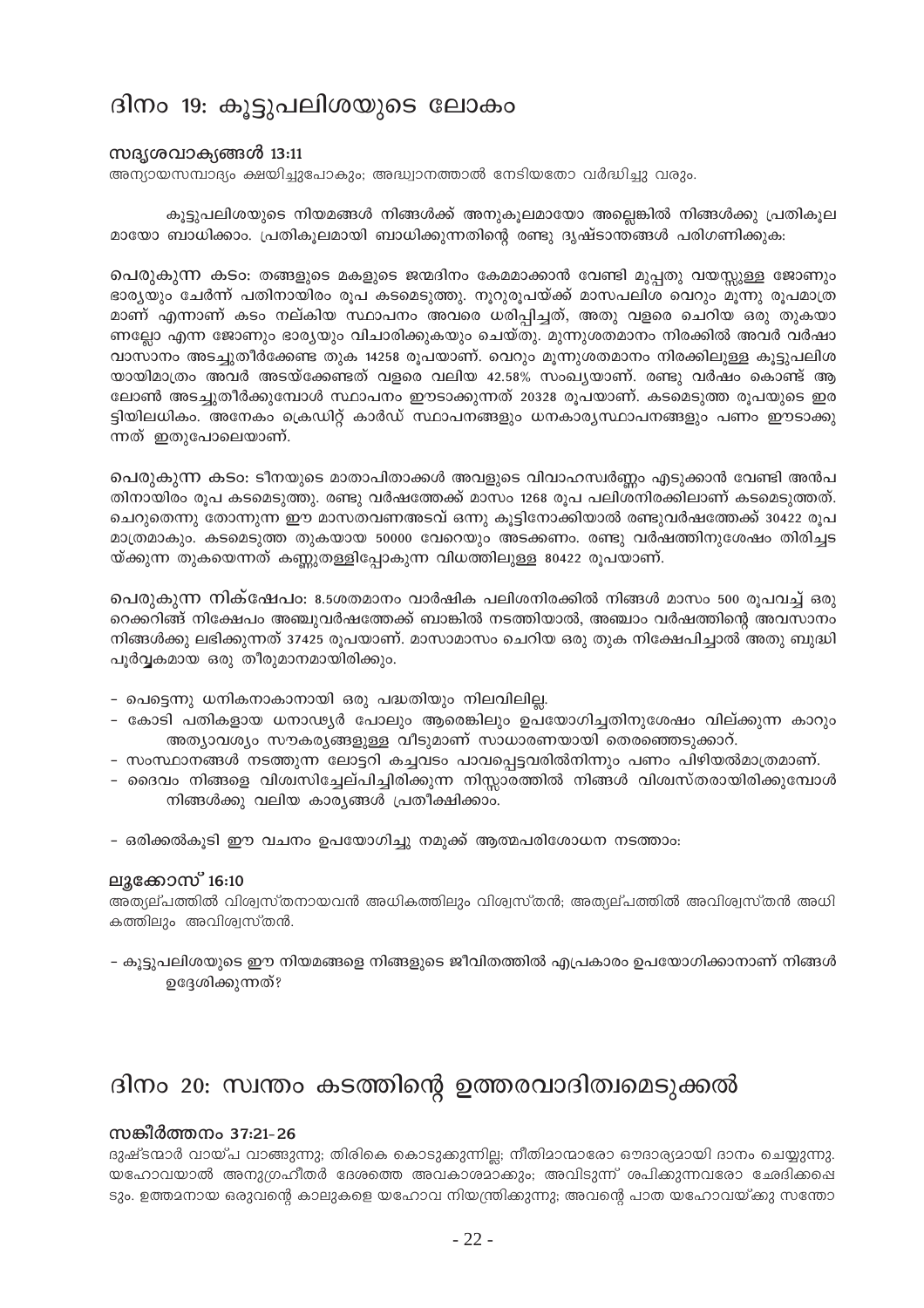ഷകരമന്ത്രേ. അവന്റെ കാലുകൾ ഇടറിയാലും അവൻ വീണു പോകുകയില്യ കാരണം യഹോവ തന്റെ കൈകളാൽ അവനെ താങ്ങികൊള്ളുന്നു.

- ദുഷ്ടരായവർ പണം കടം വാങ്ങിക്കുന്നതിനൊപ്പം അതിന്റെ കെടുതികളും കരസ്ഥമാക്കുന്നു.
- നീതിമാന്മാരായവരെ ദൈവം കാക്കുന്നു പ്രാർത്ഥിക്കുക, ഉപദേശമെടുക്കുക, കടം വാങ്ങുന്നതിൽ നിന്നും ഒഴിഞ്ഞുനില്ക്കാനായി കഴിവിന്റെ പരമാവധി ചെയ്യുക.
- കടം വാങ്ങുമ്പോൾ നാം ദൈവത്തോടു പറയുന്നതെന്തെന്നാൽ നീ എനിക്കു നല്കുന്നത് തീരെ കുറ വാണ്.
- സങ്കീർത്തകൻ നീതിമാന്മാരെക്കുറിച്ചു പറയുന്നതെന്താണ്?

കടത്തെക്കുറിച്ച് വിക്കിപീഡിയയിൽ പ്രസിദ്ധീകരിച്ച ഒരു പഠനത്തിൽ നിന്ന്: അമിതമായി കടക്കാര നാവുകയെന്നതുകൊണ്ട് ധാരാളം സാമുഹിക പ്രശ്നങ്ങൾ ഉടലെടുക്കുന്നുണ്ട്. സാമ്പത്തിക ഞെരുക്ക ങ്ങൾ, ശരീരാരോഗ്യത്തിലും മാനസികാരോഗ്യത്തിലുമുള്ള ക്ഷയം, കുടംബ ബന്ധങ്ങളിലെ സമ്മർദ്ദം, മാനസികമായ അടിമപ്പെടൽ, ജോലിയിലുള്ള ശ്രദ്ധക്കുറവുമൂലം ജോലിനഷ്ടപ്പെടൽ, ജോലി കിട്ടാനുള്ള പ്രയാസം, അടിസ്ഥാന സാമ്പത്തിക സൗകര്യങ്ങളിൽനിന്നുമുള്ള പുറംതള്ളൽ, അപകടങ്ങളിൽ അക പ്പെടൽ, അസുഖബാധ, സാമൂഹ്യബന്ധങ്ങളിലുള്ള ഒറ്റപ്പെടൽ, ജോലിയിലുള്ള മനസ്സാന്നിദ്ധ്യമില്ലായ്മ, സമർപ്പണബോധത്തിലുണ്ടാകുന്ന കുറവ്, അപകർഷതാബോധം, ബന്ധങ്ങളിലുണ്ടാകുന്ന പിരിമുറുക്കം മുതലായവ അനന്തര ഫലങ്ങളാണ്.

– ആരോഗ്യം കുടുംബം ജോലി പെരുമാറ്റം പ്രകടനം ബന്ധങ്ങൾ ആത്മബോധം എന്നിവയെയെല്ലാം കടം മോശമായി ബാധിക്കും.

കടം നിങ്ങളുടെ ജീവിതത്തെ എപ്രകാരമെല്ലാം ബാധിച്ചിരിക്കുന്നു എന്നു പരിശോധിച്ചു നോക്കു ക. ഇത്തരം മേഖലകളിലെല്ലാം നിങ്ങൾ കടന്നുപോകുന്ന ആത്മസമ്മർദ്ദങ്ങളെല്ലാം മറികടക്കുന്നതിനും പരിഹാരം കാണുന്നതിനുമായി നിങ്ങളെ സഹായിക്കാൻ കഴിയുന്നവരുമായി തുറന്നു സംസാരിക്കുക. കടം മൂലം കടുത്ത വിഷാദമോ, പ്രവചനാതീതമായ രീതിയിലുള്ള പെരുമാറ്റമോ, കാടുകയറുന്ന ചിന്ത കളോ, ഭയമോ ഒക്കെ നിങ്ങളെ ബാധിച്ചിട്ടുണ്ടെങ്കിൽ വൈദ്യസഹായം തേടുക.

ദൈവത്തിന്റെ കരുതലിനെക്കുറിച്ചു പരാമർശിക്കുന്ന വചനങ്ങൾ (ദിനം 15ലേത്) വീണ്ടും വായി ക്കുക, ദൈവം നിങ്ങൾക്കു നല്കിയിരിക്കുന്ന വകകളിൽ അവനെ പൂർണ്ണമായി ആശ്രയിക്കുന്ന ഒരു ഹൃദയം ഉണ്ടാകാൻ വേണ്ടി പ്രാർത്ഥിക്കുക.

### ദിനം 21: തീരുമാനമെടുക്കുക

### സദൃശവാക്യങ്ങൾ 23:4

ധനവാനാകുവാൻ പണിഷെടരുത്, ബുദ്ധിയോടെ അതിൽനിന്നു പിന്തിരിയുക.

### സദൃശവാക്യങ്ങൾ 21:25-26

ദടിയന്റെ കൊതി അവനു ദരണകാരണം; അവന്റെ കൈകൾ പണിയെടുക്കുവാൻ വിസമ്മതിക്കുന്നല്ലോ. പകലന്തിയോളം അവൻ അത്യാഗ്രഹത്തോടെ കഴിയുന്നു, നീതിമാനോ നിർലോപം ദാനം ചെയ്യുന്നു.

- കടം ധനകാര്യസ്ഥാപനങ്ങളെ ധനികരാക്കുകയും കടക്കാരെ ദരിദ്രരാക്കുകയും ചെയ്യുന്നു.
- പെട്ടെന്നു ധനികരാകാനുള്ള ഒരു പദ്ധതിയും നിലവിലില്ല.
- കടം വാങ്ങുന്നയാൾ കടം കൊടുത്തയാളുടെ അടിമയാണ്, എല്ലായ്പോഴും.
- നിങ്ങളുടെ ഗൃഹപാഠം നന്നായി ചെയ്യുക, സാമ്പത്തികകാര്യങ്ങൾ നന്നായി പ്ലാൻ ചെയ്യുക, നിങ്ങ ളുടെ ബജറ്റനുസരിച്ചു ജീവിക്കുക, കടക്കെണിയിൽനിന്നും രക്ഷപെടുക.

### റോമർ 13:8

സ്നേഹിഷാനുള്ള കടഷാടൊഴികെ ആരോടും ഒന്നും കടപ്പെട്ടിരിക്കരുത്. അയൽക്കാരനെ സ്നേഹിക്കു ന്നവൻ ന്യായപ്രമാണം നിറവേറ്റിയിരിക്കുന്നു.

– കടക്കെണിയെന്ന വെള്ളാനയെക്കുറിച്ചുള്ള ഈ ആഴ്ചത്തെ ഭാഗങ്ങളിൽനിന്നും നിങ്ങൾ കൈക്കൊണ്ട തീരുമാനങ്ങൾ എന്തൊക്കെയാണ്?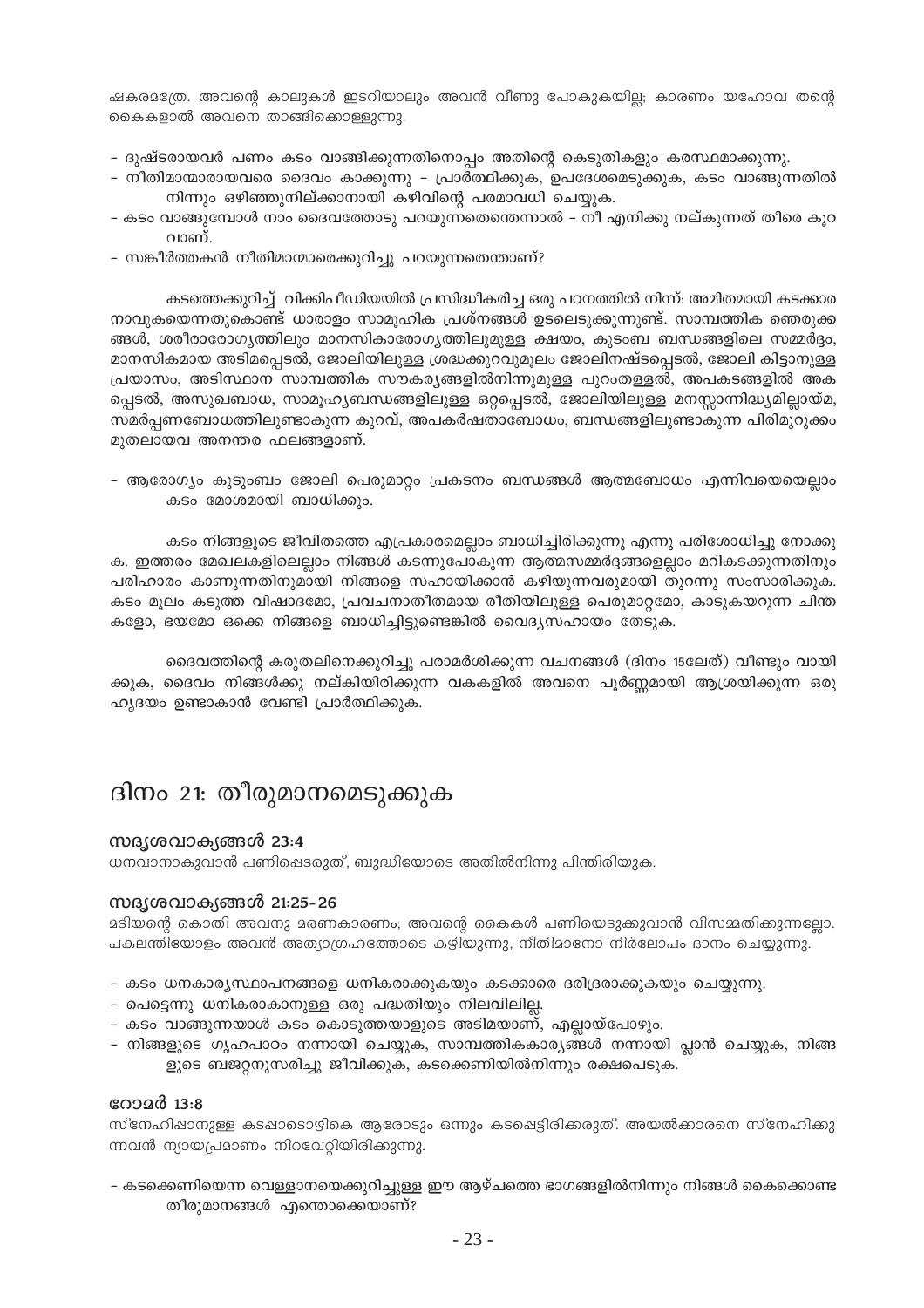# ആഴ്ച 4: സ്വർഗ്ഗത്തിലെ നിക്ഷേപങ്ങൾ

ഭൗതിക വാദത്തിനെതിരെ ആകെയുള്ള മറുമരുന്നാണ് ദാനം - റാൻഡി അൽകോൺ, ദി ട്രെഷർ പ്രിൻസിപ്പിൾ

ഭൗതിക വാദത്തിന് എതിരേയുള്ള പോരാട്ടം കടക്കെണിയിലകപ്പെടാനുള്ള ശ്രമത്തെക്കാൾ വിഷമം പിടിച്ചതാണ്. സ്വർഗ്ഗത്തിലെ നിക്ഷേപം വിട്ടുകളയാൻ നാം തയ്യാറാകുമ്പോൾ ലോകം വ്യത്യസ്തമായ നിക്ഷേപങ്ങൾ നമുക്ക് വാഗ്ദാനം ചെയ്യുന്നു. ശിഷ്യരായ നാം നിധി അന്വേഷിക്കുകയും ദൈവത്തെ കണ്ടെത്തുകയും ചെയ്തവരാണ്. ഈ നിധി ഓരോ ആത്മാവിനും നൽകിക്കൊണ്ട് സ്വർഗ്ഗത്തിൽ നാം നമുക്കായി നിക്ഷേപം സംഭരിച്ചു കൊണ്ടിരിക്കുകയും ചെയ്യുന്നു.

"എനിക്ക് സമൃദ്ധി ദൈവം നൽകിയിരിക്കുന്നത് ഞാൻ ആർഭാടത്തോടെ ജീവിക്കാനല്ല, മറിച്ച് മറ്റുള്ള വരെ സഹായിക്കാനായി ദൈവം നൽകിയിരിക്കുന്ന മുൻകരുതലാണ്" – റാൻഡി അൽകോൺ

#### മനഃപാഠമാക്കാൻ:

#### 2 കൊരിന്ത്യർ 9:11

നിങ്ങൾ എലാ സന്ദർഭത്തിലും ഔദാര്യ മനസ്കരായിരിക്കുവാൻ തക്കവണം എലാവിധത്തിലും അവി ടുന്ന നിങ്ങളെ സമ്പന്നരാക്കും. അങ്ങനെ നിങ്ങളുടെ ഔദാര്യദാനം ഞങ്ങൾ മുഖേന ദൈവത്തിനു സ്തോത്രാർഷണമായി തീരും.

### ദിനം 22: നിധിവേട്ട

നിധി എന്ന വാക്ക് തന്നെ അത് അന്വേഷിക്കുവാനും കണ്ടെത്തുവാനുമള്ള മോഹം നമ്മിൽ ജനി പ്പിക്കുന്നു. ചിലപ്പോൾ അങ്ങനെ ഒരു ഭാഗ്യത്തിലൂടെ നമ്മുടെ എല്ലാ സാമ്പത്തിക പ്രശ്നങ്ങളും പരിഹ രിക്കാൻ സാധിച്ചേക്കാം. നിധി എന്ന് വെച്ചാൽ എല്ലാവരും അന്വേഷിക്കുന്ന ഒരു കാര്യമാണ്. അത് പണം തന്നെ ആകണമെന്നില്ല. ചിലപ്പോൾ നല്ല ജീവിതത്തിലേക്കുള്ള ഒരു രഹസ്യമായിരിക്കാം, അല്ലെ ങ്കിൽ ജീവിത പ്രശ്നങ്ങളുടെ ഒറ്റമുലി പരിഹാരമായിരിക്കാം. യേശുവിനു അറിയാമായിരുന്നു നിങ്ങൾ ഒരു നിധി അമ്പേഷണത്തിലായിരുന്നുവെന്ന്. വെബ്സ്റ്റർ ഡിക്ഷ്ണറി നിധിയെന്ന വാക്കിനു നല്കുന്ന അർത്ഥവിശദീകരണങ്ങൾ ഇവയാണ്: വലിയ മൂല്യമുള്ള അല്ലെങ്കിൽ വിലയുള്ള ഒരു കാര്യം, അപൂർവ്വ മെന്നോ വിലപിടിച്ചത് എന്നോ ഒക്കെ ഒരു വ്യക്തി കണക്കാക്കുന്ന ഒരു കാര്യം, അമൂല്യമായ സംഗതി കളുടെ ഒരു ശേഖരം.

### 2ത്തായി 6:19-21

കീടങ്ങളും തുരുമ്പും നശിപ്പിക്കുകയും കള്ളന്മാർ കയറി മോഷ്ടിക്കുകയും ചെയ്യുന്ന ഈ ഭൂമിയിൽ നിങ്ങൾ നിക്ഷേപം സംഭരിച്ചു വയ്ക്കരുത്. 20എന്നാൽ കീടങ്ങളും തുരുമ്പും നശിഷിക്കാതെയും കള്ള ന്മാർ കയറി കവർച്ചചെയ്യാതെയും ഇരിക്കുന്ന സ്വർഗ്ഗത്തിൽ നിക്ഷേപം സംഭരിക്കുവിൻ. 21നിന്റെ നിക്ഷേപം എവിടെയാണോ അവിടെ നിന്റെ ഹൃദയവും ഇരിക്കും.

- യേശു ഈ തിരുത്തൽ ഗിരിപ്രഭാഷണത്തിൽ ഉൾപ്പെടുത്തിയിട്ടുണ്ട്. യേശുവിനെ അനുഗമിക്കുന്ന താണ് യഥാർത്ഥത്തിൽ നിധിയെന്ന് നിക്ഷേപത്തിന്റെ അർത്ഥത്തെ പുനർവ്യാഖ്യാനിച്ചു നമ്മെ ഗ്രഹിപ്പിക്കുന്നു.
- നിക്ഷേപമെന്നാൽ സമ്പത്താണ് എന്ന ധാരണ യേശു ഇവിടെ തിരുത്തുന്നു. അനാത്മിക മനസ്യ കൾക്ക് എളുപ്പത്തിൽ ഗ്രഹിക്കുവാൻ സാധിക്കാത്ത ഈ ആശയത്തെ വളരെ പെട്ടന്ന് മനസ്സിലാ ക്കുവാൻ നമുക്കും സാധിച്ചു എന്ന് വരില്ല. സമ്പത്തുള്ളവർക്കാണ് സമ്പത്തിനെ കുറിച്ചുള്ള പഠി പ്പിക്കൽ ശരിയായി മനസ്സിലാക്കുവാൻ ഏറ്റവും പ്രയാസപ്പെടുന്നത്. "ധനവാൻ സ്വർഗരാജ്യത്തിൽ കടക്കുക ദുഷ്കരമാണ്" (മത്തായി 19:23)
- നിന്റെ നിക്ഷേപം എവിടെയോ അവിടെ നിന്റെ ഹൃദയവും ഇരിക്കും എന്ന വചനത്തെ നാം തെറ്റായ രീതിയിൽ വായിക്കാൻ ഇടയുണ്ട്. നിങ്ങളുടെ ഹൃദയം (ഉദ്ദേശ്യ ലക്ഷ്യം) എവിടെയോ അവിടെ നിന്റെ നിക്ഷേപം ഉണ്ടായിരിക്കും എന്ന് തെറ്റായി ധരിക്കാനിടയുണ്ട്. നമ്മുടെ ഉദ്ദേശ്യമെല്ലാം ശരിയാണ് എന്ന തെറ്റായ വിശകലനമാണ് ഇത്.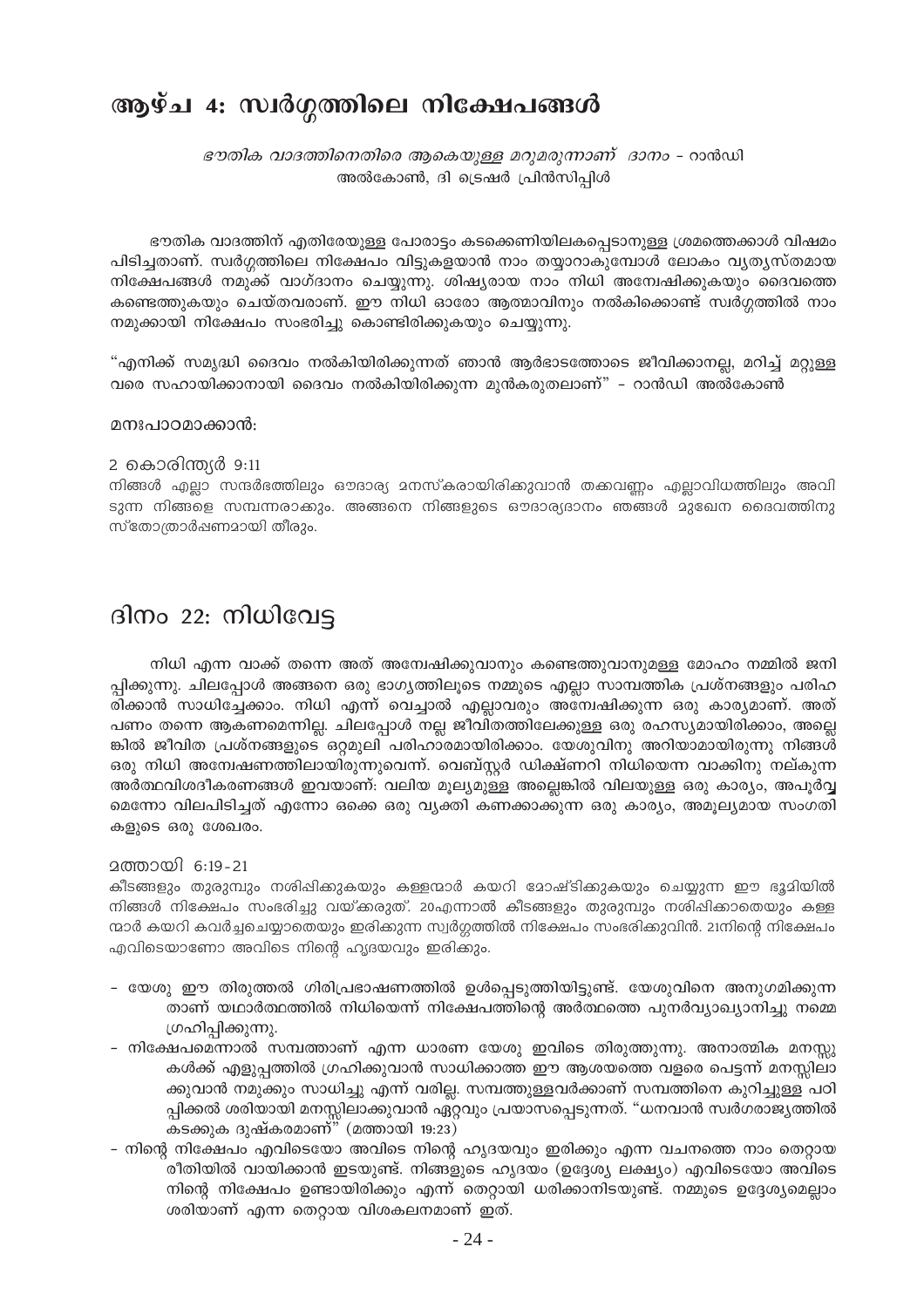- "നിന്റെ നിക്ഷേപം എവിടെയോ അവിടെ നിന്റെ ഹൃദയവും ഇരിക്കും" വളരെ ശക്തമായ ഒരു തത്ത്വ മാണ് യേശു ഇവിടെ പഠിപ്പിക്കുന്നത്. നിങ്ങളുടെ പരിശ്രമവും പണവും സമയവും നിങ്ങൾ എവിടെ നിക്ഷേപിക്കുന്നുവോ അതിനെ നിങ്ങളുടെ ഹൃദയം പിന്തുടരും.
- ഭൗമിക നിക്ഷേപത്തിനെതിരായി യേശു നൽകുന്ന മറുമരുന്നാണ് സ്വർഗീയ നിക്ഷേപം.

### സ്വർഗത്തിൽ നിക്ഷേപം സ്വരുക്കുട്ടുന്നതിനെ യേശു വിശദീകരിക്കുന്നത് എങ്ങനെയാണ്?

### 1. രഹസ്യമായി ചെയ്യുന്ന നീതി പ്രവർത്തികൾ:

### 2ത്തായി 6:1

മനുഷ്യർ കാണുവാൻ വേണ്ടി നിങ്ങളുടെ നീതിപ്രവർത്തികൾ അവരുടെ മുമ്പിൽ വച്ചു ചെയ്യാതിരിഷാൻ സൂക്ഷിക്കുവിൻ; അങ്ങനെചെയ്താൽ സ്വർഗ്ഗസ്ഥപിതാവിൽനിന്നു നിങ്ങൾക്കു യാതൊരു പ്രതിഫലവും ലഭിക്കുകയില്ല.

### 2. നിന്റെ സ്വത്ത് മുഴുവൻ വിറ്റ് ദരിദ്രർക്ക് കൊടുക്കുക:

### 2ത്തായി 19:21 (കൂടാതെ ലൂക്കോസ് 12:33, 18:22)

സൽഗുണപൂർണനാകുവാൻ ആഗ്രഹിക്കുന്നുവെങ്കിൽ നീ പോയി നിന്റെ സ്വത്ത് മുഴുവൻ വിറ്റ് ദരിദ്രർക്ക് കൊടുക്കുക. എന്നാൽ സ്വർഗ്ഗത്തിൽ നിനക്ക് നിക്ഷേപം ഉണ്ടാകും. പിന്നെ വന്ന് എന്നെ അനുഗമിക്കുക.

### - നിധി കണ്ടെത്തി സ്വർഗ്ഗത്തിൽ നിക്ഷേപിക്കാനായി നിങ്ങൾ എന്താണ് ചെയ്യേണ്ടത്?

### ദിനം 23: നിധി നൽകുന്നവൻ

### യോഹന്നാൻ 3:16

തന്റെ ഏകജാതനായ പുത്രനിൽ വിശ്വസിക്കുന്ന ഏവനും നശിച്ചുപോകാതെ നിത്യജീവൻ പ്രാപിക്കേണ്ട തിന് ദൈവം അവനെ നല്കുവാൻ തക്കവണ്ണം അത്രമാത്രം ലോകത്തെ സ്നേഹിച്ചു.

– ദൈവം നൽകുന്നത് പോലെ മറ്റാരും നൽകുന്നില്ല. വിശദീകരിക്കുക?

### ഉല്പത്തി 1:26

അനന്തരം ദൈവം: നമുക്ക് നമ്മുടെ രൂപത്തിലും, നമ്മുടെ സാദൃശ്യത്തിലും മനുഷ്യനെ നിർമ്മിക്കാം. അവർ സമുദ്രത്തിലെ മത്സ്യങ്ങളുടെമ്പോം ആകാശത്തിലെ പക്ഷികളുടെമേലും കന്നുകാലികളുടെമേലും ഭൂദിയുടെയും ഭൂദിയിൽ ഇഴയുന്ന സകല ഇഴജ്ഞുക്കളുടെദേലും വാഴ്ചെ എന്നു കല്പിച്ചു.

- അവിടുത്തെ സാദൃശൃത്തിൽ നമ്മെ സൃഷ്ടിച്ചുവെങ്കിൽ നാം അവിടുത്തെപ്പോലെ നൽകേണ്ടവരാണ്. ദൈവത്തിന്റെ നിധിയിൽ പങ്കുകാരാകണമെങ്കിൽ നാം ഉദാരമായി നൽകുന്നവരായിക്കണം എന്ന് മനസ്സിലാകാൻ ഈ വചനം ഉതകുന്നുണ്ടോ?
- ദൈവം ഉദാരമായി നൽകുന്നവനാണ് എന്ന് നിങ്ങളെ ഓർമ്മിപ്പിക്കുന്ന മറ്റു വചനങ്ങൾ ഏതൊക്കെ യാണ്?

### 2 കൊരിന്ത്യർ 9:10-11

വിതയ്ക്കുവാൻ വിത്തും ഭക്ഷിക്കുവാൻ ആഹാരവും നൽകുന്നവൻ നിങ്ങളുടെ വിത്തിന്റെ ശേഖരം വർദ്ധിഷിക്കുകയും നീതിയുടെ വിളവെടുപ്പ് സമൃദ്ധമാക്കുകയും ചെയ്യും. നിങ്ങൾ എല്ലാ സന്ദർഭത്തിലും ഔദാര്യമനസ്കരായിരിക്കുവാൻ തക്കവണ്ണം എല്ലാ വിധത്തിലും അവിടുന്ന് നിങ്ങളെ സമ്പന്നരാകും. അങ്ങനെ നിങ്ങളുടെ ഔദാര്യദാനം ഞങ്ങൾ മുഖേന ദൈവത്തിനു സ്തോത്രാർഷണം ആയിത്തീരും.

- ദൈവം തന്റെ നിക്ഷേപം നമുക്ക് നൽകുന്നു. ദൈവരാജ്യത്തിൽ അവിടുന്ന് നൽകുന്ന സമ്പത്തിന്റെ കവിഞ്ഞ് ഒഴുക്കിൽ നിന്നുമാണ് നാം പങ്കുപറ്റുന്നത്.
- എന്ത് ഉദ്ദേശ്യത്തോടെ ദൈവം നമ്മെ സമ്പന്നരാക്കുമെന്നാണ് പൗലോസ് ഇവിടെ പറയുന്നത്?
- എങ്ങനെ നമ്മുടെ ഔദാര്യദാനത്താൽ മറ്റുള്ളവർ ദൈവത്തിനു നന്ദി കരേറ്റുവാൻ ഇടയാകും?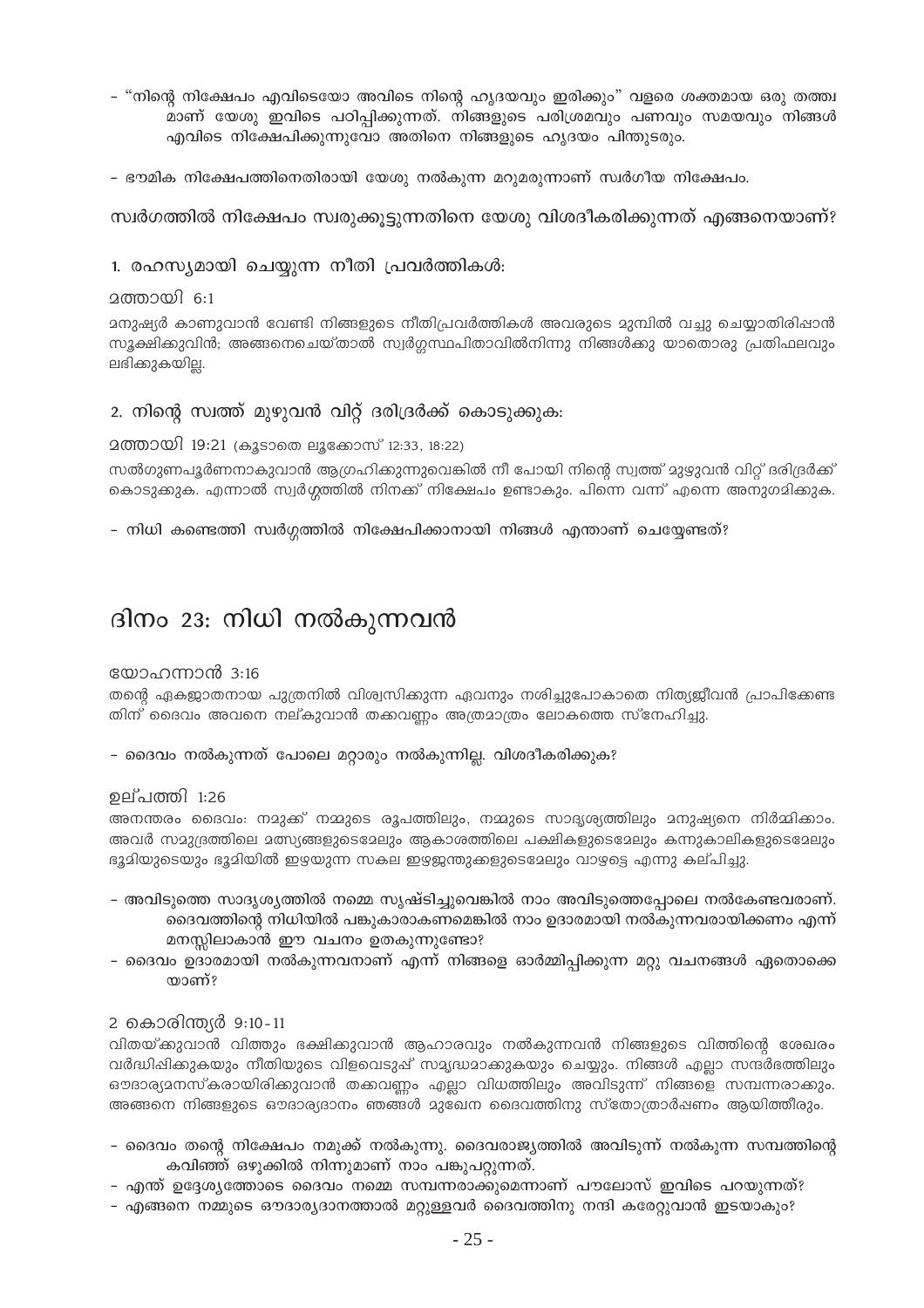### ദിനം 24: കണ്ടെത്തിയ നിധി

2ത്തായി 13:44

സ്വർഗരാജ്യം വയലിൽ മറഞ്ഞിരിക്കുന്ന നിധിയോടു സദൃശ്യം. ഒരു മനുഷ്യൻ അത് കണ്ടെത്തിയിട്ട് മറ ച്ചുവച്ചു. പിന്നെ ആഹ്ലാദത്തോടെ പോയി തനിക്കുണ്ടായിരുന്നതെല്ലാം വിറ്റ് അത് വാങ്ങി.

- ഈ നിധി അന്വേഷകൻ അത് അമ്പേഷിക്കുകയായിരുന്നുവെന്നും അത് കണ്ടെത്തിയെന്നും നിങ്ങൾക്ക് എങ്ങനെ മനസ്സിലാകുന്നു?
- നിങ്ങൾ ദൈവരാജ്യത്തിൽ കണ്ടെത്തിയ യഥാർത്ഥ നിധി എന്താണെന്ന് വിശദീകരിക്കുക.

താഴെ പറയുന്ന വചനങ്ങൾ നമ്മുടെ സമ്പാദ്യം ദാനം ചെയ്യുന്നതുവഴി നിക്ഷേപം ഉണ്ടാകുന്നിനെക്കു റിച്ചു പരാമർശിക്കുന്നു:

- ലൂക്കോസ് 3 (സ്നാപക യോഹന്നാൻ): ഭക്ഷണവും, വസ്ത്രവും പങ്കുവയ്ക്കുക. ചതിക്കരുത്, ഉള്ളത് കൊണ്ട് തൃപ്തിപ്പെടുക.
- മത്തായി 19:21 (ധനികനായ യുവാവ്): നിന്റെ സ്വത്ത് മുഴുവൻ വിറ്റ് ദരിദ്രർക്ക് കൊടുക്കുക... നിനക്ക് നിക്ഷേപം ഉണ്ടാകും.
- ലുക്കോസ് 19:1-10 (സക്കായി): സമ്പാദൃത്തിന്റെ പകുതി നൽകാൻ അവൻ തയ്യാറായപ്പോൾ യേശു പറഞ്ഞു 'രക്ഷ വന്നിരിക്കുന്നു'
- പ്രവൃത്തികൾ 2, 4 (ഒന്നാം നൂറ്റാണ്ടിലെ ശിഷ്യന്മാർ): തങ്ങളുടെ സ്വത്തു വിറ്റ് പാവങ്ങളെ സഹായിക്കുന്നു... ദൈവരാജ്യത്തിലെ നിധി കണ്ടെത്തുന്നു.
- പ്രവ്യത്തികൾ 19:19 (എഫെസ്യർ): 65 ലക്ഷം രുപ വിലമതിക്കുന്ന ചുരുളുകൾ കത്തിച്ചുകള ഞ്ഞു… മഹത്തായ നിക്ഷേപം കണ്ടെത്തി.

– എന്തുകൊണ്ടാണ് ദൈവം നൽകലിനെയും ദാനം ചെയ്യുന്നതിനെയും നിധി ലഭിക്കുന്നതുമായി കൂട്ടി യോജിപ്പിച്ചിരിക്കുന്നത്?

### ദിനം 25: നല്കൽ – പഴയ നിയമത്തിൽ

(ഈ വ്യക്തികൾ എന്തൊക്കെ നൽകി എന്ന് നോക്കുക.)

6. ആവർത്തനം 14:22–29 ഇസ്രായേല്യർ കൊടുക്കേണ്ടിയിരുന്ന മൂന്നു ദശാംശം ഏതൊക്കെ എന്ന് കണ്ടെ 

7. 2 ശമുവേൽ 24:24 (എന്നാൽ രാജാവ് അര്വനയോടു പറഞ്ഞു "അല്ല, അതിനു വില തരുന്ന കാര്യത്തിൽ എനിക്ക് നിർബന്ധമുണ്ട്. എനിക്ക് യാതൊരു ചിലവും വരാതെ ഞാൻ എന്റെ ദൈവമായ യഹോവയ്ക്ക് ഹോമയാഗങ്ങൾ അർപ്പിക്കുകയില്ല").

8. മലാഖി 1-ാം അദ്ധ്യായം:

– മലാഖി എങ്ങനെയൊക്കെ ഇസ്രയേല്യരെ വെല്ലുവിളിച്ചുവെന്നും അത് എങ്ങനെ ഇന്ന് നമ്മുടെ ജീവി തത്തിൽ പ്രായോഗികമാകുമെന്നും നോക്കാം.

9. മലാഖി 3-ാം അദ്ധ്യായം:

- അവരുടെ ദാനശീലത്തെ മലാഖി എങ്ങനെ വെല്ലുവിളിച്ചു?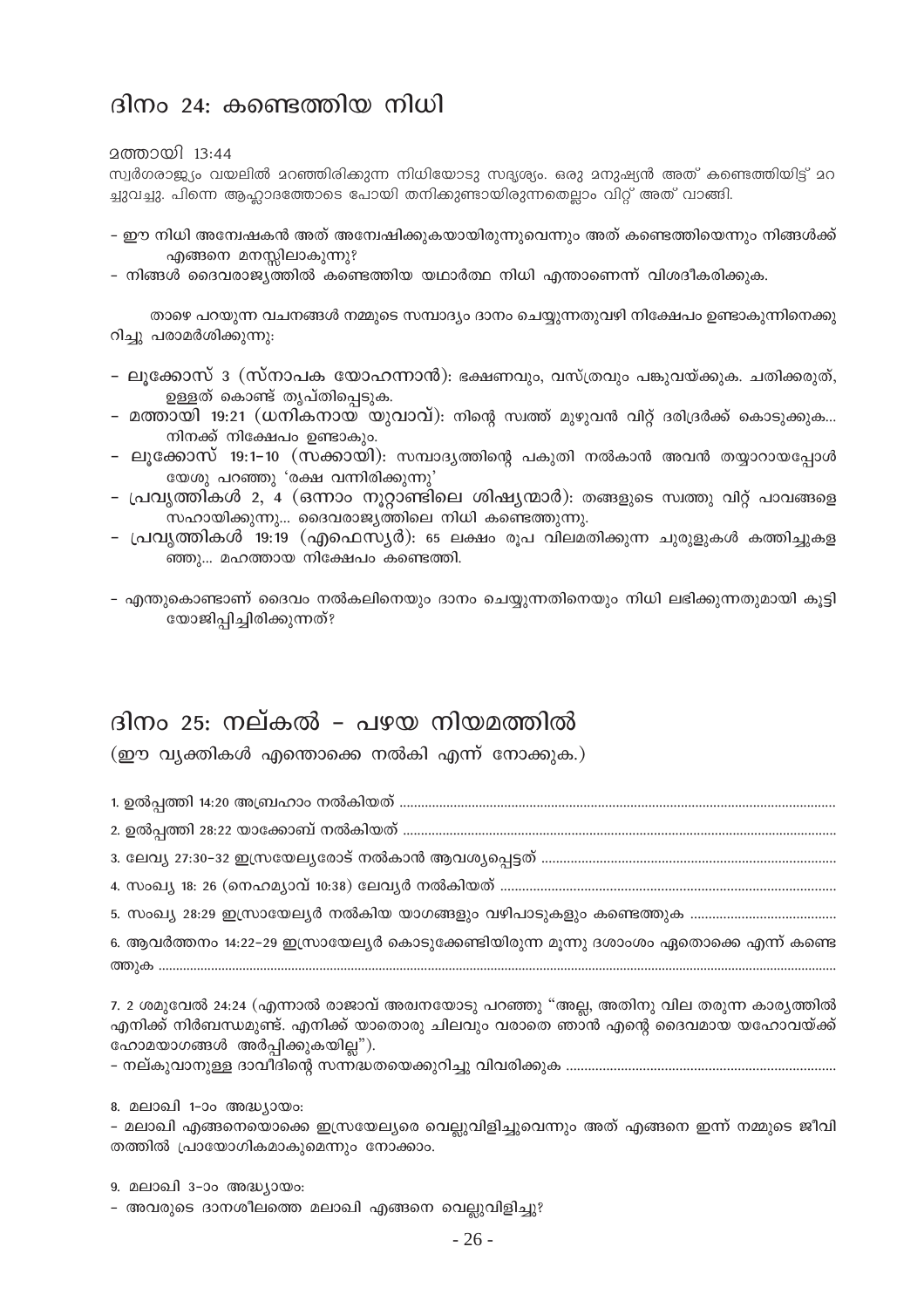# ദിനം 26: നല്കൽ – പുതിയ നിയമത്തിൽ

(ഈ വ്യക്തികൾ എങ്ങനെ നൽകി എന്ന് നോക്കുക)

### ദിനം 27: സമ്യദ്ധി

– നിഘണ്ടുവിൽ സമൃദ്ധിയുടെ അർഥം കവിഞ്ഞൊഴുകുന്ന പൂർണ്ണത എന്ന് നൽകിയിരിക്കുന്നു. കവി ഞ്ഞൊഴുകുവാൻ തക്കവണ്ണം ദൈവം നമ്മെ സമൃദ്ധിയായി നിറയ്ക്കുന്നു.

ലൂക്കോസ് 6:38 കൊടുക്കുവിൻ എന്നാൽ നിങ്ങൾക്ക് കിട്ടും. അമർത്തി കുലുക്കി കവിയുന്നൊരു നല്ല അളവ് നിങ്ങളുടെ മടിയിൽ തരും. നിങ്ങൾ ഉപയോഗിക്കുന്ന അളവ് കൊണ്ട് നിങ്ങൾക്കും അളന്നു കിട്ടും.

– നമ്മുടെ ദാനം എപ്രകാരം ദൈവം നമുക്ക് നൽകുന്നതിനെ സ്വാധീനിക്കുകയും പരിമിതപ്പെടുത്തു കയും ചെയ്യുന്നു?

യോഹന്നാൻ 10:10 മോഷ്ടിക്കുവാനും കൊല്ലുവാനും മുടിക്കുവാനും ആണ് കള്ളൻ വരുന്നത്. എന്നാൽ അവർക്ക് ജീവൻ നൽകുവാനും അത് സമൃദ്ധിയായി ഉണ്ടാകുവാനും അത്രേ ഞാൻ വന്നിരിക്കു ന്നത്.

– എപ്രകാരമുള്ള ജീവിതമാണ് ദൈവം നമുക്കായി കരുതി വച്ചിരിക്കുന്നത് എന്ന് വിശദീകരിക്കുക.

2 കൊരിന്ത്യർ 9:8 നിങ്ങളുടെ എല്ലാ ആവശ്യങ്ങൾക്കും തകവണ്ണവും സകല സൽപ്രവർത്തികളിലും വർദ്ധിച്ചുവരത്തക്കവണ്ണവും, സമൃദ്ധിയായ അനുഗ്രഹം നൽകുവാൻ ദൈവം പ്രാപ്തനാണ്.

– പുതിയ നിയമം അനുശാസിക്കുന്ന സമൃദ്ധി വിശദീകരിക്കുക.

### 1 തിമോത്തി 6:17-19

ഈ ലോകത്തിലെ ധനികരോട്, അഹങ്കാരികളായിരിക്കരുതെന്നും അനിശ്ചിതമായ സമ്പത്തിലല്ല, നമുക്ക് അനുഭവിഷാൻ ആവശ്യമായതെല്ലാം ധാരാളമായി തരുന്ന ദൈവത്തിൽ തന്നേ പ്രത്യാശവയ്ക്കണമെന്നും നീ ആഇഞാപിക്കുക. 18നന്മചെയ്യുവാനും സുകൃതങ്ങളിൽ സമ്പന്നരാകുവാനും തങ്ങൾക്കുള്ളത് ഔദാ ര്യത്തോടെ പങ്കുവയ്ക്കുവാൻ സന്നദ്ധതകാണിക്കുവാനും അവരെ ഉദ്ബോധിപ്പിക്കുക. 19അങ്ങനെ ചെയ്താൽ യഥാർത്ഥ ജീവൻ അവകാശമാക്കുവാൻ തക്കവണ്ണം ഭാവിയിലേക്ക് ഉറപ്പുള്ള അടിസ്ഥാനമാ കുന്ന നിക്ഷേപം സംഗ്രഹിച്ചുവയ്ക്കുവാൻ അവർക്കു സാധിക്കും.

– എങ്ങനെയാണ് പൗലോസ് ധനികരായ ക്രിസ്ത്യാനികളോട് ഭാവിയിലേക്കായി ഉറപ്പുള്ള നിക്ഷേപം സംഗ്രഹിച്ചു വയ്ക്കാൻ ആവശ്യപ്പെടുന്നത്?

### ദിനം 28: പ്രതിഫലം!

### 1. മത്തായി 6:20

എന്നാൽ കീടങ്ങളും തുരുമ്പും നശിപ്പിക്കാതെയും കള്ളന്മാർ കയറി കവർച്ചചെയ്യാതെയും ഇരിക്കുന്ന സ്വർഗ്ഗത്തിൽ നിക്ഷേപം സംഭരിക്കുവിൻ.

– നാം പ്രതിഫലം അന്വേഷിക്കണമെന്ന് ദൈവം ആഗ്രഹിക്കുന്നുണ്ടോ?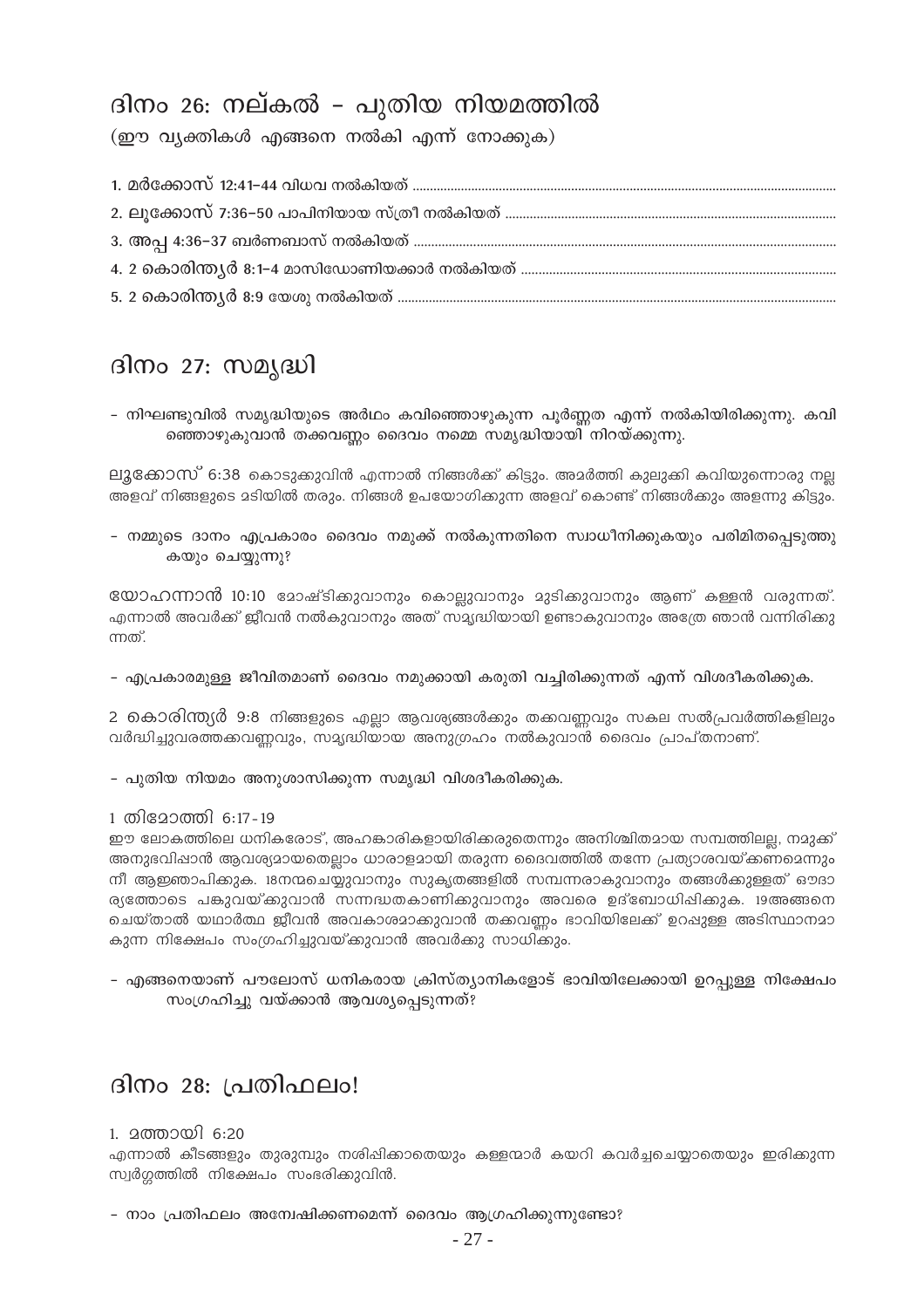### 2. എബ്രായർ 11:6

എന്നാൽ വിശ്വാസം കൂടാതെ ദൈവത്തെ പ്രസാദിഷിക്കുക സാദ്ധ്യാല്ല; ദൈവത്തിന്റെ അടുക്കൽ വരുന്ന വൻ ദൈവം ഉണ്ടെന്നും തന്നെ ജാഗ്രതയോടെ അന്വേഷിക്കുന്നവർക്ക് അവിടുന്ന് പ്രതിഫലം നല്കുന്നു വെന്നും വിശ്വസിക്കേണ്ടതാകുന്നു.

### – ദൈവം നിങ്ങൾക്കായി ഒരു പ്രതിഫലം കരുതിവച്ചിട്ടുണ്ട് എന്ന് വിശ്വസിക്കുന്നുണ്ടോ?

### 3. യോഹന്നാൻ 14:1-4

നിങ്ങളുടെ ഹൃദയം കലങ്ങിഷോകരുത്; ദൈവത്തിൽ വിശ്വസിക്കുക, എന്നിലും വിശ്വസിക്കുക. 2എന്റെ പിതാവിന്റെ ഭവനത്തിൽ അനേകം വാസസ്ഥലങ്ങൾ ഉണ്ട്. ഇല്ലെങ്കിൽ ഞാൻ നിങ്ങളോടു പറയുമായിരു ന്നു. ഞാൻ നിങ്ങൾക്കു സ്ഥലമൊരുക്കുവാൻ പോകുന്നു. 3ഞാൻ പോയി സ്ഥലം ഒരുക്കിയാൽ ഞാൻ ആയിരിക്കുന്നിടത്ത് നിങ്ങളും ആയിരിക്കേണ്ടതിന്, മടങ്ങി വന്നു നിങ്ങളെ എന്റെ അടുക്കൽ ചേർത്തു കൊള്ളും. 4ഞാൻ പോകുന്ന സ്ഥലത്തേക്കുള്ള വഴി നിങ്ങൾക്കറിയാം.

– യേശു നിങ്ങൾക്കായി ഭവനം ഒരുക്കുന്നു എന്ന് ചിന്തിക്കുക. ഇത് നിങ്ങളെ എങ്ങനെ പ്രചോദിപ്പി ക്കുന്നു?

### 4. ഉല്ഷത്തി 15:1

അനന്തരം അബ്രാമിനു ദർശനത്തിൽ യഹോവയുടെ അരുളപ്പാടുണ്ടായി: അബ്രാമേ, ഭയപ്പെടരുത്, ഞാൻ നിന്റെ പരിചയാകുന്നു; നിന്റെ അതിമഹത്തായ പ്രതിഫലവും.

- ദൈവമാണ് നമ്മുടെ "മഹത്തായ പ്രതിഫലം" നിങ്ങളെ സംബന്ധിച്ച് ഇത് എത്ര അർത്ഥവത്താണ്?
- സ്വർഗ്ഗം വിശദീകരിക്കപ്പെട്ടിരിക്കുന്നു: എങ്ങനെയായിരിക്കും നമ്മുടെ നിക്ഷേപം കാണപ്പെടുക?

### വെളിപാട് 21:18-26

മതിൽ സൂര്യകാന്തം കൊണ്ടും നഗരം സ്വച്ഛ സ്ഫടികം പോലെയുള്ള തനിത്തകം കൊണ്ടുമാണ് പണിതി രിക്കുന്നത്. നഗര മതിലുകളുടെ അടിസ്ഥാനങ്ങൾ എല്ലാവിധ രത്നങ്ങളാലും അലകരിച്ചിരുന്നു. ഒന്നാം അടിസ്ഥാനം സുര്യകാന്തം, രണ്ടാമത്തേത് നീലരത്നം, മൂന്നാമത്തെത് മാണിക്യം, നാലമത്തേത് മരത കം, അഞ്ചാമത്തേതു നഖവർണ്ണി, ആറാമത്തേത് ചുവപ്പുകല്ല്, ഏഴാമത്തേത് പീതരത്നം, എട്ടാമത്തേതു ഗോമേദകം, ഒമ്പതാമത്തേത് പുഷ്യരാഗം, പത്താമത്തേതു വൈഡൂര്യം, പതിനൊന്നാമത്തേത് പത്മരാഗം, പന്ത്രണ്ടാമത്തേതു സുഗന്ധി രത്നം. പന്ത്രണ്ടു കവാടവും പന്ത്രണ്ടു മുത്ത്. ഓരോ കവാടവും ഓരോ ദുത്തുകൊണ്ടുള്ളതും നഗരത്തിന്റെ വീഥി സ്വച്ഛ സ്ഫടികത്തിനു സദൃശ്യമായ തകം ആയിരുന്നു. നഗര ത്തിൽ വിശുദ്ധ മന്ദിരം കണ്ടില്ല. സർവശക്തിയുള്ള ദൈവമായ കർത്താവും കുഞ്ഞാടും അതിന്റെ മന്ദി രമായിരുന്നു. നഗരത്തിൽ പ്രകാശിക്കാൻ സൂര്യനോ ചന്ദ്രനോ ആവശ്യമില്യ ദൈവതേജസ് അതിനെ പ്രകാശിപ്പിക്കുന്നു; കുഞ്ഞാട് അതിന്റെ വിളക്കാകുന്നു. ജനതകൾ അതിന്റെ വെളിച്ചത്തിൽ നടക്കും; ഭൂമി യിലെ രാജാക്കന്മാർ തങ്ങളുടെ മഹത്വം അതിലേക്കു കൊണ്ടുവരും. അതിന്റെ കവാടങ്ങൾ പകൽ സമ യത്തു അടയ്ക്കുകയില്ല. അവിടെ രാത്രി ഇല്ലല്ലോ! ജനതകളുടെ മഹിമയും ബഹുമാനവും അതിലേക്കു കൊണ്ടുവരും.

- സ്വർഗ്ഗത്തിലെ നിക്ഷേപത്തെ വിശദീകരിക്കുക.

### Moltano:

- യേശുവിന്റെ സന്ദേശത്തിന്റെ കേന്ദ്രബിന്ദു നിധിയാണ്.
- ലൗകികമായ നിധിയെ പിന്തുടരാനുള്ള പ്രലോഭനകെണിയിൽ വീഴാതെ യഥാർത്ഥമായ നിധി നാം അമ്പേഷിക്കണമെന്ന് ദൈവം ആഗ്രഹിക്കുന്നു.
- ആത്യന്തികമായി നൽകാൻ കഴിയുന്ന ദൈവത്തെപോലെയാണ് നമ്മെയും സൃഷ്ടിച്ചിരിക്കുന്നത്.
- ഭൗതിക വാദത്തിൽ നിന്നും കരകയറുവാനും സ്വർഗ്ഗത്തിൽ നിധി ഉണ്ടാക്കുവാനും ഉള്ള രഹസ്യം ദാന മാണ്.
- ദൈവം സമൃദ്ധിയായി നൽകുന്നു... നാം നൽകുന്നതിലൂടെ നമുക്ക് സമൃദ്ധിയായ ഒരു ജീവിതം അവി ടുന്ന് ഒരുക്കിവച്ചിരിക്കുന്നു.
- ദൈവം തരുന്ന പ്രതിഫലം നിത്യമായതാണ്, വിശദീകരിക്കാൻ സാധിക്കാത്തതാണ്, അവിടുന്ന് അത് നമുക്കായി ഒരുക്കിക്കൊണ്ടിരിക്കുന്നു. നാം അത് അന്വേഷിക്കണമെന്നും കണ്ടെത്തണമെന്നും അവിടുന്ന് ആഗ്രഹിക്കുന്നു.

– സ്വർഗ്ഗത്തിലെ നമ്മുടെ നിക്ഷേപം ദൈവം തന്നെയാണ്.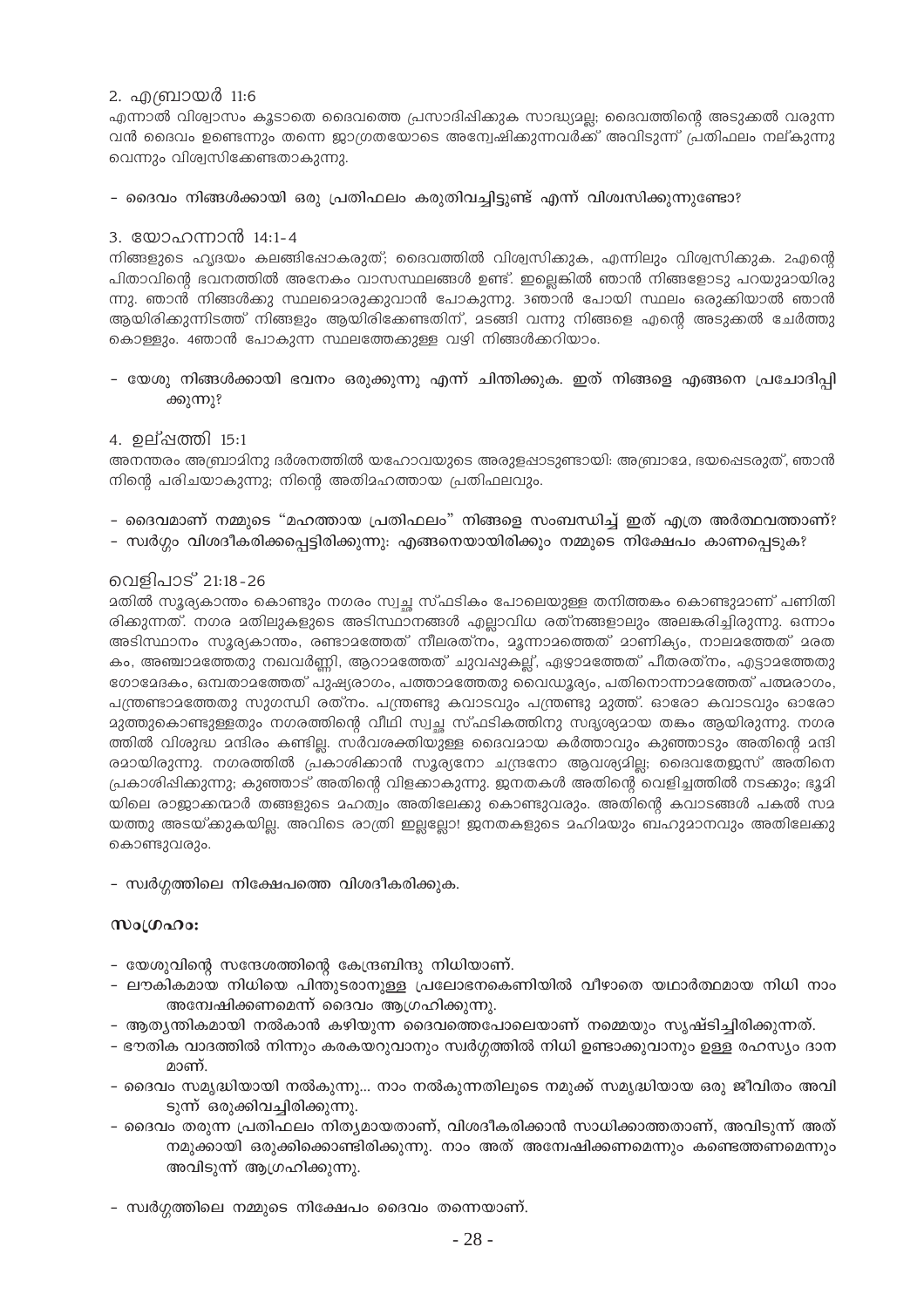### ആഴ്ച 5: ധനകാര്യ ആസുത്രണം

ഒരു രശ്മിപോലെ നിതൃതയിലേക്കു നീളേണ്ടതാണു ജീവിതം, ഒരു വിരാമംപോലെ തീരേണ്ടതല്ല - റാൻഡി അൽകോൺ, ദി ട്രെഷർ പ്രിൻസിപ്പിൾ

ഈ ആഴ്ചയിലെ പാഠഭാഗങ്ങളുടെ കേന്ദ്രബിന്ദു ദൈവത്തിന് നമ്മോടുള്ള കാഴ്ചപ്പാടാണ്. ഭദ്ര മായ ഒരു സാമ്പത്തിക നിലയിലെത്തുവാനും സമാധാനപൂർണ്ണമായ ഒരു ജീവിതം നയിക്കുവാനും സഹാ യകരമായ ഒരു സാമ്പത്തിക ആസുത്രണത്തിനു നാം തയ്യാറാകേണ്ടതുണ്ട്. ഈ വഴി വെല്ലുവിളികൾ നിറഞ്ഞതാണ് - കഠിനാദ്ധ്വാനവും, സദുപദേശസ്വീകരണവും, വിവേകപൂർണമായ തീരുമാനങ്ങളും, അതോടൊപ്പം ആസൂത്രിതമായ ഒരു ജീവിതവുമെല്ലാം നാം കോർത്തിണക്കേണ്ടതുണ്ട്. ഒരു സാമ്പ ത്തിക ഉപദേഷ്ടാവിന്റെ സഹായവും ഞാൻ ശുപാർശചെയ്യന്നു.

യജമാനനിൽ നിന്ന് പഠിക്കുക: മനഃപാഠമാക്കേണ്ടുന്ന വചനം

### സദൃശ്യ വാക്യങ്ങൾ 27:23

"നിന്റെ ആട്ടിൻപറ്റത്തിന്റെ അവസ്ഥ നന്നായി അറിഞ്ഞിരിക്കുക. നിന്റെ കന്നുകാലികളെ നന്നായി ശ്രദ്ധി ക്കുക്

ലോകത്തിൽ വച്ച് ഏറ്റവും ധനവാനായിരുന്ന ശലമോൻ സാമ്പത്തികകാര്യങ്ങൾ കൈകാര്യം ചെയ്യുന്നതിനെകുറിച്ച് വളരെ വ്യക്തമായ ധാരണ സദൃശവാക്യങ്ങളിൽ ഉടനീളം നൽകുന്നു. ഉപദേശം എടുക്കുവാനും കഠിനാധ്വാനത്തിൽ ഏർപ്പെടാനും മികച്ച ഒരു പദ്ധതി ആവിഷ്കരിക്കാനും ശലമോൻ നമ്മെ വെല്ലുവിളിക്കുകയാണ്. ഈ ബോധ്യത്തിൽ നാം മുന്നോട്ട് പോയാൽ നമുക്ക് ലഭിക്കാനിരിക്കുന്ന പ്രതിഫലത്തെകുറിച്ചും ശലമോൻ ഉറപ്പുനൽകുന്നു.

ഇനി നാം കാണാൻ പോകുന്ന പാഠങ്ങൾ കൂടുതലും പ്രാവർത്തികതലത്തിലുള്ളതാണ്. അതു കൊണ്ട് കുടുതൽ സമയം പ്രാർത്ഥനയ്ക്കായി മാറ്റിവയ്ക്കാനായി പദ്ധതികൾ അവിഷ്കരിക്കുക – ഈ വെല്ലുവിളികൾ പ്രാവർത്തികമാക്കാനായുള്ള വ്യക്തമായ മാർഗനിർദേശങ്ങൾ അതുവഴി ദൈവത്തിൽ നിന്നും ലഭിക്കുന്നതിനായും.

കഴിഞ്ഞ ദിവസങ്ങളിലെ പാഠഭാഗങ്ങളിലൂടെ ദൈവ പദ്ധതിയും അവിടുത്തെ ഹിതവും, അവി ടുത്തെ പരമാധികാരവും തിരിച്ചറിയാൻ നമുക്ക് കഴിഞ്ഞിട്ടുണ്ടെന്ന് വിശ്വസിക്കുന്നു. അതോടൊപ്പം നമ്മെ ഭരമേൽപ്പിച്ച എല്ലാറ്റിന്റെയും വിശ്വസ്ത കാര്യസ്ഥരായിരിക്കും നാം എന്ന പൂർണവിശ്വാസം ദൈവ ത്തിനു നമ്മക്കുറിച്ചുണ്ടെന്ന കാര്യവും നാം തിരിച്ചറിഞ്ഞിട്ടുണ്ടാകാം.

### ദിനം 29: സമർപ്പിതനാവുക – ആദ്യംതന്നെ

### സദൃശവാക്യങ്ങൾ 16:3

നിന്റെ പ്രവ്യത്തികൾ യഹോവയ്ക്ക് സമർഷിക്കുക. എന്നാൽ നിന്റെ പദ്ധതികൾ വിജയികും.

- നാം പദ്ധതി തയ്യാറാക്കും എന്ന് ദൈവം അനുമാനിക്കുന്നു.
- നിങ്ങളുടെ സാമ്പത്തികത്തെക്കുറിച്ച് പ്രാർത്ഥിക്കുക. ഒരു വിശ്വസ്ത മാനേജരായി ദൈവത്തിന് നിങ്ങളെ സമർപ്പിക്കുക.

സദൃശവാക്യങ്ങൾ 14:24 ഇഞാനികളുടെ സമ്പത്ത് അവർക്ക് കിരീടം. മൂഢന്മാരുടെ ഭോഷത്തം ദോഷത്തിലേക്ക് നയിക്കുന്നു

- വിജയം അല്ലെങ്കിൽ പ്രതിഫലം പ്രതീക്ഷിക്കുക. ദൈവം അനുകുലമെങ്കിൽ നമുക്ക് പ്രതികുലം ആര്?
- ഒരു പദ്ധതിയുണ്ടാക്കി അതിൽ നാം ഉറച്ചുനില്ക്കുന്നത് ആദ്യം വേദനാ ജനകമായേക്കാമെങ്കിലും പിന്നീട് അതു സദ്ഫലങ്ങൾ ഉളവാക്കുമെന്നത് സുനിശ്ചിതമാണ്.
- നാം ഇന്ന് അമ്പേഷിക്കുന്ന പ്രതിഫലം എന്താണ്? എന്തിനെയാണ് നാം ഇന്ന് സമ്പത്തായി കരുതു ന്നത്?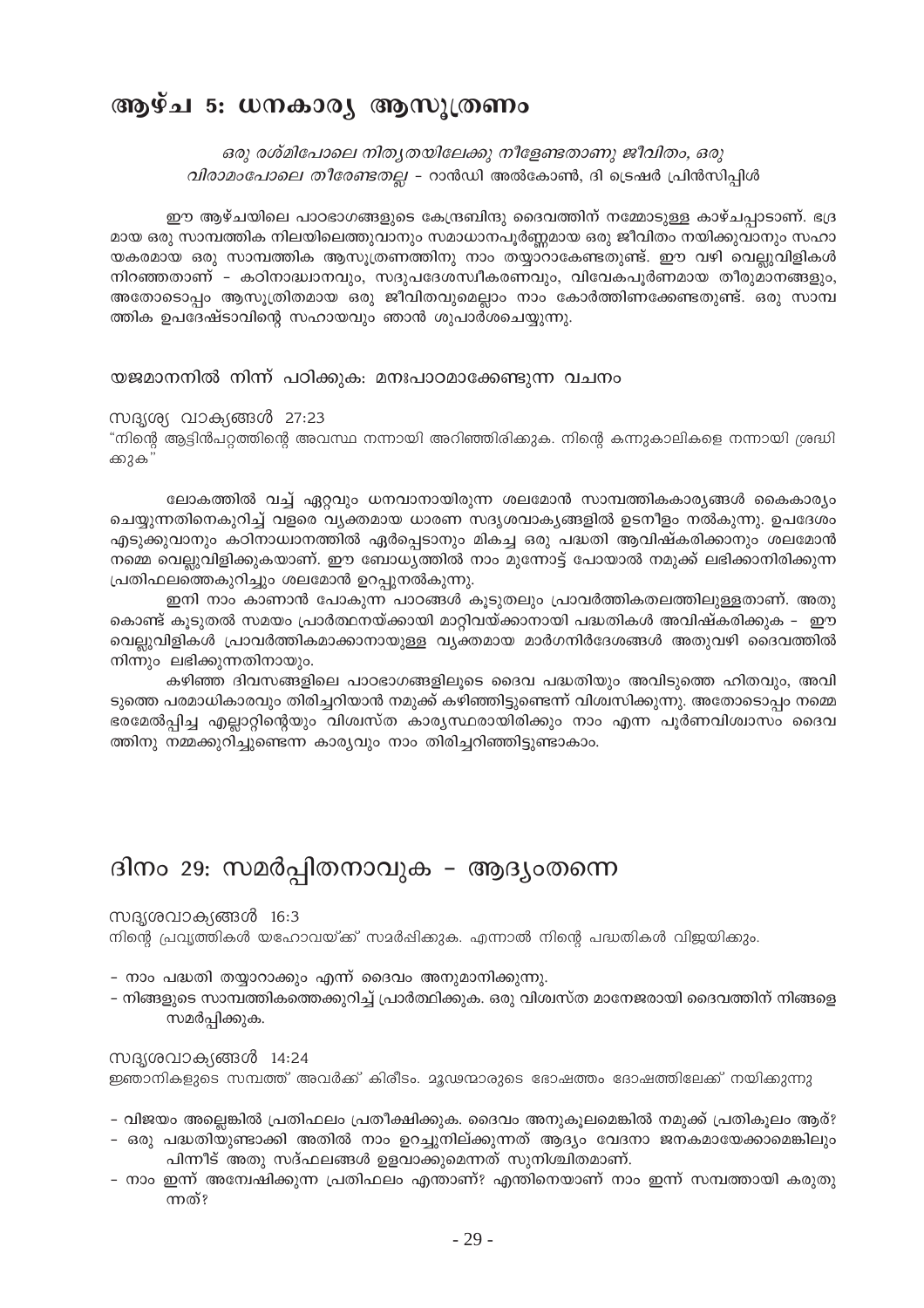# ദിനം 30: ഉപദേശം സ്വീകരിക്കുക

### സദൃശവാക്യങ്ങൾ 15:22

ആലോചനയുടെ അഭാവത്തിൽ പദ്ധതികൾ പരാജയപ്പെടുന്നു; ആലോചനക്കാരുടെ ബഹുത്വത്താൽ അവ വിജയിക്കുന്നു.

സദൃശ്യവാക്യങ്ങൾ 12:15 ഭോഷനു തന്റെ പാത ചൊവ്വായി തോന്നുന്നു; ഇഞാനിയോ ഉപദേശം കേട്ടനുസരിക്കുന്നു.

### സദൃശ്യവാക്യങ്ങൾ 13:10 അഹങ്കാരം കലഹം മാത്രം ജനിഷിക്കുന്നു; ആലോചന കേൾക്കുന്നവരിലോ ഇഞാനം ഉണ്ട്.

- നിങ്ങളുടെ സാമ്പത്തിക ഉപദേഷ്ടാവ് ആരാണ്?
- ധനകാര്യത്തിൽ നിങ്ങളെ സഹായിക്കാനായി പ്രാർത്ഥനയോടെ ആരെങ്കിലും തിരഞ്ഞെടുക്കുക.
- ആത്മീയരായ വൃക്തികളിൽ നിന്ന് ശിക്ഷണത്തിലൂടെ കാര്യങ്ങൾ പഠിച്ചെടുക്കാനായി തീരുമാനിക്കു ക, പുസ്തകങ്ങൾ വായിക്കുക, നിങ്ങൾക്ക് ആവശ്യമായ ഉപദേശം ലഭിക്കുന്നതിനായി ബന്ധ പ്പെട്ട ക്ലാസ്സുകളിൽ അല്ലെങ്കിൽ റിട്രീറ്റുകളിൽ പങ്കെടുക്കുക.

### ദിനം 31: ഹ്യദയപരമാർത്ഥതയോടെ പരിശ്രമിക്കുക

### സദൃശവാക്യങ്ങൾ 14:23

കഠിനാദ്ധ്വാനത്തിനെല്ലാം ഫലമുണ്ട്; വ്യർത്ഥഭാഷണമോ ദാരിദ്ര്യത്തിലേക്കേ നയിക്കൂ.

### സദൃശവാക്യങ്ങൾ 21:5

ഉത്സാഹിയുടെ നിരൂപണങ്ങൾ സമൃദ്ധിയിലേക്ക് നയിക്കും; ധൃതി കൂട്ടുന്നവൻ ദാരിദ്ര്യത്തിലകപ്പെടും"

- സാമ്പത്തികകാര്യങ്ങൾ കൈകാര്യം ചെയ്യുന്നതിലെ ജ്ഞാനത്തിനുവേണ്ടി മാത്രമല്ല ചിലഴിക്കുന്ന സ്വഭാവത്തിൽ മാറ്റങ്ങൾ വരുവാനും വേണ്ടികൂടി പ്രാർത്ഥിക്കുക.
- നിങ്ങളുടെ ഉപദേഷ്ടാവിന്റെ സഹായത്തോടെ നല്ലൊരു ആസൂത്രണത്തിന് ആവശ്യമായ എല്ലാ സാമ്പ ത്തിക സ്രോതസ്സുകളും കണ്ടെത്തുക. പുസ്തകങ്ങളും, ബജറ്റുണ്ടാക്കാനുള്ള മാർഗ്ഗനിർദ്ദേശങ്ങ ളും, പഴയ ഉദാഹരണങ്ങളും, റിപ്പോർട്ടുകളുമെല്ലാം വിവരശേഖരണത്തിനായി ഉൾപെടുത്താം.
- ആത്മാർത്ഥതയോടെയും കാര്യഗൗരവത്തോടെയും ഇക്കാര്യങ്ങൾ നിറവേറ്റുക. ചോദിക്കാൻ ആളി ല്ലാത്ത യാതൊരു ബജറ്റും വിജയിക്കുവാൻ പോകുന്നില്ല.

### ദിനം 32: ഒരു പദ്ധതി ആവിഷ്ക്കരിക്കുക

### ലൂക്കോസ് 14:28-30

നിങ്ങളിൽ ഒരാൾ ഒരു ഗോപുരം പണിയുവാൻ ആഗ്രഹിക്കുന്നുവെന്നിരിക്കട്ടെ. അവൻ ആദ്യം ഇരുന്ന്, അതു പൂർത്തിയാക്കുവാൻ വേണ്ട പണം ഉണ്ടോ എന്ന കണക്കു കൂട്ടുകയില്ലേ? അല്ലെങ്കിൽ അടിസ്ഥാനം ഇട്ടിട്ട് അവന് അത് പൂർത്തീകരിക്കുവാൻ കഴിയാതെ പോയാൽ അതു കാണുന്നവർ എല്ലാവരും പരിഹ സിച്ചു പറയും; ഇയാൾ പണിയാൻ തുടങ്ങി, എന്നാൽ തീർക്കാൻ കഴിവില്ലാതെ പോയി.

- സാമ്പത്തികകാര്യങ്ങളെ ജ്ഞാനത്തോടെയും സമീപിക്കാം, ഭോഷത്വത്തോടെയും സമീപിക്കാം.
- സാമ്പത്തിക ആസുത്രണം ഇല്ലെങ്കിൽ നിങ്ങളുടെ കൈയ്യിലുള്ളത് ആഗ്രഹങ്ങളുടെ ഒരു പട്ടിക മാത്ര മാണ്. അത് ഒരു ബ്ലൂ പ്രിന്റ് (കരട് രേഖ) ആയിട്ടില്ല.
- നിങ്ങളുടെ സാമ്പത്തിക ഉപദേഷ്ടാവിന്റെ സഹായത്തോടെ ബജറ്റ് ഉണ്ടാക്കുകയും യഥാസമയം അതിൽ ആവശ്യമായ മാറ്റങ്ങൾ വരുത്തുകയും ചെയ്യുക. "സീറോ ബെയ്സ് ബജറ്റ്" പ്രകാരം പൂജ്യം ബാലൻസിൽ തുടങ്ങുമ്പോൾ കൈയ്യിൽ വരുന്ന ഓരോ രൂപയും എന്തിനുവേണ്ടി ചെല വഴിക്കണം എന്ന് തരംതിരിച്ച് വരവും ചെലവും തുല്യമാകുന്ന രീതിയിൽ തയ്യാറാക്കുക.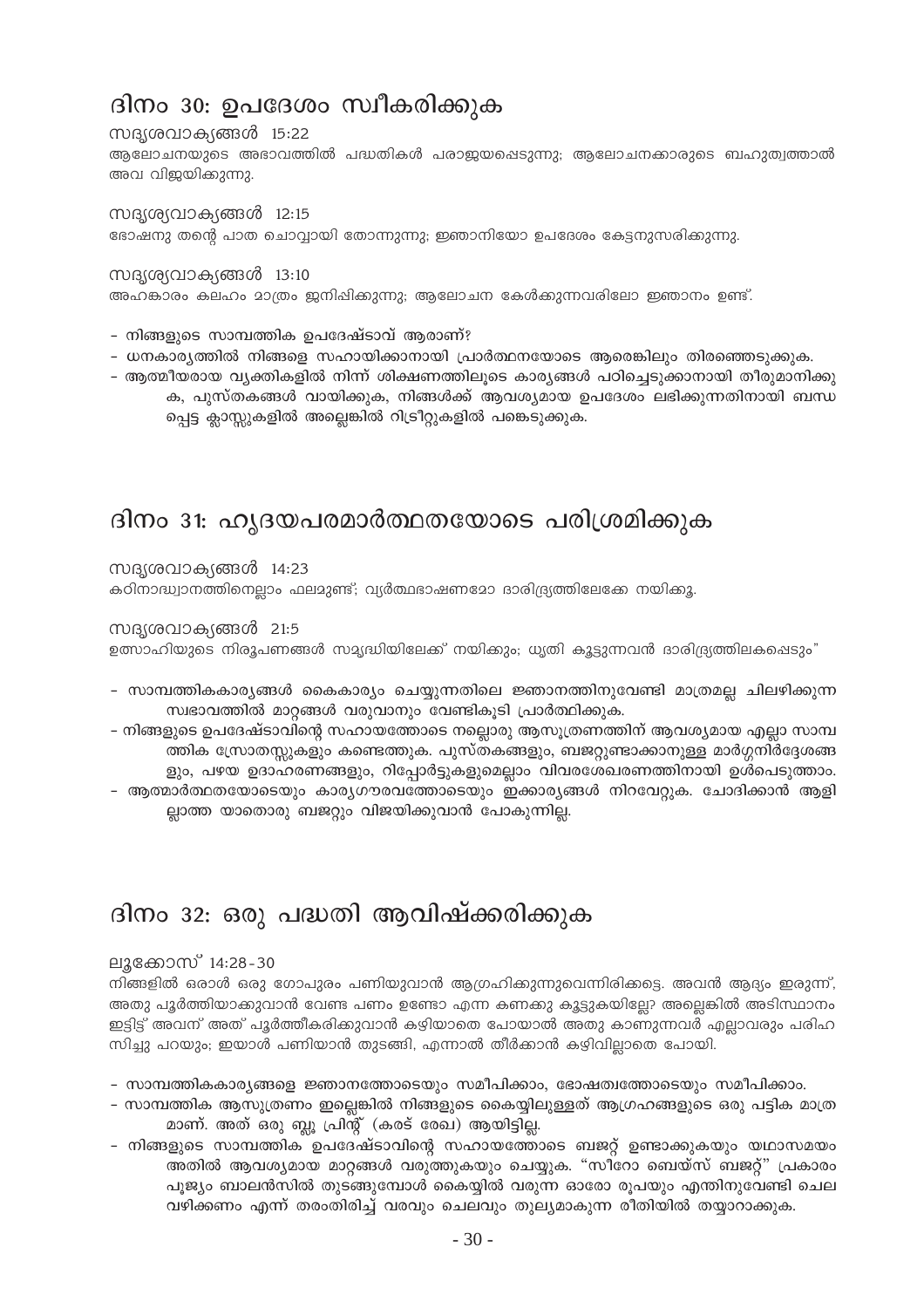# ദിനം 33: മിച്ചം പിടിക്കാൻ തുടങ്ങുക

### സദ്യശവാക്യങ്ങൾ 13:11 അന്യായ സമ്പാദ്യം ക്ഷയിച്ചു പോകും. അദ്ധ്വാനത്തിൽ നേടിയതോ വർദ്ധിച്ചുവരും.

### സദൃശവാക്യങ്ങൾ 13:22

ഗുണവാൻ മക്കളുടെ മക്കൾക്കും അവകാശം നീക്കിവയ്ക്കുന്നു. പാപിയുടെ ധനമോ നീതിമാനുവേണ്ടി കൂട്ടിവച്ചിരിക്കുന്നു.

- സാമ്പത്തിക കാര്യങ്ങൾക്കായി നാം പദ്ധതിയുണ്ടാക്കുമ്പോൾ മിച്ചം പിടിക്കുന്നതിനെക്കുറിച്ചും നിക്ഷേ പിക്കുന്നതിനെക്കുറിച്ചും പദ്ധതിയുണ്ടായിരിക്കണം.
- നമുക്ക് എങ്ങനെ തുടങ്ങാം? നാം മിച്ചം പിടിക്കുന്ന ഓരോ രുപയ്ക്കും വ്യക്തമായ ഒരു ലക്ഷ്യം ഉണ്ടാ യിരിക്കണം. ഒളിച്ചുവയ്ക്കാനോ പണക്കാരാനാകാനോ സ്വാർത്ഥമായി ചെലവഴിക്കാനോ അല്ല നാം പണം മിച്ചം പിടിക്കുന്നത്. പിന്നെയോ സാമ്പത്തികകാര്യങ്ങളിൽ ഉത്തരവാദിത്വമുള്ളവും ഒരുക്കമുള്ളവരും വളരുന്നവരുമാകാനാണ്.

മിച്ചം പിടിക്കുന്നതിന്റെ മുന്ന് തലങ്ങൾ ഡേവ് റാംസേ നിരത്തുന്നു:

### അത്യാവശ്യങ്ങൾക്കായുള്ള ഫണ്ട്:

- അത്യാവശ്യങ്ങൾക്കായി ഒരു പതിനായിരം രൂപ ബാങ്കിൽ നിക്ഷേപിക്കുക.
- ഏതാണ് അത്യാവശ്യമെന്നും ഏതാണ് അല്ലാത്തതെന്നും മനസ്സിലാക്കിയെടുക്കുക.
- കടമെല്ലാം വീട്ടിയതിന് ശേഷം മൂന്നു മുതൽ ആറുമാസം വരെ ഈ തുക സ്വരുക്കൂട്ടുക.

### ഭാവിയിലേക്കുവേണ്ടുന്ന കാര്യങ്ങൾ വാങ്ങുന്നതിനായി:

- കാർ, ഫർണിച്ചർ, വീട്, വിലപിടിപ്പുള്ള മറ്റു കാര്യങ്ങൾ, വിദ്യാഭ്യാസം മുതലായവയ്ക്കായി.
- കടം വാങ്ങിക്കുകയോ, ഒറ്റിക്കെടുക്കുകയോ ചെയ്യാതിരിക്കുക. പണം മിച്ചം പിടിച്ചുമാത്രം ആവശ്യമു ള്ളവ വാങ്ങിക്കുക.

### സമ്പത്ത് സ്വരുക്കൂട്ടുന്നതിനായി:

- ജോലിയിൽ നിന്ന് വിരമിച്ചതിന് ശേഷമുള്ള ജീവിതകാലത്തേക്കായി മിച്ചം പിടിക്കുക.
- കുട്ടികളുടെ കോളേജ്/ഉന്നത വിദ്യാഭ്യാസത്തിനായി സമ്പാദ്യം കരുതുക.
- ഒഴിവുകാലത്തെ യാത്രകൾക്കും, മിഷൻ യാത്രകൾക്കും, വേണ്ടപ്പെട്ടവർക്കു സഹായമെത്തിക്കുന്നതി നായും, വീടോ മറ്റോ വാങ്ങിക്കുന്നതിനായും ഒക്കെ സമ്പാദ്യം കരുതുക.

# ദിനം 34: കടം പൂർണമായും ഇല്ലാതാക്കുക

### സദൃശവാക്യങ്ങൾ 6: 1-2, 6

മകനേ, അയൽക്കാരനുവേണ്ടി നീ ജാമ്യം നില്ക്കുകയോ, അന്യനുവേണ്ടി കൈയുടിച്ച് ഉറപ്പു നൽകു കയോ ചെയ്തിട്ടുണ്ടെങ്കിൽ, 2നിന്റെ വാക്കുകളാൽ നീ ചതിക്കപ്പെട്ടു; നിന്റെ ഭാഷണത്താൽ നീ കെണിയി ലായി".

6വേട്ടക്കാരന്റെ കൈയ്യിൽ നിന്നും കലമാൻ ഓടി രക്ഷപ്പെടുന്നതുപോലെ കടക്കെണിയിൽ നിന്ന് ഓടി രക്ഷപ്പെടുക.

- വളരെ വേഗത്തിൽ ഓടാൻ കഴിയുന്ന ഒരു മൃഗമാണ് കലമാൻ.
- ഡേവ് റാംസേ കടക്കെണിയിൽ നിന്നും രക്ഷപ്പെടാൻ നാം എടുക്കേണ്ടുന്ന ശ്രമത്തെ "ഗസല്ലേ ഇന്റൻസിറ്റി" എന്ന വാക്ക് കൊണ്ട് വിശദീകരിക്കുന്നു. മാർക്കറ്റിംഗ് മേഖലയിൽ ഉള്ളവർ നിങ്ങളെ വേട്ടയാടി കടക്കെണിയിൽ വീഴ്ത്താൻ നോക്കുമ്പോൾ ഒരു കലമാനെപ്പോലെ ഓടി രക്ഷപ്പെ ടാൻ ശ്രമിക്കുക.
- കടം ദൈവവുമായി നമുക്കുള്ള ബന്ധങ്ങളെയും, നമ്മുടെ സാമ്പത്തിക സമാധാനത്തേയും, മറ്റുള്ളവ രുമായുള്ള നമ്മുടെ ബന്ധങ്ങളെയും, നമ്മുടെ പ്രത്യാശയേയും കശക്കിയെറിഞ്ഞുകളയും.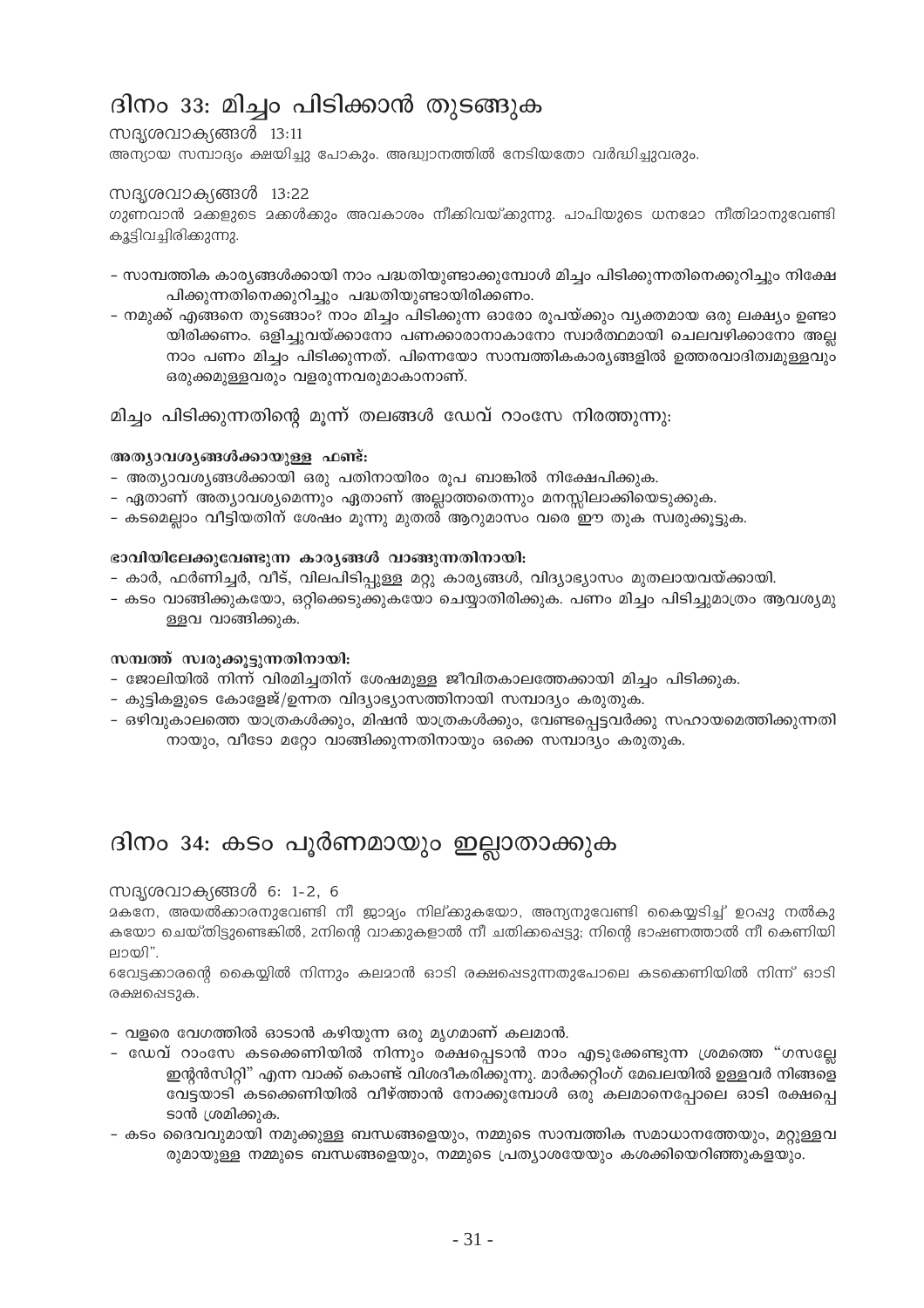കടം വീട്ടാനുള്ള ഒരു പദ്ധതിയുണ്ടാക്കി അതു പിൻതുടരുക:

- നിങ്ങൾക്ക് ആവശ്യമില്ലാത്ത ഒന്നും വാങ്ങിക്കാതിരിക്കുക. കടത്തിൽ നിന്നും പുർണമായും വിമുക്ത രാകുന്നതു വരെ വിലയേറിയ സംഗതികൾ വാങ്ങിക്കുന്നത് ഒഴിവാക്കുക.
- നിങ്ങളുടെ ഫ്രെഡിറ്റ് കാർഡ് റദ്ദാക്കുക.
- ചെറിയ കടങ്ങൾ ആദ്യം അടച്ചു തീർക്കുക. അതുതന്നെ വലിയ ആശ്വാസം കൊണ്ടുവരും. അങ്ങനെ ചെറിയതിൽ തുടങ്ങി വലിയതോതിലുള്ള കടങ്ങളും ഓരോന്നായി അടച്ചുതീർക്കുക.
- ഗുരുതരമായ പ്രതിസന്ധിയിലാണു നിങ്ങൾ എങ്കിൽ, സാമ്പത്തിക ഉപദേഷ്ടാവിന്റെ സഹായം കൈക്കൊള്ളുക.

# ദിനം 35: സമ്പത്ത് പങ്കുവയ്ക്കുക:

(സഭയുടെയും മിഷൻ പ്രവർത്തനങ്ങളുടെയും പാവപ്പെട്ടവരുടേയും ആവശ്യ ങ്ങൾക്കായി നൽകുക.)

ദൈവം നമുക്കു നിൽകിയിട്ടുള്ളവ എല്ലാം (വസ്തുവകകളാകട്ടെ, പണമാകട്ടെ, കഴിവുകളാകട്ടെ, മറ്റെന്തുമായിക്കൊള്ളട്ടെ), ദൈവത്തിന്റെ മഹത്വത്തിനായി ദൈവഹിതമനുസരിച്ച് ഉപയോഗിക്കുമ്പോ ഴാണ് നാം യഥാർത്ഥത്തിൽ വിശ്വസ്തകാര്യസ്ഥരായ ശിഷ്യരായി മാറുക. നമ്മുടെ സമുഹത്തിലും സകല രാജ്യത്തിലും സുവിശേഷം എത്തിക്കുക എന്നതാണ് ദൈവത്തിന്റെ പദ്ധതി. നമ്മുടെ സമൂഹത്തിലും ലോകമെമ്പാടും ഉള്ള നഷ്ടപ്പെട്ടആത്മാക്കളുടെ ആവശ്യങ്ങൾ നിറവേറ്റാനായി ദൈവം നമ്മെ ശക്തി പ്പെടുത്തുന്നു.

### 1. സഭയ്ക്ക്: ദശാംശമായി നൽകുന്ന സംഭാവന

### 1 കൊരിന്ത്യർ 9: 14

അതുപോലെ തന്നെ സുവിശേഷം പ്രസംഗിക്കുന്നവർ സുവിശേഷത്താൽ ഉപജീവിക്കണമെന്നു കർത്താവ് കല്പിച്ചിരിക്കുന്നു.

- നിങ്ങളുടെ ഉദാരമായ സംഭാവന കൂടുതൽപേർക്ക് മുഴുവൻ സമയ സുവിശേഷശുശ്രൂഷചെയ്യാൻ സഹാ യകരമാകുന്നു. ദൈവരാജ്യം പടുത്തുയർത്താനായി ദൈവം വിളിച്ചുവേർതിരിച്ചിരിക്കുന്ന വ്യക്തി കൾക്ക് അവരുടെ മുഴുവൻ സമയവും അതിനായി മാറ്റിവയ്ക്കാൻ ഇതിലൂടെ സാധിക്കുന്നു.
- നമ്മുടെ ദശാംശ സംഭാവന സഭയ്ക്ക് അരാധനയും മറ്റു യോഗങ്ങളും നടത്താനായി സ്ഥലസൗകര്യ ങ്ങൾ കണ്ടെത്താനും വൃതൃസ്ത മിനിസ്ട്രികൾക്കുള്ള (യുവജനങ്ങൾക്കും, കൗമാര പ്രായക്കാർക്കും, വിദ്യാർത്ഥികൾക്കും, വിധവകൾക്കും, വിവാഹിതർക്കുമൊക്കെയുള്ളത്) പണം സ്വരൂപിക്കാനും സഹായകമാകും.

### 2 കൊരിന്ത്യർ 8: 1-5, 7

സഹോദരരേ മാസിഡോണിയയിലെ സഭകൾക്കു ദൈവം നൽകിയ കൃപയെഷറ്റി നിങ്ങൾ അറിഞ്ഞിരിക്ക ണമെന്ന് ഞങ്ങൾ ആഗ്രഹിക്കുന്നു. 2കഷ്ടതയുടെ വലിയ രോധനയിൽ ആയിരുന്നിട്ടും അവരുടെ സന്തോഷ സമൃദ്ധിയും കഠിനദാരിദ്ര്യവും ഔദാര്യത്തിന്റെ ഒരു വലിയ സമ്പത്തായി കവിഞ്ഞൊഴുകു വാൻ ഇടയായി. 3അവർ തങ്ങളുടെ കഴിവനുസരിച്ചും അതിനപ്പുറവും ദാനം ചെയ്തു എന്നതിനു ഞാൻ സാക്ഷി. 4വിശുദ്ധർക്കുവേണ്ടിയുള്ള ഈ ശുശ്രൂഷയിൽ പങ്കുവഹിക്കുക എന്ന പദവിക്കായി അവർ താത്പ ര്യദായി ഞങ്ങളോട് അപേക്ഷിച്ചു. 5അതും ഞങ്ങൾ പ്രതീക്ഷിച്ചിരുന്നതുപോലെയല്ല, അവർ ഒന്നാമതു കർത്താവിനും പിന്നെ ദൈവഹിതപ്രകാരം ഞങ്ങൾക്കും തങ്ങളെത്തന്നെ ഏൽപിച്ചു...

7വിശ്വാസം, പ്രസംഗം, പരിജ്ഞാനം, തികഞ്ഞ ശുഷ്കാന്തി, ഞങ്ങളോടുള്ള സ്നേഹം എന്നിങ്ങനെ എല്ലാറ്റിലും നിങ്ങൾ മികച്ച നില്കുന്നതുപോലെ ദാനധർമ്മത്തിന്റെ ഇക്കാര്യത്തിലും ഏറ്റവും മുന്നിലായി രിക്കണം.

– നൽകുന്ന കാര്യത്തിൽ മികച്ചുനിൽക്കുക. നിങ്ങളുടെ സംഭാവന ആദ്യഫലമായി ദൈവത്തിന് മാറ്റിവ യ്ക്കുക, ആദ്യത്തെ ഭാഗം ദൈവത്തിനാകട്ടെ.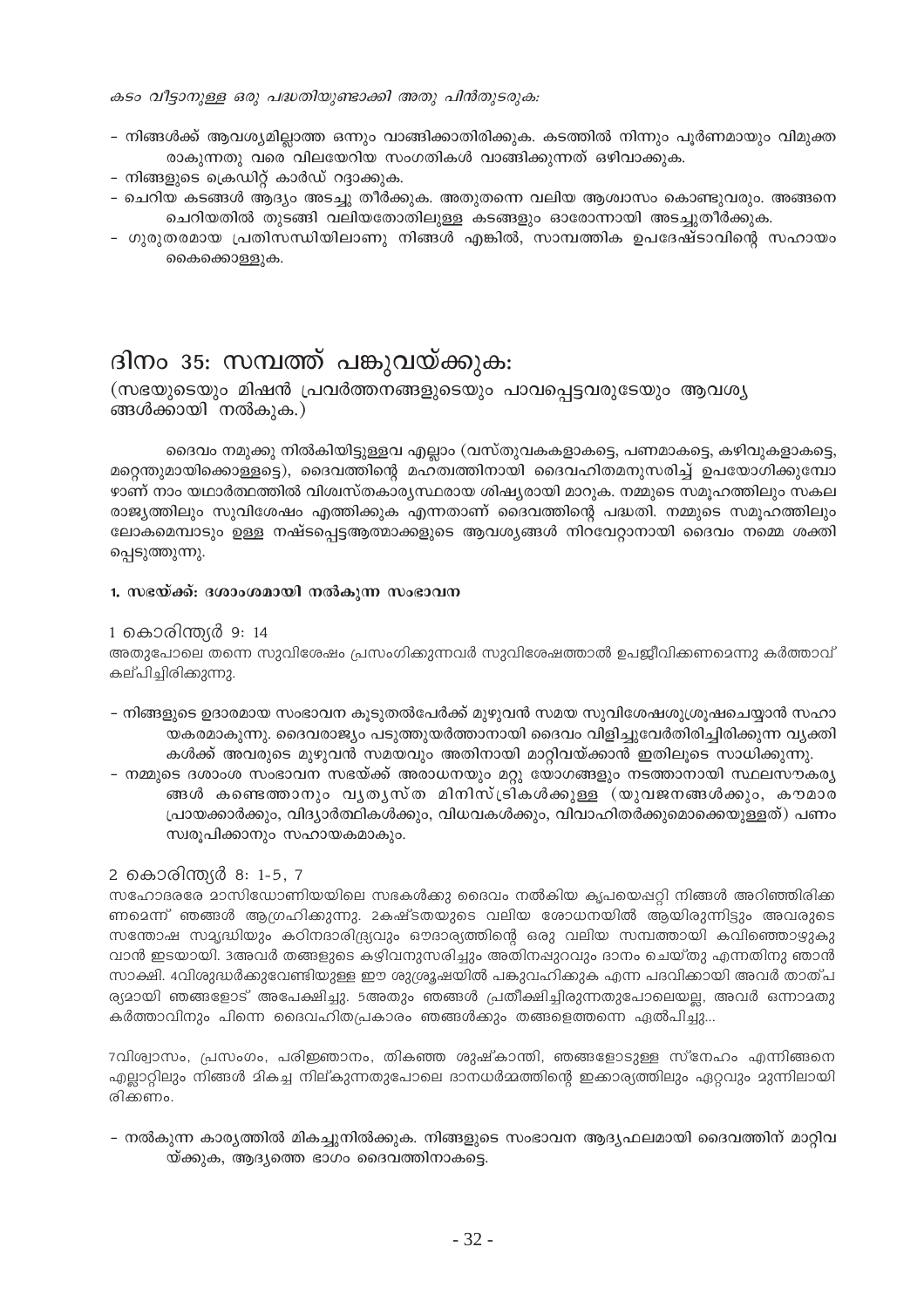### 2 കൊരിന്തർ 9:6

ഇത് ഓർത്തുകൊള്ളുക അല്പം വിതയ്ക്കുന്നവൻ അല്പം കൊയ്യും. ധാരാളം വിതയ്ക്കുന്നവൻ ധാരാളം കൊയ്യും.

- ദൈവത്തിന്റെ സമ്പത്തിന്റെ കാര്യസ്ഥരായിരിക്കുമ്പോൾ ഉദാരമായി ദാനം ചെയ്യാനുള്ള ഒരുപാട് അവസരങ്ങൾ നമുക്കുണ്ട്.
- നിങ്ങളുടെ ദശാംശസംഭാവനയിൽ കുടുതലായി എന്തെങ്കിലും മാറ്റം വരുത്തണമെന്ന് നിങ്ങൾ ആഗ്ര ഹിക്കുന്നുണ്ടോ? നിങ്ങളെ വഴിനടത്തുന്നവരുമായി സംസാരിക്കുക.

### 2. മിഷൻ സംഭാവന (സ്പെഷ്യൽ കോൺട്രിബ്യൂഷൻ)

### 

അതുകൊണ്ട് നിങ്ങൾപോയി സകല ജനതകളെയും ശിഷ്യരാക്കി പിതാവിന്റെയും പുത്രന്റെയും പരിശു ദ്ധാത്മാവിന്റെയും നാമത്തിൽ സ്നാനം കഴിപ്പിച്ചും ഞാൻ നിങ്ങളോടു കല്പിച്ചതെല്ലാം അനുസരിക്കു വാൻ അവരെ ഉദേശിക്കയും ചെയ്വിൻ. ഞാനോ യുഗാന്ത്യം വരെയും എഷോഴും നിങ്ങളോടുകൂടെ ഉണ്ടായിരിക്കും.

- എല്ലാ വർഷവും ജുൺ മാസത്തിൽ (അല്ലെങ്കിൽ മറ്റേതെങ്കിലും മാസത്തിൽ) മിഷൻ പ്രവർത്തന ങ്ങൾക്കുവേണ്ടി നാം നൽകുന്ന സ്പെഷ്യൽ കോൺട്രിബ്യൂഷൻ പുതിയ സ്ഥലങ്ങളിൽ സഭ സ്ഥാപിക്കാനായി മിഷൻടീമിനെയും മറ്റും വളർത്തിയെടുക്കാനും അയക്കാനും സഹായകമാ കും.
- അതുപോലെ സഭയിലെ മുഴുവൻ സമയ പ്രവർത്തകരെ മറ്റു സഭകളെയും സഭാനായകരെയും സഹാ യിക്കാനായി അയ്ക്കുവാൻ ഇതിലൂടെ സാധിക്കുന്നു. സഭകളെയെല്ലാം ഒരുമയിൽ വളർത്തു വാനും ആവശ്യമായുള്ള എല്ലാ സ്ഥലങ്ങളിലും ദൈവവചനം പ്രസംഗിക്കുവാനും നിങ്ങളുടെ സംഭാവന സഹായമായിത്തീരുന്നു.

### നിങ്ങൾക്ക് എങ്ങനെ സഹായിക്കാനാകും?

- ചിലർ മറ്റു സ്ഥലങ്ങളിൽ പോയി സഭ സ്ഥാപിക്കുന്നു, മറ്റുചിലരാകട്ടെ മാതൃസഭയിൽ തുടർന്നുകൊണ്ട<mark>്</mark> ഹൃദയപൂർവ്വം സംഭാവനകൾ നൽകി ഈ മിഷൻ പ്രവർത്തനത്തെ പിന്താങ്ങുന്നു.
- ലോകത്തെ സുവിശേഷവല്കരിക്കുന്നതിൽ നാം എല്ലാവരും ഭാഗഭാക്കാകണം. ദൈവം നിങ്ങൾക്കായി കരുതിവച്ചിരിക്കുന്ന കർത്തവ്യം തിരിച്ചറിയാനായി പ്രാർത്ഥിക്കുക

### 2 കൊരിന്ത്യർ 8:13-14

നിങ്ങളെ ബുദ്ധിമുട്ടിച്ച് മറുള്ളവരെ സുഭിക്ഷരാക്കണമെന്നല സമത്വം ഉണ്ടാകണം എന്നത്രേ ഞങ്ങൾ ആശിക്കുന്നത്. ഇപ്പോൾ നിങ്ങളുടെ സമൃദ്ധി അവരുടെ ആവശ്യങ്ങൾ നിർവ്വഹിക്കുവാനും പിന്നീട് അവ രുടെ സമൃദ്ധി നിങ്ങളുടെ ആവശ്യങ്ങൾ നിർവ്വഹിക്കുവാനും സഹായകമാകും. അങ്ങനെ സമത്വമുണ്ടാകും.

- എന്തുകൊണ്ടായിരിക്കാം ദൈവം ചിലർക്ക് സമൃദ്ധമായും മറ്റുചിലർക്ക് വളരെകുറച്ചും നൽകിയിരിക്കു ന്നത്? സമ്പന്നർ ബുദ്ധിമുട്ടിലായിരിക്കുന്നവരെ സഹായിക്കാൻ വേണ്ടിയല്ലേ? സമത്വം എന്ന വാക്കുകൊണ്ട് പൗലോസ് ഇവിടെ എന്താണുദ്ദേശിക്കുന്നത്? അത് നിങ്ങളിൽ എന്തു സ്വാധീനമാണ് ചെലുത്തേണ്ടത്?
- ലോകം മുഴുവൻ സുവിശേഷീകരിക്കുന്നതിനും നമ്മുടെ ധനസഹായം ആവശ്യമാണ്. അതിൽ നാമും ഭാഗഭാക്കാകാൻ പ്രാർത്ഥിക്കുക. മിഷൻ കോൺട്രിബ്യുഷൻ കൊടുക്കുന്ന കാര്യത്തിൽ നിങ്ങൾക്കെ തെങ്കിലും മാറ്റം വരുത്തേണ്ടതുണ്ടോ? നിങ്ങളെ വഴിനടത്തുന്നവരുമായി സംസാരിക്കുക.

### 3. ആവശ്യത്തിലിരിക്കുന്നവർക്കുവേണ്ടി: ദരിദ്രരായവർക്കുള്ള സംഭാവന

### ആവർത്തനം 15:11

ദരിദ്രർ ദേശത്ത് എപ്പോഴും ഉണ്ടായിരിക്കും. അതുകൊണ്ട് നിന്റെ ദേശത്ത് ദരിദ്രനും ആവശ്യത്തിലിരി ക്കുന്നവുമായ നിന്റെ സഹോദരനെ കൈതുറന്ന് സഹായിക്കണമെന്ന് ഞാൻ നിന്നോട് കല്പിക്കുന്നു.

### സദൃശവാക്യങ്ങൾ 21:13

ഒരുവൻ ദരിദ്രന്റെ നിലവിളിക്കു ചെവി പൊത്തിയാൽ അവന്റെ നിലവിളിക്കും ഉത്തരം ലഭിക്കുകയില്ല.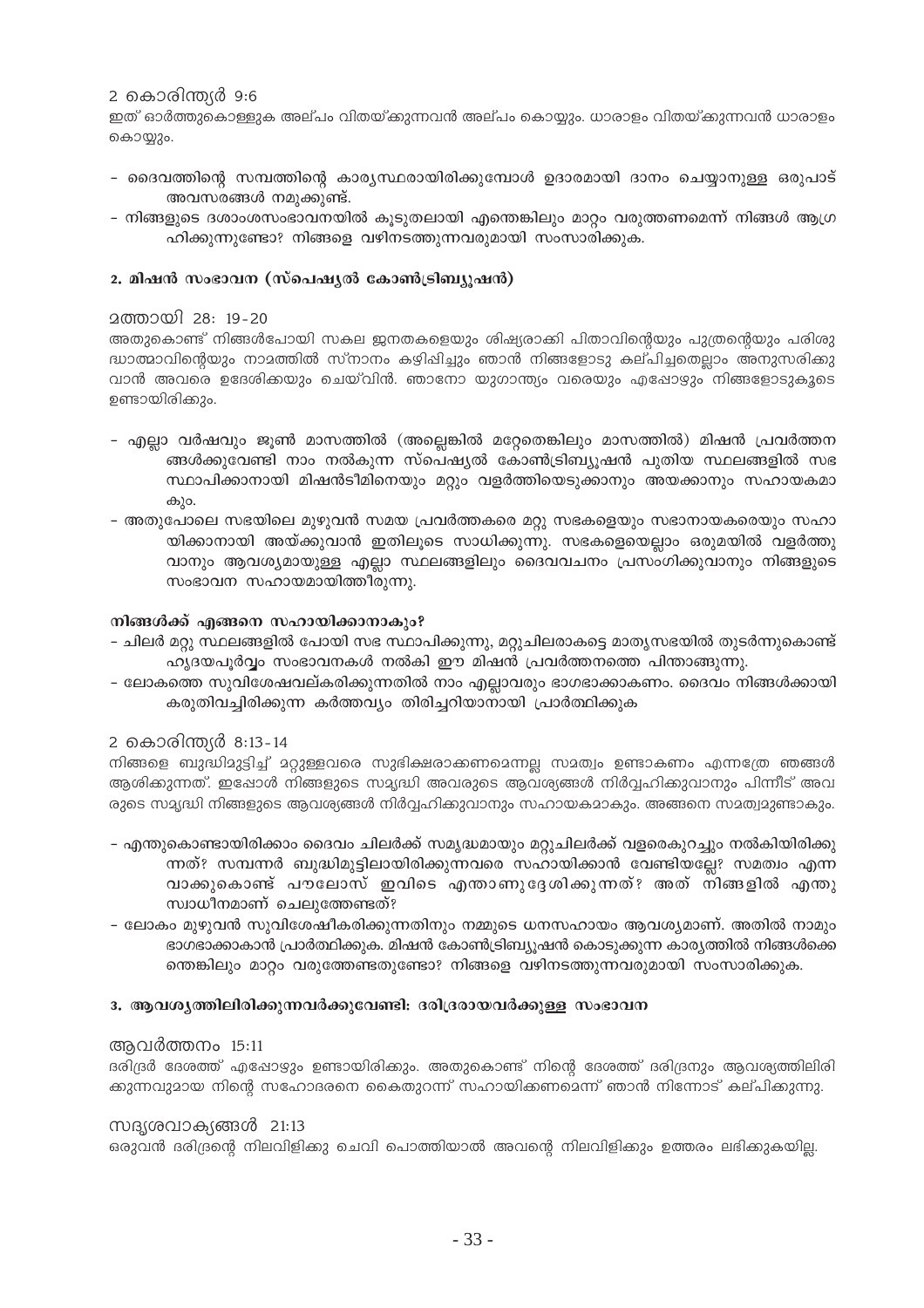### യിരെ $2(22:16)$

അദ്ദേഹം ദരിദ്രൻമാർക്കും എളിയവർക്കും ന്യായം പാലിച്ചു കൊടുത്തു: അതിനാൽ എല്ലാം അദ്ദേഹ ത്തിന് നന്മയ്ക്കായി ഭവിച്ചു. എന്നെ അറിയുക എന്നതിന്റെ അർത്ഥം അതല്ലേ എന്ന് യഹോവയുടെ അരു ളഷാട്.

- നമ്മുടെ സമൃദ്ധി ബുദ്ധിമുട്ടിലായിരിക്കുന്നവരെ ഉദാരമായി സഹായിക്കാനുള്ള അവസരമാണ്. ദൈവം നൽകിയിരിക്കുന്ന സമൃദ്ധിയും സമ്പത്തും മാസത്തിലൊരിക്കൽ പാവങ്ങളെ സാഹിക്കുന്നതി നുവേണ്ടി മാത്രമല്ല. പിന്നെയോ നമ്മുടെ കുടുംബത്തിന്റെയും തൊട്ടടുത്ത ചെറിയ സഭകളു ടെയും അയൽപക്കത്തുള്ളവരുടെയും നമ്മുടെ സമൂഹത്തിലുള്ളവരുടേയും ആവശൃങ്ങൾക്ക് വേണ്ടിയും നൽകുന്നതിനാണ്.
- തുറന്ന ഹൃദയവും കൈയച്ചു നൽകാനുള്ള സന്നദ്ധതയ്ക്കുമായി പ്രാർത്ഥിക്കുക.
- ദരിദ്രർക്ക് കൊടുക്കുന്ന കാര്യത്തിലെ നിങ്ങൾക്കുള്ള മനോഭാവത്തിൽ എന്തെങ്കിലും മാറ്റം വരുത്തണ മെന്നു തോന്നുന്നുണ്ടോ? നിങ്ങളെ വഴിനടത്തുന്നവരുമായി സംസാരിക്കുക.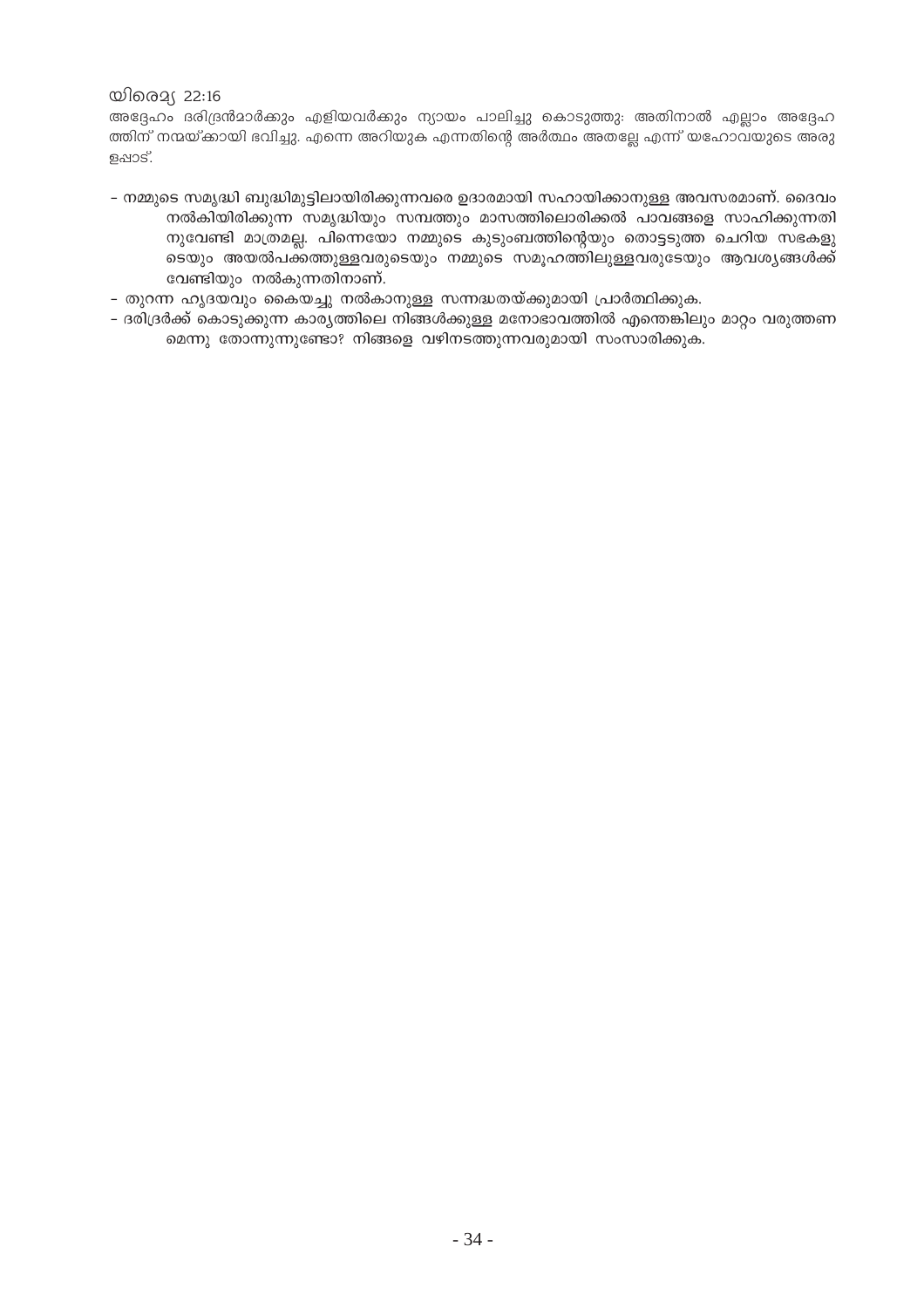# ആഴ്ച 6: ശിഷൃത്വവും സാമ്പത്തിക കാരൃങ്ങളും

*സ്വർഗ്ഗമാണ് എന്റെ ഭവനം, ഭൂമിയല്ല -* റാൻഡി അൽകോൺ, ദി ട്രെഷർ പ്രിൻസിപ്പിൾ

അപൂർവ്വമായി മാത്രം നാം സംസാരിക്കാറുള്ള ഒരു പ്രധാന വിഷയത്തെക്കുറിച്ച് ഈ നാല്പതു ദിവസത്തെ യാത്രയിൽ നാം കൂടുതൽ ആഴത്തിൽ ഇറങ്ങിച്ചെന്നു – സാമ്പത്തിക കാര്യങ്ങളെ നാം എപ്ര കാരം വിലയിരുത്തുന്നു, കൈകാര്യം ചെയ്യുന്നു, മനസ്സിലാക്കുന്നു എന്നൊക്കെ. സാമ്പത്തിക കാര്യങ്ങ ളിലുള്ള വിശ്വാസത്തോടുകുടി നാം ഈ വിഷയത്തെ സമീപിക്കുമ്പോൾ, നമ്മുടെ ബോധ്യങ്ങളെ പരി പോഷിപ്പിക്കുകയും സ്വഭാവങ്ങളെയും ശീലങ്ങളെയും മനോഭാവങ്ങളെയും ദൈവത്തിന്റെ ശക്തിയാലും കൃപയാലും മൂല്യങ്ങളാലും സംശുദ്ധമാക്കുകയും ചെയ്തുകൊണ്ട് നമ്മുടെ ജീവിതം രൂപാന്തരപ്പെട്ടതാ യിത്തീരുന്നു. നമ്മെ ദൈവത്തോട് അടുപ്പിക്കുന്ന ഒരു സാഹസിക യാത്രയായി വിശ്വാസത്തെ കാണാനും യേശുവിന് അനുരുപമായ ഒരു ജീവിതം നയിക്കാൻ നമ്മെ സഹായിക്കാനുമാണ് വിശ്വാസം ദൈവം നമുക്കു നല്കിയിരിക്കുന്നത്, അതു വെറുതെ ബുദ്ധിക്ക് ആയാസം നല്കുന്ന ഒരു കാര്യമല്ല.

നമ്മുടെ തോന്നലുകൾക്കും നാം ഉൾപ്പെടുന്ന സംസ്കാരത്തിനുമെല്ലാം വിരുദ്ധമായി നിലകൊ ള്ളുന്ന ഒരു കാര്യമാണ് ശിഷ്യത്വം. ഈ ലോകത്തിനു നമ്മെ അനുരൂപരാക്കുന്ന കാര്യങ്ങളായ സ്വയംപൂ രണവും തൃപ്തിയില്ലായ്മയും ഉപഭോഗതൃഷ്ണയും നമ്മിൽ കുത്തിനിറയ്ക്കാൻമാത്രം ഉതകുന്ന സന്ദേ ശങ്ങളുമായി ഈ ലോകം നമ്മെ ലക്ഷ്യം വച്ചുകൊണ്ടിരിക്കുന്നു. എന്നിരുന്നാലും ഈ ലോകതത്വങ്ങൾ നമ്മിൽ വളർത്തുന്നത് ഫലപ്രദമല്ലാത്തതും ആരോഗ്യകരമല്ലാത്തതുമായ സാമ്പത്തിക പെരുമാറശീല ങ്ങളാണ്. യാതൊരു പദ്ധതിയുമില്ലാതെ ചിലവഴിക്കാനും, വരവിനുമെത്രയോ മേലെ ചിലവഴിക്കാനും, കടം പെരുപ്പിക്കാനും, നിക്ഷേപിക്കുന്നതിന്റെയും നല്കുന്നതിന്റെയും ശക്തിയെ തുച്ചീകരിച്ചു കാണി ക്കാനും മാത്രമേ ഇവകൾ ഉപകരിക്കുകയുള്ളൂ.

ബൈബിളിൽ ദൈവം നല്കുന്നതാകട്ടെ, വളരെയേറെ ഫലപ്രദവും കാലാതീതവും കാലത്താൽ പരീക്ഷിക്കപ്പെട്ടതും പ്രായോഗികവുമായ സാമ്പത്തിക സിദ്ധാന്തങ്ങളാണ്. നമ്മുടെ അനുദിന ജീവിത ചര്യകളിൽ ദൈവത്തെ സ്ഥാഗതം ചെയ്യുന്ന രീതിയിൽ ദൈവീകമുല്യങ്ങൾ പ്രാവർത്തികമാക്കുവാനും തെറ്റായ രീതിയിൽ നാം പിന്തുടർന്നു വന്നിരുന്ന ലൗകീകതത്വങ്ങളും അനാരോഗ്യശീലങ്ങളും പരിശോ ധിച്ച് അവയ്ക്കുമേൽ വിജയം വരിക്കുവാനും നമ്മെ വെല്ലുവിളിക്കുന്ന പരിശീലനമാണ് ദൈവരാജ്യത്തി ലേത്.

- ആഴ്ച 1: ആകാശത്തിന്റെയും ഭുമിയുടെയും കർത്താവായ ദൈവത്തെ നാം കണ്ടു.
- ആഴ്ച 2: ദൈവം നമ്മിൽ ഭരമേല്പിച്ചിരിക്കുന്ന സകല സ്രോതസ്സിന്റെയും കാര്യസ്ഥനാണ്/ഭൃത്യനാണ് നാം എന്നു മനസ്സിലാക്കി.
- ആഴ്ച 3: കടംവാങ്ങിയയാൾ കടംനല്കിയയാളിന്റെ ദാസനാണ് (ആകയാൽ അതിൽനിന്നും പുറത്തു കടക്കുക).
- ആഴ്ച 4: ഹൃദയവിശാലതയോടെ നല്കുവാൻ തക്കവിധത്തിൽ ദൈവം നമ്മെ ദൈവത്തെപ്പോലെ തന്നെ - ധനികരാക്കിയിരിക്കുന്നു.
- ആഴ്ച 5: ദൈവമൂല്യങ്ങൾക്കനുസരിച്ചുള്ള ഒരു സാമ്പത്തിക രൂപരേഖനാം പിന്തുടരണമെന്ന് ദൈവം ആവശ്യപ്പെടുന്നു.
- ആഴ്ച 6: സാമ്പത്തിക മേഖലയിലുള്ള ശിഷ്യത്വം ഈ മൂല്യങ്ങളെല്ലാം ജീവിതത്തിൽ പ്രാവർത്തികമാ ക്കാൻ നമ്മെ സഹായിക്കുന്നു.

സാമ്പത്തികശിഷ്യത്വത്തെക്കുറിച്ചുള്ള ബൈബിൾ പഠനത്തിന്റെ ഈ അവസാന ആഴ്ചയിൽ വൃക്തിപ രമായ നമ്മുടെ ശിഷ്യത്വത്തിലും കുടുംബത്തിലും ജോലിയിലും സ്വപ്നങ്ങളിലും തീരുമാനങ്ങളിലു മെല്ലാം വേദപുസ്തകമൂല്യങ്ങൾ പ്രാവർത്തികമാക്കുന്നതിനെക്കുറിച്ചു കൂടുതൽ പഠിക്കാം.

### ദിനം 36: സാമ്പത്തിക കാര്യങ്ങളിലുള്ള എന്റെ ശിഷ്യത്വം

### മനഃപാഠമാക്കാൻ:

### ലൂക്കോസ് 9:24

സ്വന്തം ജീവൻ രക്ഷിഷാൻ ഇചിക്കുന്ന ഏവനും അതിനെ നഷ്ടമാക്കും; എനിക്കുവേണ്ടി തന്റെ ജീവൻ നഷ്ടമാക്കുന്നവനോ അതിനെ രക്ഷിക്കും.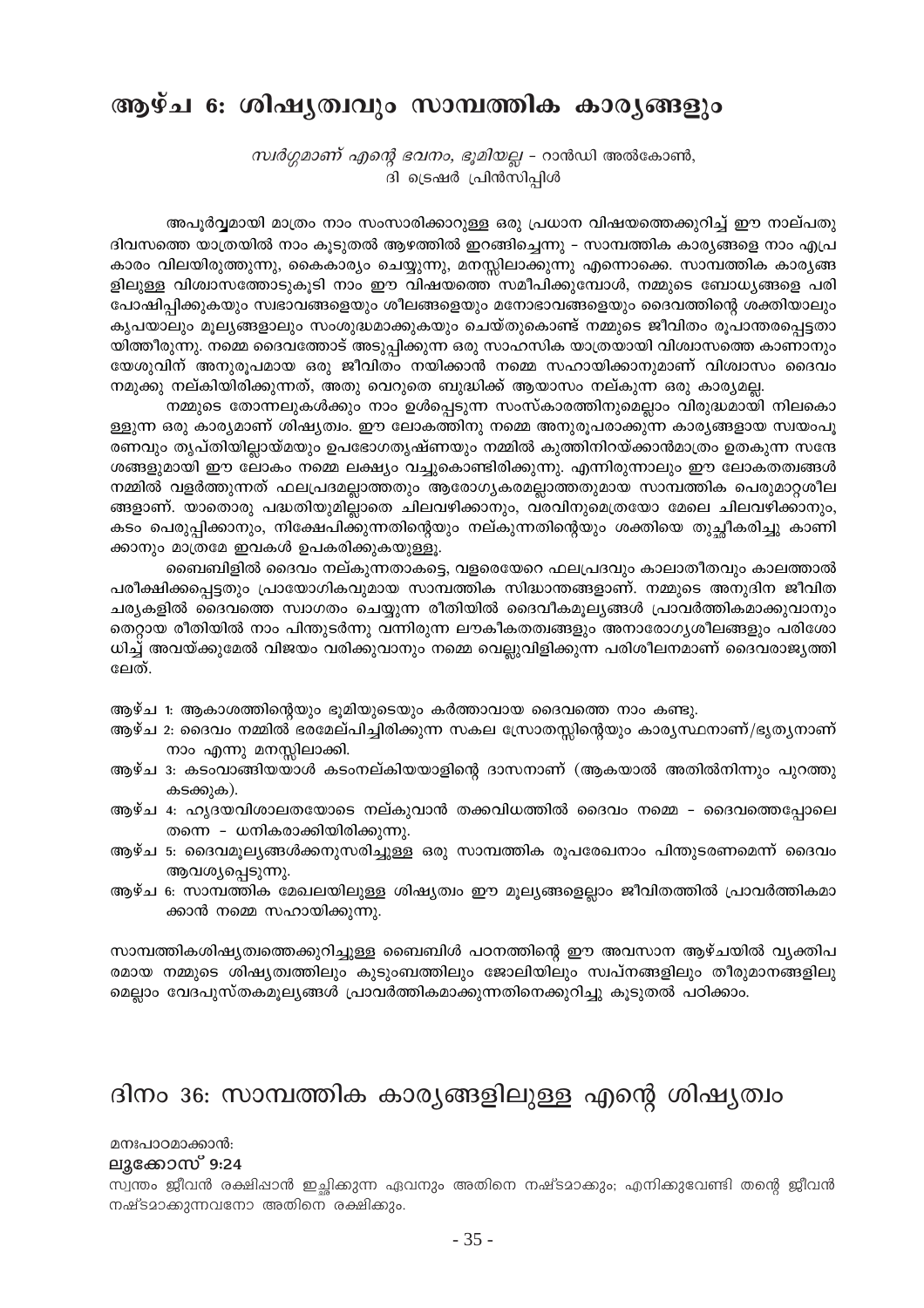### രക്ഷിക്കുമോ അതോ നഷ്ടപ്പെടുത്തുമോ?

നമ്മുടെ ജീവിതരീതിയെ സംരക്ഷിക്കാനാണ് നാം പ്രലോഭിപ്പിക്കപ്പെടുന്നത്, എന്നാൽ അവയെല്ലാം ദൈവത്തിനു വിട്ടുകൊടുക്കണമെന്നാണ് യേശു കല്പിക്കുന്നത്.

### വെളിച്ചത്തിൽ നടക്കുക.

ദൈവം പ്രകാശമാണ്, സാത്താൻ ഇഷ്ടപ്പെടുന്നത് ഇരുട്ടിനെയാണ്. നിങ്ങളുടെ സാമ്പത്തിക പെരുമാറ്റ രീതികളിൽ ദൈവത്തിന്റെ വെളിച്ചം പ്രകാശിപ്പിക്കാൻ തീരുമാനമെടുക്കുക.

### ഉപദേശമെടുക്കുക.

ശിഷ്യത്വം നമുക്കു പകർന്നു തരുന്നത് ശിഷ്യനായ മറ്റൊരാളിൽനിന്നുമാണ്. ഉപദേശങ്ങൾ സ്വീകരിക്കു വാനും വളരുവാനുമായി തീരുമാനമെടുക്കുക.

### അത്മീയ ചിന്ത.

നമ്മുടെ ചിന്താരീതികളെ കടഞ്ഞെടുത്തു വച്ചിരിക്കുന്നു. തുറന്ന ഹൃദയമുണ്ടാകുവാനം മാറ്റം വരുത്തു വാനുമായി പ്രാർത്ഥിക്കുക.

പ്രായോഗിക തലത്തിലാക്കേണ്ടത്:

### 1. ആത്മ നിയന്ത്രണം.

### സദൃശവാക്യങ്ങൾ 25:28

ആത്മനിയന്ത്രണമിലാത്ത മനുഷ്യൻ തകർന്നതും, മതിലിലാതെയും കിടക്കുന്ന പട്ടണത്തിനു തുല്യൻ.

- സാമ്പത്തിക അച്ചടക്കം പാലിക്കുന്നതിന് ഉതകുന്ന രീതിയിൽ എനിക്കു വളരാൻ കഴിയുന്ന ഒരു കാര്യം എന്താണ്?

### 2. സംതൃപ്തി.

### സദൃശവാക്യങ്ങൾ 30:7-9

യഹോവേ, രണ്ടുകാര്യം ഞാൻ അങ്ങയോടപേക്ഷിക്കുന്നു. ഞാൻ മരിക്കുന്നതുവരെ അവ നിഷേധിക്കരു ത്. ജീവപര്യന്തം എനിക്കവ നിരസിക്കരുതേ. കപടവും വ്യാജവും എന്നിൽനിന്നകറ്റണദേ; ദാരിദ്ര്യവും സമ്പത്തും എനിക്കു നല്കരുതേ, നിത്യവൃത്തിമാത്രം തന്ന് എന്നെ പുലർത്തണമേ.

- അതൃപ്തിയുടെ സന്ദേശമാണ് ഈ ലോകം അനുദിനം പരസ്യപ്പെടുത്തിക്കൊണ്ടിരിക്കുന്നത്. ഞങ്ങൾ വില്ക്കുന്ന ഈ സാധനം നിങ്ങളുടെ കൈവശമില്ലെങ്കിൽ നിങ്ങളുടെ ജീവിതം പൂർണ്ണമല്ല! എന്ന താണ് അവർ നിരന്തരം നല്കുന്ന സന്ദേശം.
- സാമ്പത്തിക കാര്യങ്ങളിൽ സുശിക്ഷിതമായി നാം തുടരുമ്പോൾ നമ്മിലേക്കു സംതൃപ്തി കടന്നുവരു ന്നതെങ്ങനെയാണ്?

### 3. മാതൃക.

### 1 തെസലോനിക്യർ 4:11-12

പുറത്തുള്ളവരോട് ഉചിതമായി പെരുമാറുവാനും ഒന്നിനും ബുദ്ധിമുട്ടു വരാതിരിക്കുവാനും വേണ്ടി ഞങ്ങൾ നിങ്ങളോട് ആഇഞാപിച്ചതുപോലെ ശാന്തമായൊരു ജീവിതം നയിക്കുവാനും സ്വന്തകാര്യം നോക്കുവാനും നിങ്ങൾ ജാഗ്രതയുള്ളവരായിരിക്കണം.

– സാമ്പത്തിക ഉത്തരവാദിത്വങ്ങളിലുള്ള നിങ്ങളുടെ മാതൃക എത്രമാത്രം മറ്റുള്ളവരിൽ നിന്നും ആദ രവു പിടിച്ചുപറ്റുന്ന തരത്തിലുള്ളതാണ്?

### 4. ഹൃദയപരമാർത്ഥത.

### റോമർ 13:1-8

ഓരോരുത്തനും ഭരണാധികാരികൾക്കു കീഴ്പെട്ടിരിക്കണം, എന്തെന്നാൽ ദൈവത്തിൽനിന്നല്ലാതെ ഒര ധികാരവുമില. നിലവിലുള്ള അധികാരങ്ങളോ ദൈവത്താൽ സ്ഥാപിതമാണ്. 2അതുകൊണ്ട് അധികാ രത്തെ ധിക്കരിക്കുന്നവൻ ദൈവവ്യവസ്ഥയെ ധിക്കരിക്കുന്നു. അങ്ങനെ ചെയ്യുന്നവർ തങ്ങൾക്കുതന്നേ ശിക്ഷാവിധി വരുത്തിവയ്ക്കും. 3സന്മാർഗ്ഗികൾക്കല്ല ദുർമ്മാർഗ്ഗികൾക്കാണ് ഭരണാധികാരികളെ ഭയപ്പെടേ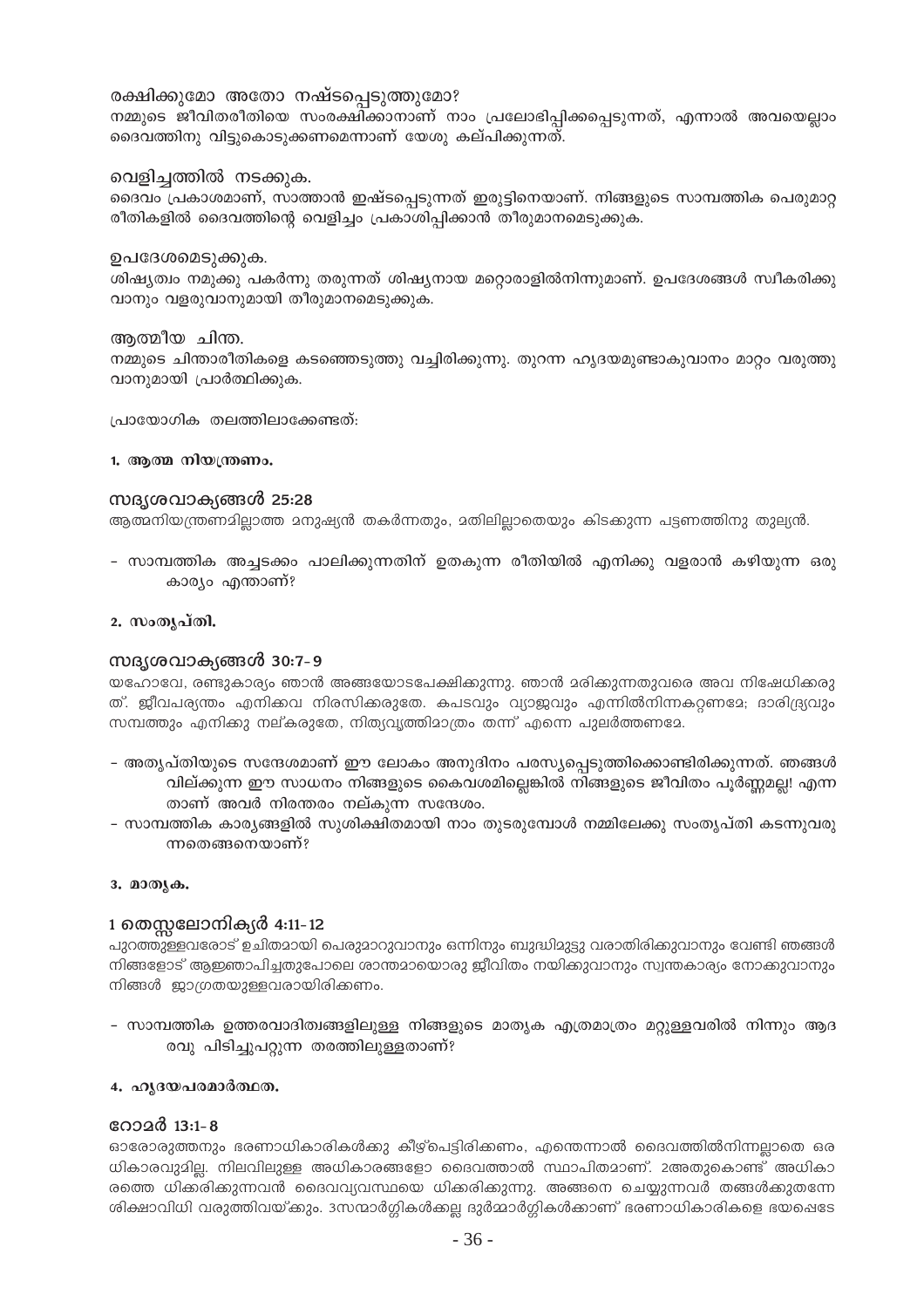ണ്ടിവരുന്നത്. അധികാരിയോടുള്ള ഭയത്തിൽനിന്നു സ്വതന്ത്രനായിരിഷാൻ നീ ആഗ്രഹിക്കുന്നുവോ? എങ്കിൽ, നലതു പ്രവർത്തിക്കുക. അയാൾ നിന്നെ പുകഴ്ത്തും. 4അയാൾ നിന്റെ നന്മയ്ക്കായി നിയോഗിക്കപ്പെട്ട ദൈവശുശ്രൂഷകനത്രേ. എന്നാൽ നീ തെറ്റു ചെയ്യുന്നു എങ്കിലോ ഭയപ്പെടണം. വെറുതെയല്ല അയാൾ വാൾ വഹിക്കുന്നത്. അയാൾ ദൈവത്തിന്റെ ഭൃത്യനും തെറ്റു ചെയ്യുന്നവനെ ശിക്ഷിക്കുവാൻ ദൈവകോ പത്തിന്റെ കാര്യസ്ഥനുമാണ്. 5ആകയാൽ, ശിക്ഷയെ ഭയന്നുമാത്രമല്ല, മനസ്സാക്ഷിയെ വിചാരിച്ചും അധി കാരികൾക്കു കീഴ്ടങ്ങേണ്ടത് ആവശ്യമാണ്. ഇെക്കാരണത്താലാണു നിങ്ങൾ നികുതി കൊടുക്കുന്നത്. അധികാരികൾ മുഴുവൻ സമയവും ഭരണകാര്യത്തിൽ വ്യാപൃതരായ ദൈവഭ്യത്യരാണ്. 7ഓരോരുത്തർക്കും കടപ്പെട്ടിരിക്കുന്നതു കൊടുക്കുവിൻ. നികുതിയെങ്കിൽ നികുതി, ചുങ്കമെങ്കിൽ ചുങ്കം, ആദരവെങ്കിൽ ആദ രവ്, ബഹുമാനമെങ്കിൽ ബഹുമാനം.

നമ്മുടെ ഹൃദയപരമാർത്ഥതയിലാണ് നമ്മുടെ ശിഷ്യത്വം മറഞ്ഞിരിക്കുന്നത്. വിട്ടുവീഴ്ചകൾ ചെയ്യാൻ സാത്താൻ നമ്മെ പ്രലോഭിപ്പിക്കുമ്പോൾ ഇക്കാര്യം നാം ഓർക്കണം. കൊടുക്കേണ്ടതു നീതി പൂർവകമായി കൊടുക്കുക (വാ 7) – ചട്ടങ്ങൾ പറഞ്ഞ് ഒഴിഞ്ഞുമാറാതെ, കടത്തിൽനിന്നും പുറത്തേക്കു വരിക (വാ 8), ഇതൊക്കെയാണ് ദൈവത്തിന്റെ വഴികൾ.

# ദിനം 37: എന്റെ കുടുംബം

(അവിവാഹിതർ നിങ്ങളുടെ മാതാപിതാക്കളെയും സഭയെയും പരിഗണിക്കുക)

### 1. കുടുംബത്തിനായി കരുതുന്നവനാകുക

### 1 തിദോത്തി 5:4-8

എന്നാൽ ഒരു വിധവയ്ക്കു മക്കളോ കൊച്ചുമക്കളോ ഉണ്ടെകിൽ അവർ സ്വന്തകുടുംബത്തിൽത്തന്നേ ദൈവഭക്തി പ്രായോഗികമാക്കി തങ്ങളുടെ മാതാപിതാക്കൾക്കു പ്രത്യുപകാരം ചെയ്യുവാൻ പഠിക്കട്ടെ. ഇതു ദൈവദൃഷ്ടിയിൽ സ്വീകാര്യമാണ്. 5യഥാർത്ഥത്തിൽ വിധവയും ഏകാകിനിയുമായവൾ ദൈവത്തിൽ പ്രത്യാശ അർഷിച്ചുകൊണ്ടു രാഷകൽ യാചനയിലും പ്രാർത്ഥനയിലും തുടരുന്നു. 6എന്നാൽ ഭോഗാസക്തയായി ജ്ബീവിക്കുന്ന വിധവ ജ്ബീവിച്ചിരിക്കേത്തന്നേ മരിച്ചവളാണ്. 7വിധവമാർ അപവാദരഹിതരായിരിക്കേണ്ടതിന് ഇവ നീ ആഇഞാപിക്കുക. 8ബന്ധുക്കൾക്കും പ്രത്യേകിച്ച് കുടുംബാംഗങ്ങൾക്കും വേണ്ടി കരുതാത്തവൻ വിശ്വാസം വെടിഞ്ഞവനും അവിശ്വാസിയേക്കാൾ അധമനുമാണ്.

നിങ്ങളുടെ കൂടുംബാംഗങ്ങളെ പരിരക്ഷിക്കുക. മാതാപിതാക്കളെയും അവരിലും മുതർന്നവ രെയും, പങ്കാളിയെയും മക്കളെയും സഹോദരീസഹോദന്മാരെയുമെല്ലാം. ഇക്കാര്യത്തിൽ നിങ്ങൾ എന്തെ ങ്കിലും തരത്തിലുള്ള സമ്മർദ്ദം അനുഭവിക്കുന്നുണ്ടോ? ഉണ്ടെങ്കിൽ പ്രാർത്ഥിക്കുകയും ഉപദേശം സ്വീക രിക്കുകയും ചെയ്യുക.

### 2. ഉത്തമയായ സ്ത്രീ

### സദൃശവാക്യങ്ങൾ 31:15-27

ഇരുട്ടുള്ളപ്പോൾതന്നെ അവൾ എഴുന്നേല്ക്കുന്നു; അവളുടെ കുടുംബത്തിനു ഭക്ഷണവും വേലക്കാരി കൾക്കു ഓഹരിയും ഒരുക്കുന്നു. 16അവൾ ഒരു നിലത്തിന്മേൽ കണ്ണുവച്ച് അതു വാങ്ങുന്നു; അവളുടെ സമ്പാദ്യംകൊണ്ടു അവൾ മുന്തിരിത്തോട്ടം നട്ടുണ്ടാക്കുന്നു. 17അവൾ തന്റെ വേലയ്ക്കായി അര മുറു ക്കുന്നു; അദ്ധ്വാനത്തിന് അവളുടെ കരങ്ങൾ ശക്തം. 18അവളുടെ വ്യാപാരം ആദായകരമെന്നു അവൾ അറിയുന്നു, അവളുടെ ദീപം ഇരുളിൽ അണഞ്ഞുപോവുകയുദില്ല. 19അവൾ തന്റെ കരത്തിൽ നൂൽക്കോൽ ഏന്തുകയും വിരലുകൾകൊണ്ടു തക്ലി പിടിക്കുകയും ചെയ്യുന്നു. 20അവൾ ദരിദ്രർക്കായി തന്റെ കൈ തുറ ക്കുന്നു, ആവശ്യത്തിലിരിക്കുന്നവർക്കുനേരേ അവളുടെ കൈ നീളുന്നു. 212ഞ്ഞു പെയ്യുമ്പോൾ വീട്ടിലുള്ള വരെക്കുറിച്ചു അവൾക്കു ഭയമില്ല; എന്തെന്നാൽ അവർക്കെല്ലാം ധരിക്കുവാൻ ചവഷുകമ്പിളിയുണ്ട്. 22അവൾ തനിക്കു കിടക്കയ്ക്കു പരവതാനി ഉണ്ടാക്കുന്നു, മേൽത്തരം പട്ടും ധൂദ്രവസ്ത്രവും തന്നേ അവൾ അണി യുന്നു. 23ദേശത്തിലെ പ്രധാനികളോടൊഷം ഇരിക്കുന്ന അവളുടെ ഭർത്താവു നഗരകവാടങ്ങളിൽ പ്രസി ദ്ധനാണ്. 24അവൾ പട്ടുവസ്ത്രങ്ങൾ നിർമ്മിക്കുകയും വില്ക്കുകയും ചെയ്യുന്നു. അരക്കച്ചയുണ്ടാക്കി വില്പനയ്ക്കായി വ്യാപാരികളെ ഏല്പിക്കുന്നു. 25അവൾ ബലവും മഹത്വവും അണിഞ്ഞിരിക്കുന്നു; ഭാവിയെ നോക്കി അവൾ പുഞ്ചിരി തൂകുന്നു. 26ഇഞാനത്തോടെ അവൾ വായ് തുറക്കുന്നു; ദയാപൂർവ്വമായ ഉപ ദേശം അവളുടെ നാവിന്മേൽ ഉണ്ട്. 27അവൾ തന്റെ കുടുംബാംഗങ്ങളുടെ കാര്യങ്ങൾ ശ്രദ്ധിക്കുന്നു. അല സതയുടെ ഭക്ഷണം അവൾ കഴിക്കുകയില്ല.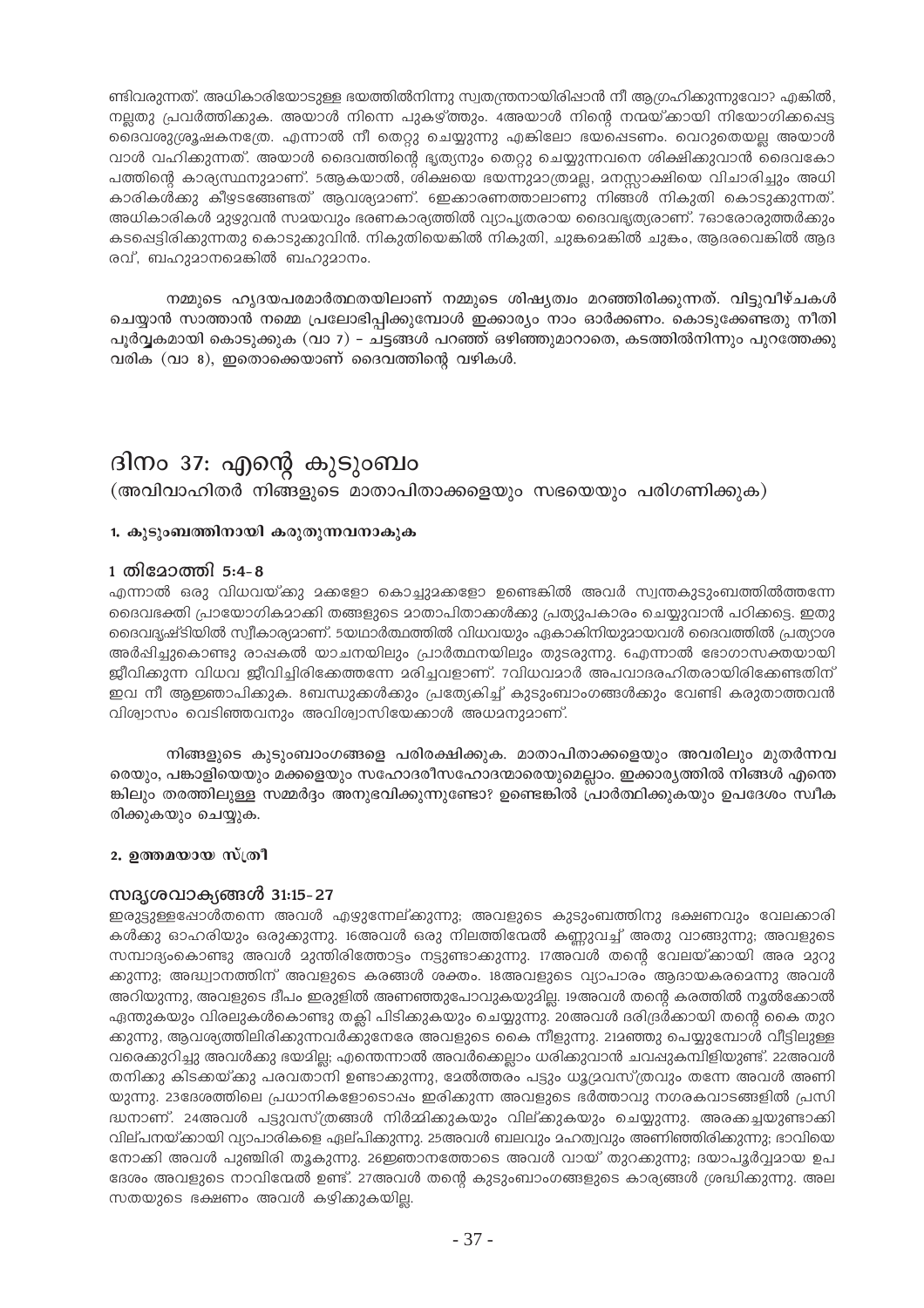- ഏതൊക്കെ രീതിയിൽ ഇവളുടെ മാതൃക നമുക്ക് അനുകരിക്കാൻ കഴിയും?
- വാ 15: ഇരുട്ടുള്ളപ്പോൾതന്നെ അവൾ എഴുന്നേല്കുന്നു; അവളുടെ കുടുംബത്തിനു ഭക്ഷ ണവും വേലക്കാരികൾക്കു ഓഹരിയും ഒരുക്കുന്നു.
- വാ 16: അവൾ ഒരു നിലത്തിന്മേൽ കണ്ണുവച്ച് അതു വാങ്ങുന്നു; അവളുടെ സമ്പാദ്യംകൊണ്ടു അവൾ മുന്തിരിത്തോട്ടം നട്ടുണ്ടാക്കുന്നു.
- <mark>- വാ 20:</mark> അവൾ ദരിദ്രർക്കായി തന്റെ കൈ തുറക്കുന്നു, ആവശ്യത്തിലിരിക്കുന്നവർക്കുനേരേ അവളുടെ കൈ നീളുന്നു.
- വാ 25: അവൾ ബലവും മഹത്വവും അണിഞ്ഞിരിക്കുന്നു; ഭാവിയെ നോക്കി അവൾ പുഞ്ചിരി തുകുന്നു.
- വാ 27: അവൾ തന്റെ കുടുംബാംഗങ്ങളുടെ കാര്യങ്ങൾ ശ്രദ്ധിക്കുന്നു. അലസതയുടെ ഭക്ഷണം അവൾ കഴിക്കുകയില്ല.
- എന്റെ ജീവിതത്തിൽ ഇക്കാര്യങ്ങളിലെല്ലാം പ്രാവർത്തികമാക്കേണ്ട തലങ്ങൾ ഏവയാണ്:

### 3. സാന്വത്തിക പൈതൃകം

### സദ്യശവാക്യങ്ങൾ 13:22

ഗുണവാൻ മക്കളുടെ മക്കൾക്കും അവകാശം നീക്കിവയ്ക്കുന്നു; പാപിയുടെ ധനമോ നീതിമാനുവേണ്ടി കൂട്ടിവച്ചിരിക്കുന്നു.

- എന്തു തരത്തിലുള്ള ഒരു സാമ്പത്തിക പൈത്യകമാകും നിങ്ങൾ അടുത്ത തലമുറയ്ക്കു കൈമാറി നല്കുക – ഒന്ന് ആലോചിച്ചുനോക്കൂ?!!

### ദിനം 38: എന്റെ ജോലി (പഠിച്ചുകൊണ്ടിരിക്കുന്നവർക്ക് വിദ്യാഭ്യാസം)

### 1. ജോലി ചെയ്യാനായി എന്നെ സൃഷ്ടിച്ചിരിക്കുന്നു.

### ഉല്പത്തി 2:15

യഹോവയായ ദൈവം മനുഷ്യനെ ഏദെൻ തോട്ടത്തിലെ വേല ചെയ്യുന്നതിനും അതിനെ പരിപാലിക്കുന്ന തിനും അവിടെ ആക്കി.

### 2. ജോലിയിലെ സംതൃപ്തി

### സഭാപ്രസംഗി 3:22

അതുകൊണ്ട് തന്റെ പ്രവ്യത്തിയിൽ സന്തോഷിക്കുന്നതിനേക്കാൾ ശ്രേഷ്ഠമായതൊന്നും മനുഷ്യനില്ലെന്നു ഞാൻ കണ്ടു. എന്തെന്നാൽ അതുതന്നെ അവന്റെ ഓഹരി. തനിക്കുശേഷം എന്തു സംഭവിക്കും എന്നു കാണുവാൻ ആർക്ക് അവനെ മടക്കി വരുത്തുവാനാകും?

### 3. അമിതമായി ജോലി ചെയ്യേണ്ട!

### സദൃശവാക്യങ്ങൾ 23:4-5

ധനവാനാകാൻ പണിഷെടരുത്, ബുദ്ധിയോടെ അതിൽ നിന്നു പിന്തിരിയുക. 5ധനത്തിൽ ദൃഷ്ടി പതിക്കു ന്നതെന്തിന്? അതു പൊയ്ഷോകുമല്ലോ; കഴുകൻ ആകാശത്തേയ്ക്കെന്നപോലെ അതു ചിറകുവച്ചു പറ ന്നുപോകും.

### 4. അലസതയ്ക്കു യാതൊരു വിട്ടുവീഴ്ചയുമില്ല

### 2 തെസലോനിക്യർ 3:10

ജോലി ചെയ്യാത്തവൻ ഭക്ഷിക്കയുമരുത് എന്നൊരു കല്പന, ഞങ്ങൾ നിങ്ങളോടുകൂടെ ആയിരുന്നപ്പോൾ നിങ്ങൾക്കു നല്കിയിരുന്നുവല്ലോ.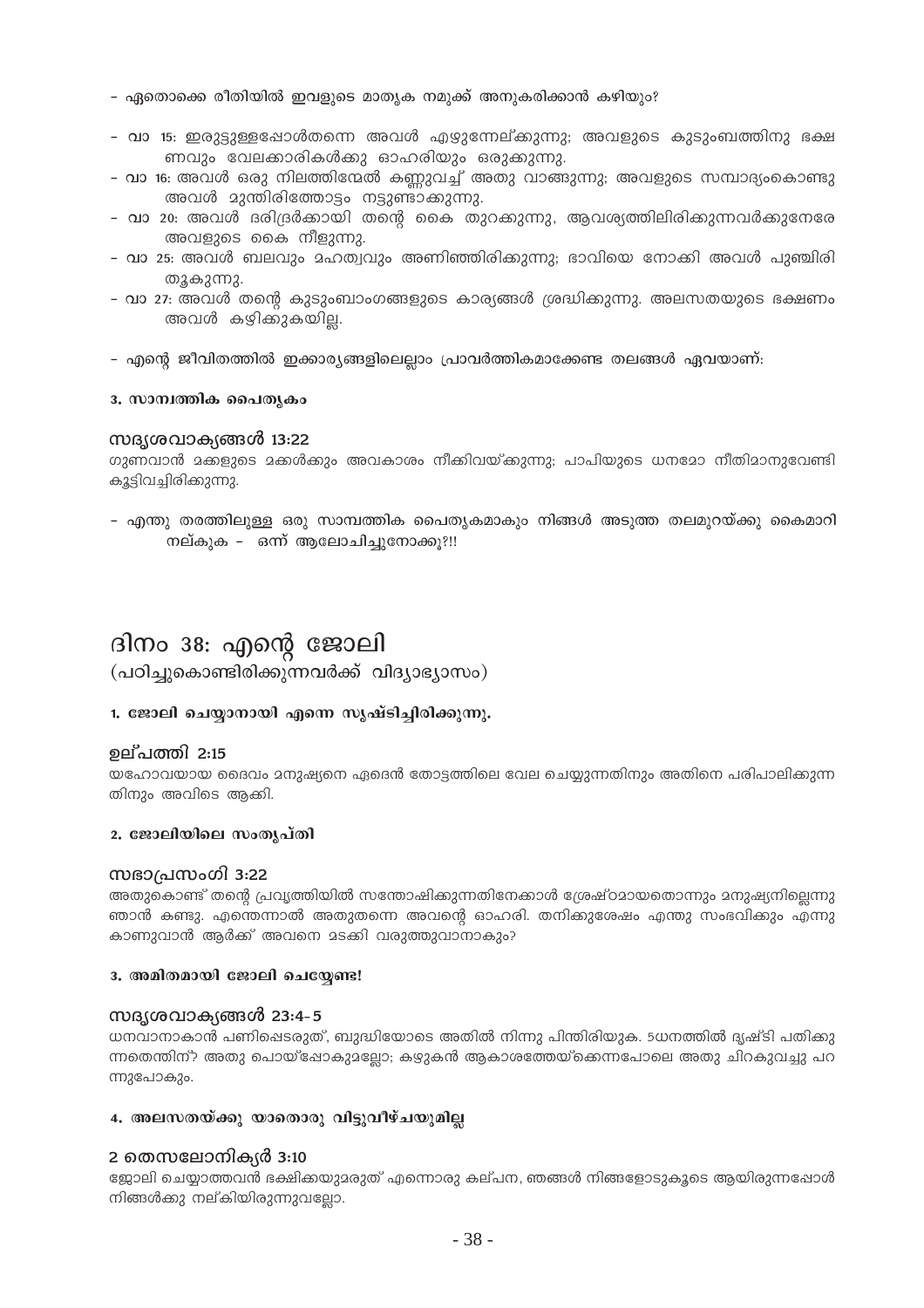### 5. യഥാർത്ഥയജമാനനുവേണ്ടി പൂർണ്ണഹ്യദയത്തോടെ.

### കൊലോസ്യർ 3:23-24

നിങ്ങൾ ചെയ്യുന്നതൊക്കെയും മനുഷ്യർക്കെന്നല്ല, കർത്താവിനെന്നപോലെ ഹൃദയപൂർവ്വം ചെയ്വിൻ. അവകാശം എന്ന പ്രതിഫലം കർത്താവിൽനിന്നു ലഭിക്കുമെന്ന് അറിഞ്ഞുകൊൾവിൻ. കർത്താവായ യേശു ക്രിസ്തുവിനെയാണല്ലോ നിങ്ങൾ സേവിക്കുന്നത്.

### 6. ഹൃദയപരമാർത്ഥത

### എഫേസ്യർ 4:28

മോഷ്ടിക്കുന്നവൻ ഇനിമേൽ മോഷ്ടിക്കരുത്; ഞെരുക്കത്തിൽ ഇരിക്കുന്നവർക്കു ദാനം ചെയ്യുവാൻ വക ഉണ്ടാകേണ്ടതിനു കൈകൊണ്ടു നന്മ പ്രവർത്തിച്ച് അധ്വാനിക്കുകയാണു വേണ്ടത്.

### 7. വീട്ടുവീഴ്ചകൾ ഇല്ലാതെ

### അഷ 5:29

പത്രോസും മറ്റ് അഷസ്തോലന്മാരും ഇപ്രകാരം മറുപടി പറഞ്ഞു: ഞങ്ങൾ മനുഷ്യരെയല്ല ദൈവത്തെ യത്രേ അനുസരിക്കേണ്ടത്.

പ്രാർത്ഥിക്കുക, സ്വപ്നം കാണുക, വളരുക

- 1. നമ്മുടെ പുസ്തകത്താളും മനസാക്ഷിയും ശുദ്ധമായതാകണമെന്ന് ദൈവം നമ്മെക്കുറിച്ച് ആഗ്രഹി ക്കുന്നു. ജോലി സംബന്ധമായി എന്തെങ്കിലുമൊക്കെ അനീതി നിങ്ങളുടെ ഭാഗത്തുനിന്നും വന്നു കൊണ്ടിരിക്കുന്നുവെങ്കിൽ മാറ്റം വരുത്തണമെന്ന ആഗ്രഹത്തോടെ ഏറ്റുപറഞ്ഞു പ്രാർത്ഥിക്കു ക. (വിദ്യാർത്ഥികളെ സംബന്ധിച്ച് പഠിത്തകാര്യങ്ങളിൽ)
- 2. ദൈവം നിങ്ങൾക്കു നല്കിയ കഴിവുകൾ എല്ലാം ഉപയോഗിക്കാൻ കഴിയുന്ന വിധത്തിൽ നിങ്ങൾ സ്വപ്നം കാണുന്ന ജോലി ഏതാണ്?
- 3. നിങ്ങളുടെ ജോലിയെ ദൈവമഹത്വത്തിനായി എപ്രകാരം ഉപയോഗിക്കാൻ കഴിയുമെന്ന കാര്യത്തെ ക്കുറിച്ച് ആത്മീയ മനോഭാവമുള്ള വഴികാട്ടികളുമായി സംസാരിക്കുക.
- 4. നിങ്ങളുടെ യഥാർത്ഥ ജോലിദാതാവായ യേശുവിന്റെ പക്കൽനിന്നും പ്രചോദനാത്മകമായ ഒരു നില വാരവിലയിരുത്തൽ എപ്രകാരം ലഭിക്കുമെന്ന് ചിന്തിക്കുക!
- 5. നിങ്ങളുടെ അഭിലാഷങ്ങളും സ്വാധീനങ്ങളുമെല്ലാം ദൈവമഹത്വത്തിനായി ഉപയോഗിക്കാൻ എപ്ര കാരം കഴിയുമെന്ന് ചിന്തിച്ചു പ്രാർത്ഥിക്കുക.
- 6. ദൈവരാജ്യത്തിനുവേണ്ടി ദൈവം തന്ന നിങ്ങളുടെ കഴിവുകളെ ഏതെല്ലാം രീതികളിൽ ഉപയോഗി ക്കാൻ കഴിയും?

# ദിനം 39: എന്റെ സ്വപ്നങ്ങൾ

### സദൃശവാക്യങ്ങൾ 28:11

ധനവാൻ സ്വന്തദൃഷ്ടിയിൽ ഇഞാനിയാണ്; വിവേകമുള്ള എളിയവനോ അവനെ രോധന ചെയ്യുന്നു.

മാർക് ടാബ് എഴുതിയ, ഉള്ളതു കൊണ്ടുള്ള ജീവിതം: ജീവിതത്തിന്റെ പെരുപ്പം കുറയ്ക്കുന്ന തിന്റെ മഹത്വം എന്ന പുസ്തകത്തിൽനിന്നുമെടുത്തിട്ടുള്ള ചില ചിന്തകൾ പരിഗണിക്കുക.

സംതൃപ്തി നല്കാനായല്ല ദൈവം ജീവിതം മെനഞ്ഞിട്ടുള്ളത്. ജീവിതത്തിന്റെ അർത്ഥം നാം കണ്ടെത്തുന്നത് ദൈവത്തിൽ മാത്രമാണ്. ജീവിതം മുഴുവൻ നിങ്ങൾക്കിഷ്ടമുള്ള കാര്യങ്ങൾ കുത്തിനി റച്ചതുകൊണ്ട് ജീവിതം തൃപ്തിയേറിയതാകുന്നില്ല. ദൈവത്തിന്റെ വിഭാവനയിൽ, നിങ്ങളുടെ ഭവനം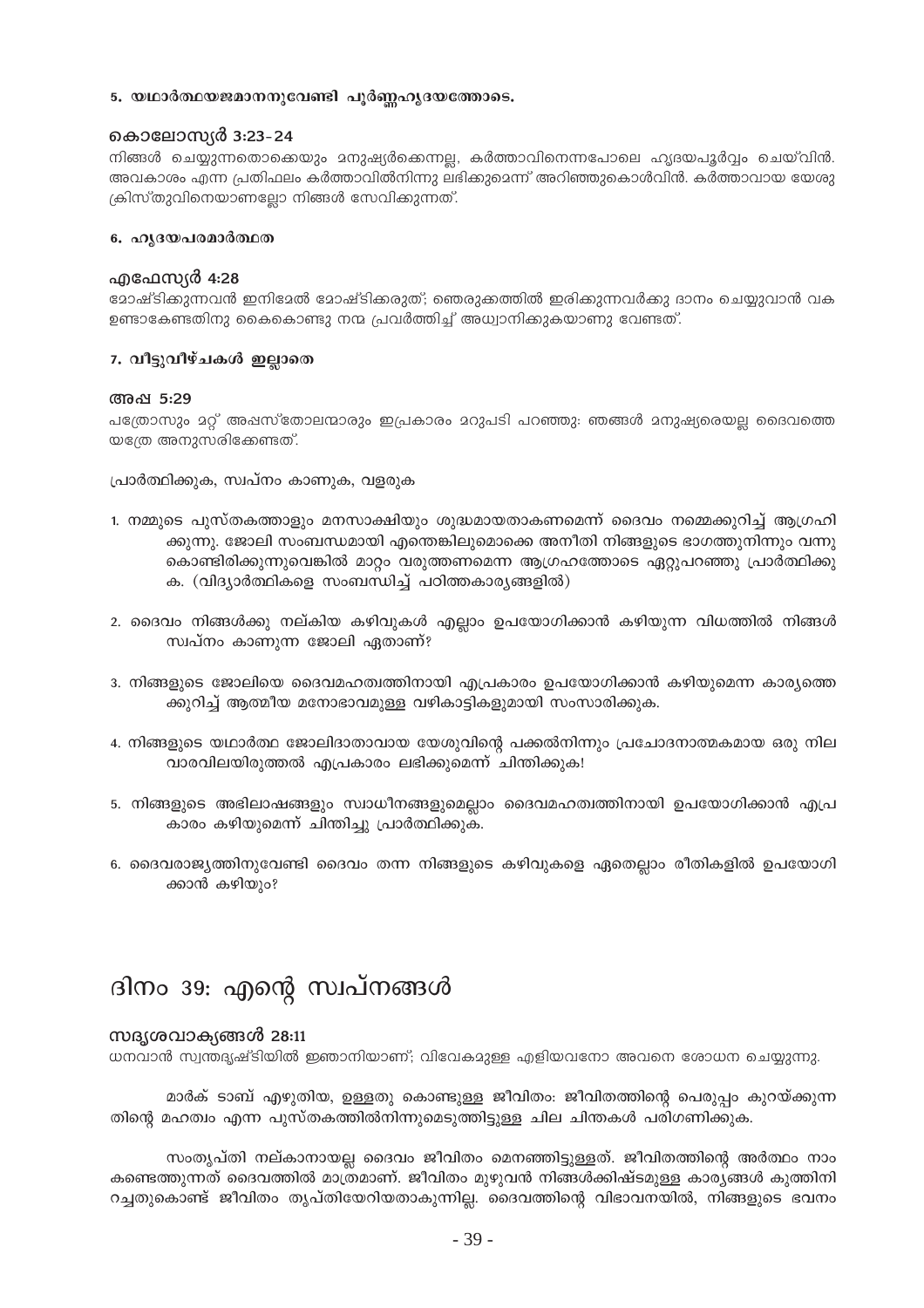സ്വർഗ്ഗമാണ്, നിങ്ങളെ ദൈവത്തിന്റെ സാദൃശ്യത്തിൽ സൃഷ്ടിച്ചതാണ്. നമ്മുടെ വലുപ്പം കുറച്ചു കാണുന്ന ഒരു തുടക്കത്തിലൂടെ മാത്രമേ ദൈവം കാണിച്ചുതന്ന വഴിയിലെ വെല്ലുവിളികൾ ഏറ്റെടുക്കാനാവുകയു ള്ളൂ. നിങ്ങളുടെ പേരുകൾ കൊത്തിവയ്ക്കപ്പെടേണ്ടത് ഹൃദയങ്ങളിലാണ് മാർബിൾഫലകങ്ങളിലല്ല എന്നു ചാൾസ് സ്പർജൻ പറഞ്ഞിരിക്കുന്നു. നിലനില്ക്കുന്ന ഒരു സ്വാധീനം നമ്മുടെ ജീവിതത്തിനുണ്ടാകണ മെങ്കിൽ നാം ക്രിസ്തുവിനെ അനുകരിക്കുന്നവരാകണം:

- 1. വിലയുള്ളവയ്ക്കു വില കല്പിക്കണം
- 2. ദൈവത്തിന്റെ ഹൃദയപരമാർത്ഥതയെ അനുകരിക്കണം
- 3. ഹൃദയം കൊടുക്കുന്നതിൽ ആനന്ദം കണ്ടെത്തണം
- 4. സമയം ചിലവഴിക്കുന്നതിലൂടെ അടുപ്പം വളർത്തണം
- അവൻ വലുതാകണം, ഞാൻ ചെറുതും (യോഹന്നാൻ 3:30) എന്നു യോഹന്നാൻ തിരിച്ചിറിഞ്ഞു.
- നിങ്ങളുടെ ജീവിതം വെറും മഞ്ഞുപോലെയാകുന്നു (യാക്കോബ് 4:13–17) എന്ന് യാക്കോബും വിളിച്ചു പറഞ്ഞു.
- ദൈവത്തിന്റെ രചനയ്ക്കും ഹിതത്തിനുമനുസരിച്ചു നാം നമ്മുടെ ജീവിതത്തെ താദാത്മ്യപെടുത്തുക എന്നതാണ് യഥാർത്ഥത്തിൽ നമ്മുടെ മുന്നിലുള്ള വെല്ലുവിളി.

ജീവിതം ലളിതമാക്കുന്നതിനുതകുന്ന പത്തു പ്രായോഗിക നിർദ്ദേശങ്ങൾ:

- 1. വരവിന്റെ പരിധിക്കുള്ളിൽ ജീവിക്കുക, അതിനു പുറത്തേക്കല്ല.
- 2. സാധനങ്ങളുടെ ഉപയോഗനിലവാരം മുൻനിറുത്തി വാങ്ങിക്കുക, അവ നല്കുന്ന പൊങ്ങച്ചം മുൻനിറു ത്തിയല.
- 3. മീഡിയയും പരസ്യങ്ങളും സൃഷ്ടിക്കുന്ന അമിതാവേശത്തിനു വശംവദരാകരുത്.
- 4. ബുദ്ധിപൂർവം ചിലവഴിക്കുക. നിങ്ങളുടെ പണം ദൈവത്തിന്റെ സമ്പത്താണ്.
- 5. ആവശ്യമില്ലാതെ കൂട്ടിവയ്ക്കരുത് കൊടുക്കുവാൻ പഠിക്കുക
- 6. മറ്റുള്ളവരുടെ ആവശ്യങ്ങൾ പരിഗണിക്കാൻതക്ക വിധത്തിൽ ഹൃദയം വിശാലമാക്കുക.
- 7. നിങ്ങളുടെ കഴിവുകൾ മറ്റുള്ളവരിൽ നിക്ഷേപിക്കുക, പണമല്ല. നിങ്ങളെ മറ്റുള്ളവരിലേക്ക് അടുപ്പിക്കു ന്നതെന്താണ് എന്നു ചിന്തിക്കുക.
- 8. സഭയിൽ നിക്ഷേപിക്കുക.
- 9. ദൈവം നിങ്ങൾക്കു ദാനമായി തന്നത് ദാനമായിത്തന്നെകണ്ട് ആസ്വദിക്കുക (യാക്കോബ് 1:17, സഭാ പ്രസംഗി 3:13)
- 10. ചട്ടങ്ങളിൽ മാത്രം ഒതുങ്ങിനില്ക്കുന്ന ഒരു വ്യക്തിയാകാതിരിക്കുക.

പ്രതിഫലനാ: ജീവിതത്തിലെ ഏതെല്ലാം മേഖലകളിലാണ് ഈ കാര്യങ്ങൾക്കു ഒരു സ്ഥാനം നല്കാൻ നമുക്കു കഴിയുന്നത്?

# ദിനം 40: എന്റെ തീരുമാനങ്ങൾ

### സദൃശവാക്യങ്ങൾ 3:9

യഹോവയെ നിന്റെ സമ്പത്തുകൊണ്ടും സകല ഉല്പന്നങ്ങളുടെയും ആദ്യഫലംകൊണ്ടും ബഹുമാനിക്കു ക.

### യാക്കോബ് 1:27

പിതാവായ ദൈവത്തിന്റെ ദൃഷ്ടിയിൽ ശുദ്ധവും നിർമ്മലവുമായ ഭക്തിയോ, അനാഥരേയും വിധവമാ രേയും അവരുടെ സകടത്തിൽ സന്ദർശിക്കുന്നതും ലോകത്തിന്റെ മാലിന്യം ഏല്ക്കാതെ സ്വയം കാത്തു കൊള്ളുന്നതും ആകുന്നു.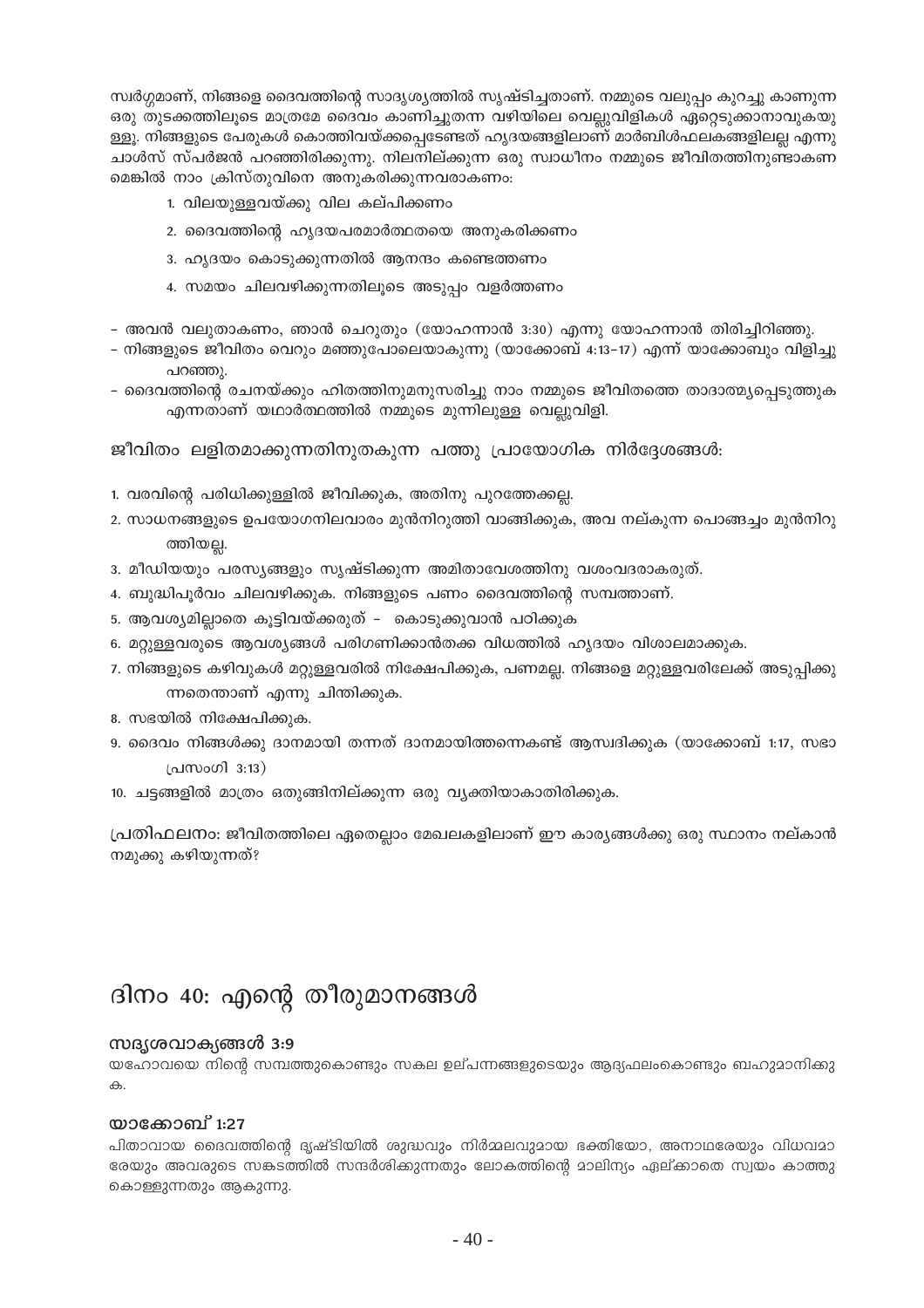സാമ്പത്തികമേഖലയിലെ ശിഷ്യത്വം ശക്തിപ്പെടുത്തുന്നതിനായി പത്തു തീരുമാനങ്ങൾ:

### 1. സമ്പത്തുകൊണ്ട് ദൈവത്തെ ആദരിക്കുക

### സദൃശവാക്യങ്ങൾ 3:9

യഹോവയെ നിന്റെ സമ്പത്തുകൊണ്ടും സകല ഉല്പന്നങ്ങളുടെയും ആദ്യഫലംകൊണ്ടും ബഹുമാനിക്കു  $\triangle$ 

- ഞാൻ വചനം അനുസരിക്കുകയും, ദശാംശമെങ്കിലും ദൈവത്തിനു നല്കുകയും ചെയ്യുന്നുണ്ടോ? മാസത്തിൽ ഞാൻ ദൈവത്തിനായി മാറ്റിവയ്ക്കുന്ന തുക ................ ഇത് എന്റെ വരുമാനത്തിന്റെ ............ ശതമാനമാണ്.
- കുടുതൽ നന്നായി ചെയ്യാനാഗ്രഹിക്കുന്നവർക്ക്: എന്റെ ദശാംശത്തെ ഞാൻ .......... ശതമാനമായി വർദ്ധിപ്പിക്കുന്നു.

### 2. ഹൃദയത്തെ പരിരക്ഷിക്കുക

### സദൃശവാക്യങ്ങൾ 4:23

പൂർണ്ണ ജാഗ്രതയോടെ നിന്റെ ഹൃദയത്തെ സുക്ഷിച്ചുകൊള്ളുക, അതിൽനിന്നല്ലോ ജീവന്റെ ഉറവ പുറ ഷെടുന്നത്.

- സാമ്പത്തിക കാര്യങ്ങളിൽ എന്റെ ഹ്യദയത്തിലെ ഏതൊക്കെ പാപങ്ങളാണ് എനിക്കു തിരിചറിയാൻ കഴിഞ്ഞത്? (മടി, അത്യാഗ്രഹം, ഉപദേശമെടുക്കായ്ക, അശ്രദ്ധയോടെയുള്ള ചിലവഴിക്കൽ, ഉത്ത രവാദിത്വമില്ലായ്മ…)

### 3. ജീവിക്കുന്ന ത്യാഗമാകുക

### റോമർ 12:1-2

ആകയാൽ സഹോദരരേ, ദൈവത്തിന്റെ കാരുണ്യംമൂലം ഞാൻ നിങ്ങളെ പ്രബോധിപ്പിക്കുന്നു: നിങ്ങ ളുടെ ശരീരങ്ങളെ വിശുദ്ധവും ദൈവത്തിനു പ്രസാദകരവുമായ ജീവനുള്ള യാഗമായി സമർഷിക്കുവിൻ; ഇതത്രേ നിങ്ങളുടെ ആത്മീയാരാധന. ഈ ലോകവ്യവസ്ഥയ്ക്ക് അനുരൂപരാകാതെ, മനസ്സിന്റെ പുതുക്ക ത്തിലൂടെ നിങ്ങൾ രൂപാന്തരപ്പെടുവിൻ. അഷോൾ നല്ലതും പ്രസാദകരവും പരിപൂർണ്ണവുമായ ദൈവ ഹിതം എന്തെന്നു രോധനചെയ്ത് അംഗീകരിക്കുവാൻ നിങ്ങൾ പ്രാപ്തരാകും.

– ദൈവരാജ്യത്തിന്റെ വളർച്ചയ്ക്കായി എന്തൊക്കെ ത്യാഗമാണ് എനിക്കു ചെയ്യാനാകുന്നത്?

### 4. നല്കുവിൻ, നിങ്ങൾക്കു നല്കപ്പെടും

### ലൂക്കോസ് 6:38

കൊടുക്കുവിൻ; എന്നാൽ നിങ്ങൾക്കു കിട്ടും. അമർത്തി കുലുക്കി കവിയുന്നൊരു നല്ല അളവ് നിങ്ങളുടെ <u> മടിയിൽത്തരും. നിങ്ങൾ ഉപയോഗിക്കുന്ന അളവുകൊണ്ടു നിങ്ങൾക്കും അളന്നുകിട്ടും.</u>

- വിശ്വാസത്താൽ എനിക്ക് എങ്ങനെ നല്കാനാകും, ദൈവം അതിനോട് എപ്രകാരം പ്രവർത്തിക്കും?
- 5. ആത്മനിയന്ത്രണ മനോഭാവം വളർത്തുക

### 2 തിമോത്തി 1:7

ഭീരുത്വത്തിന്റെ ആത്മാവിനെയല്ല, പിന്നെയോ ശക്തിയുടെയും സ്നേഹത്തിന്റെയും സംയമനത്തിന്റെയും ആത്മാവിനെയാണു ദൈവം നമുക്കു നല്കിയിട്ടുള്ളത്.

### – ഒരു ബജറ്റു തയ്യാറാക്കാനും അതനുസരിച്ചു നീങ്ങാനും ഞാൻ തയ്യാറാണോ?

### 6. ഉപദേശം സ്വീകരിക്കുക

### സദശ്രവാകങ്ങൾ 12:15

ഭോഷനു തന്റെ പാത ചൊവ്വായി തോന്നുന്നു, ഇഞാനിയോ ഉപദേശം കേട്ടനുസരിക്കുന്നു.